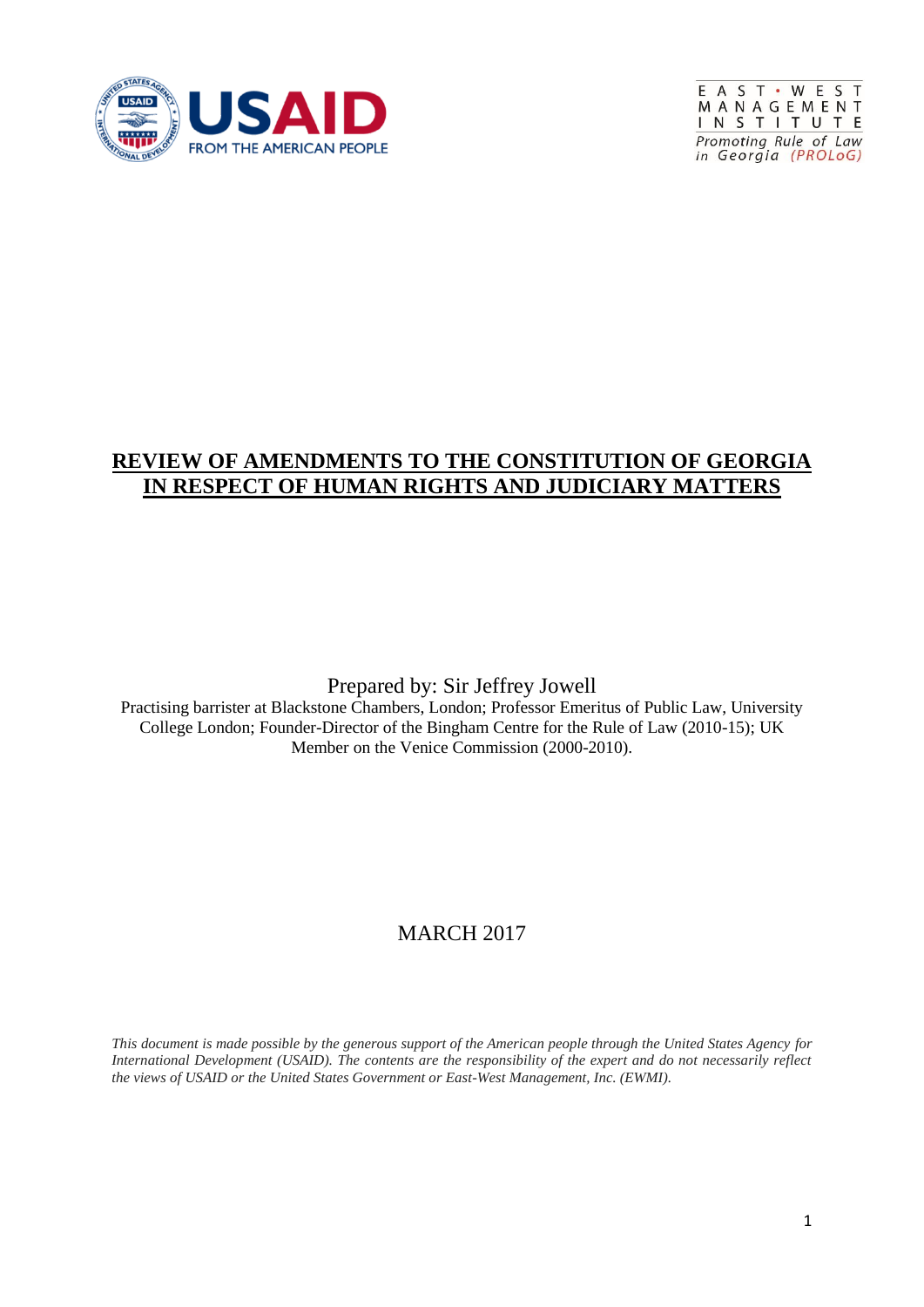This Report is based upon a study of proposed amendments (see Annex 1) by the State Constitutional Commission of Georgia to parts of Chapter 1, Chapter 2 and Chapter 5 (now proposed to be Chapter 6) of the Constitution of Georgia (human rights and judiciary).

It is based upon a preliminary study of the constitutional history and context of Georgia, followed by a visit to Tbilisi under the auspices of the USAID-funded Promoting Rule of Law in Georgia Activity (*PROLoG*) from March 13- 18 where I attended two sessions of the State Constitutional Commission and met with the Chair and Deputy Chair. I also met with the Chief Justice and members of the High Council of Justice, the Public Defender, and a number of other experts from NGO's and members of the opposition party.

In general I am impressed with the amendments, which bring the Constitution much more in line with modern standards of European democracy while at the same time asserting an independent and sometimes refreshingly creative approach to constitutional drafting.

I have assessed each Article on the basis of the following criteria:

- 1. Does the content of the Article meet common European standards in respect of human rights and the rule of law?
- 2. Do the rights and duties in a relevant Article permit of a limitation? Are the terms of any such limitation appropriate?
- 3. Is the right or duty clearly expressed so as to be accessible to the public?
- 4. Is the right enforceable? And will any enforcement through the courts respect the division of functions between courts and other branches of government? (This applies particularly, but not solely, to so-called "socio-economic rights")
- 5. Are the provisions internally consistent and consistent with the country's values and principles as expressed in the constitution?
- 6. Are there any additional rights, institutions, or standards which might enhance the constitution's compatibility with human rights and rule of law norms its enforceability or its accessibility?

# **CHAPTER 1: GENERAL PROVISIONS**

I understand that this Chapter of the Constitution is not intended to establish directly enforceable rights, but rather the principles, aspirations or expressions of basic values underlying the Constitution.

These are divided into three principal values, defining Georgia's essence as:

```
(a) A "Democratic state" (Article 3);
```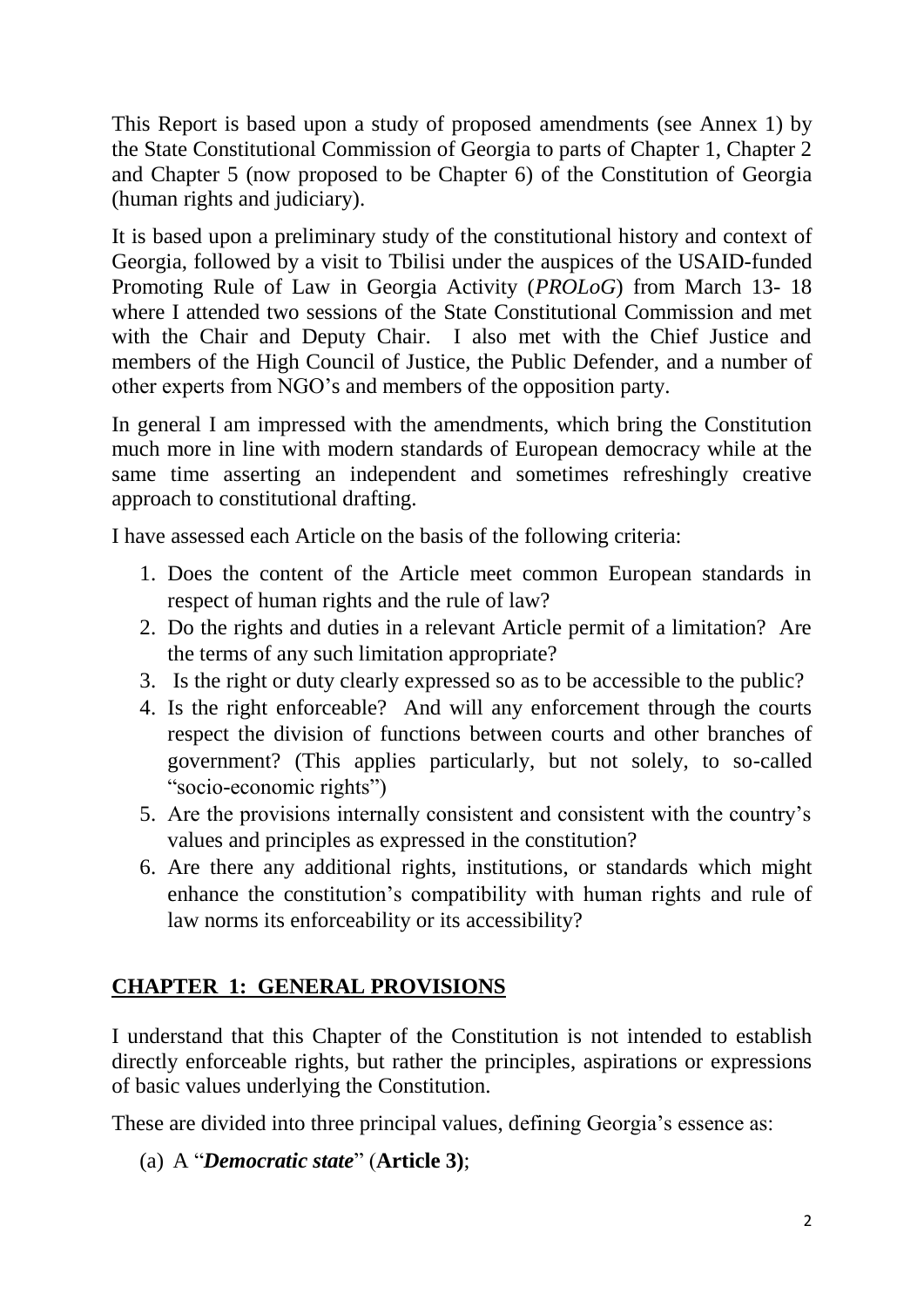- (b) a "*Rule of law***"** state (**Article 4)**; and
- (c) a **"***Social state***"** (**Article 5**).

Essential features of each of those values are then set out under the respective subsections of each of those Articles.

### Under **Article 3** ("**Democratic State**)":

 **Subsection (3)** initially provided that "*people shall exercise their power through a referendum, other forms of direct democracy, and their representatives*".

This gives the impression that Georgia is more a popular than a representative democracy. I note that that formulation was, sensibly, changed in a subsequent draft to:

"*people shall exercise their power through it representatives as well as through referendums or other form of direct democracy".* 

## Under **Article 4** (**Rule of Law State):**

 **Subsection (2)** states that "*the State recognises and protects universally recognised human rights* etc."

I suggest that the word "*promotes"* be added to that subsection after "recognises and".

 The second part of **Subsection 2** provides that "*the Constitution does not deny those universally recognised human rights and freedoms that are not mentioned here but naturally flow from constitutional principles".*

This formulation incorporates in this Chapter Article 39 of the present Constitution. Keeping the Article in the revised Constitution is sensible as it permits courts and public officials to keep abreast with modern human rights developments. Its move from the directly enforceable rights section (Chapter 2) to this Chapter may not weaken its impact as otherwise it would serve no purpose. However, if is thought that there is any doubt that it is not directly enforceable it should be returned to Chapter 2.

In view of what will be said below re the right to human dignity, the formulation in Article 10 of the Estonian Constitution may offer an alternative model:

*"The rights, freedoms and duties set out in this Chapter shall not preclude other rights, freedoms and duties which arise from the spirit of the Constitution or are in accordance therewith, and conform to the*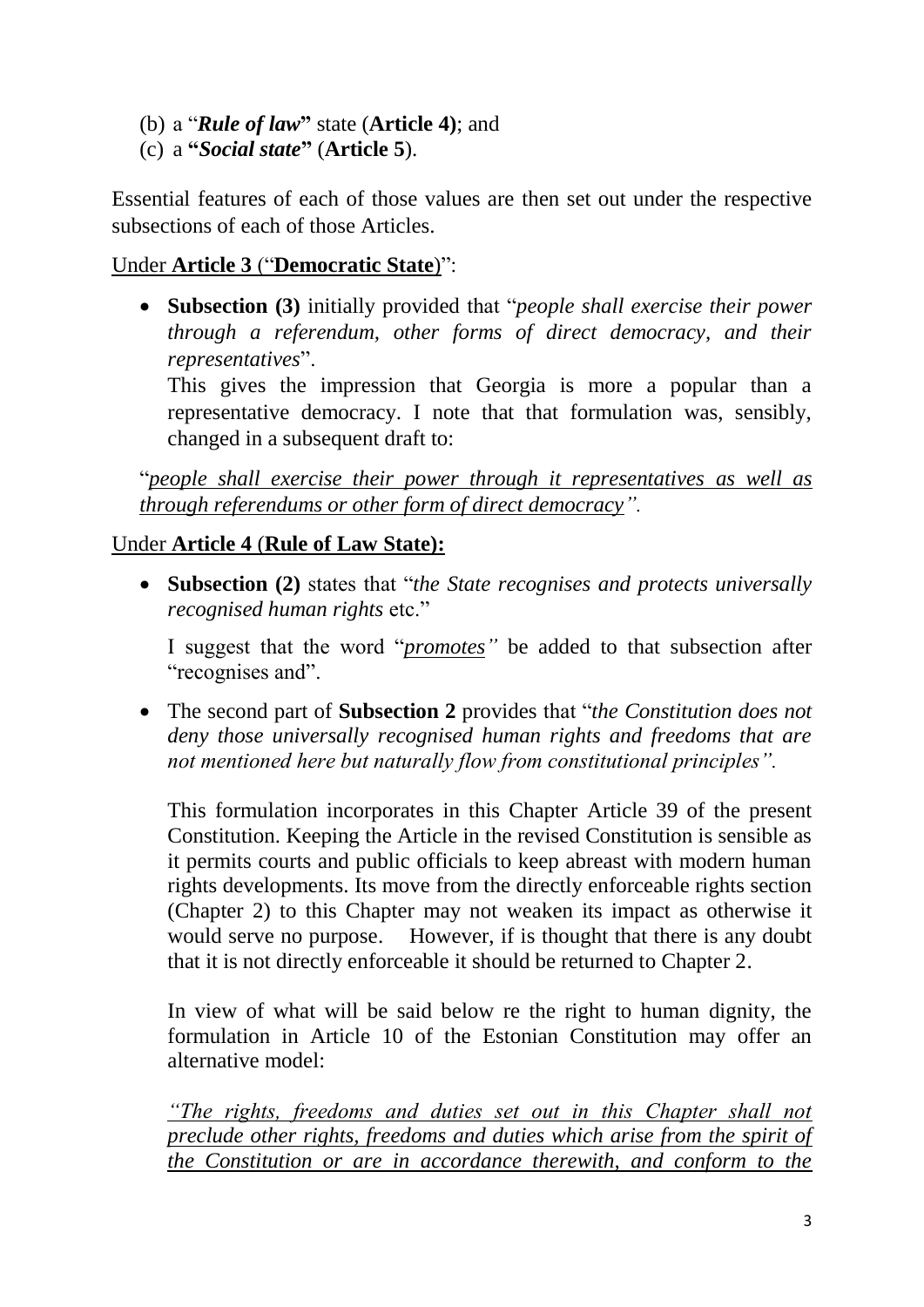*principles of human dignity and of a state based on social justice, democracy, and the rule of law".*

 **Subsection 6** provides that Georgian legislation must comply with universally recognised principles and rules of international law and that a treaty or international agreement takes precedence domestically over other normative acts "unless it conflicts with the Constitution". This provision fits with Subsection 2, above, and is welcome to the extent that I understand that Georgia has ratified the leading international human rights treaties, which apply directly and therefore supersede domestic legislation and official acts.

However, it is noted that these treaties will not necessarily apply directly where they are inconsistent with the Constitution and therefore cannot be assumed in this Review to apply automatically. I therefore assess each Article by reference to its own text and not as may be supplemented by any international treaty obligation to which Georgia is a party.

#### **Article 7 (Social State – probably more accurately: 'Welfare State'):**

This Article sets out a number of goals in the area of social and economic development. These include, under **subsection 4**, a requirement that

"*the State support citizen healthcare and social protection, the provision of citizens with the subsistence minimum, and suitable dwelling. The State helps the citizen with becoming employed. A law determines rules and conditions of subsistence minimum".*

**Subsection 5** requires the State more generally to support "*development of education, science, culture and sports*".

**Subsection 6** requires the State to "*ensure*[s] *environmental protection, rational use of natural resources and . . .sustainable ecological development"*

**Subsection 7** requires the State to "*support the creation of special conditions for honouring the rights and interests of disabled people", and* 

**Subsection 8** requires the State to "*facilitate[s] equal participation of men and women in public and political life*".

I understand that the inclusion of these goals in Chapter 1 of the Constitution, rather in Chapter 2 where they now sit (Articles 30-38 – which only seems not to include "*the provision of a minimum subsistence, and suitable dwelling"*) is to indicate that they are not open to direct legal enforcement. I have not seen the provision in the draft that makes that limitation explicit. However, on the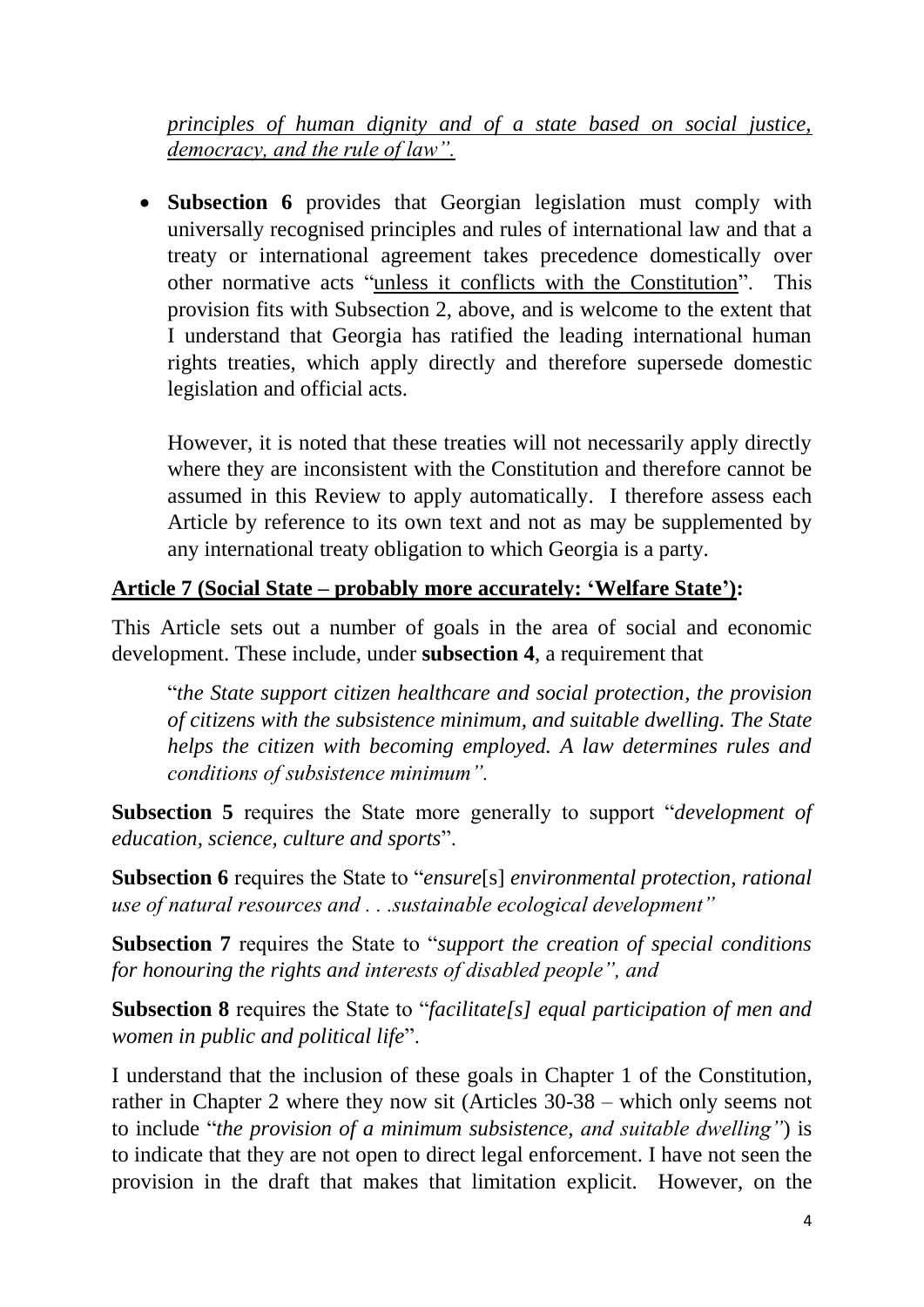assumption that the limitation will be made clear in a subsequent version of the draft, the question must be asked as to whether moving those rights into Chapter 1 would diminish their impact.

The rationale given during the discussions within the Commission, was that the rights that are being moved into Chapter 1 are "abstract rights", and therefore not amenable to direct enforcement. At that time the draft had shifted to Chapter 1 other goals set out presently in Chapter 2, such as some Trade Union Rights such as to found and join trade unions; and also the right to healthcare and more specific environmental rights. These have, I believe correctly, now been restored to Chapter 2 under Article 24 (freedom of work) and Article 26 (right to healthcare -which also includes environmental rights).

I note, however, that other goals in Chapter 2, such as those which relate to *free entrepreneurship, competition law, and consumer protection,* might also appear to be more in the nature of "abstract rights", but these have not been considered for replacement in Chapter 1. Perhaps this reflects a political choice (see discussion below re Article 26).

Some have pointed out what is a well-known argument against "socio-economic rights", namely, that if they are directly enforceable in the courts this will draws judges into pronouncing on matters of social policy, and the allocation of scarce resources, which is the exclusive role of parliament. This is why constitutions, such as the Indian and Irish, call "socio-economic" goals (such as to social security, health or housing): "*directive principles of state policy*" which cannot be enforced directly as constitutional rights.

In answer to those who object to the socio-economic rights being downgraded, the Constitutional Commission replies that they could nevertheless be indirectly enforced and also enforced by evoking the principle of "human dignity", which is set out as an enforceable right under Chapter 2 (the new Article 8) of the Constitution. A person, therefore, who is deprived of housing may therefore argue that her lack of housing infringes her (enforceable) right to human dignity (as has sometimes been done under the German Constitution). On the other hand, to leave enforcement of these goals to the courts as they may interpret the principle of human dignity is to invite uncertainty. Judges may or may not take this opportunity. Or may on occasion stretch the concept of human dignity in order to interfere unduly in the allocation of scarce financial resources.

Other constitutions seek to obviate the problems of judicial interference in the allocation of scarce resources in different ways. For example, the Polish Constitution specifies some socio-economic goals as "rights". These include social security and health (Articles 67 and 68 of the Polish Constitution).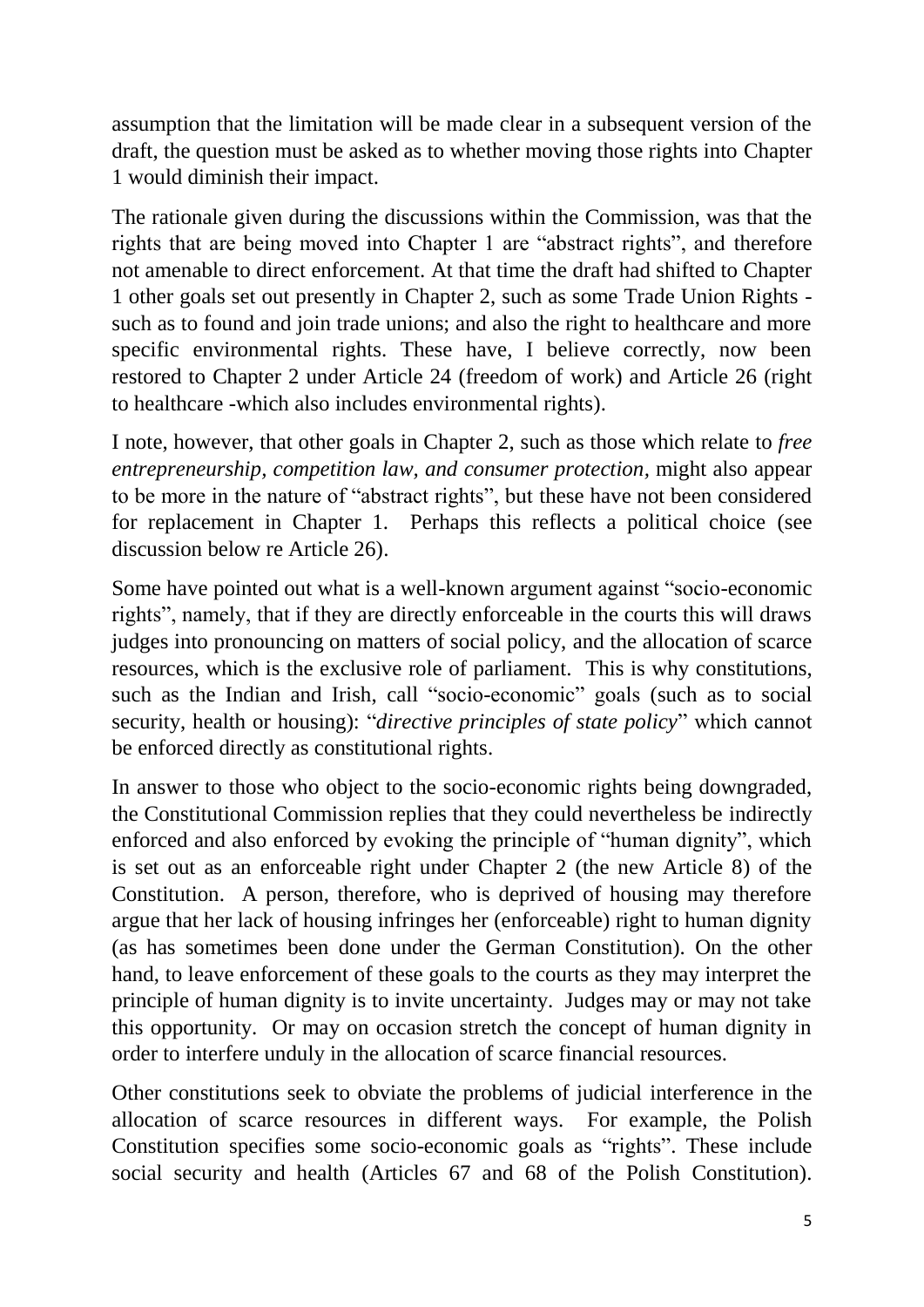However, it is provided that the extent of the right shall be determined by statute (as is proposed in subsection 4 above in respect of the minimum level of subsistence, but not in respect of the standard of housing). A similar provision is found in Chapter 28 of the Estonian Constitution.

The South African constitution of 1996 adopts a different approach. Like the Polish and Estonian constitution, it considers as rights, rather than directive principles, to housing, clean water, health, social security and environmental protection. However, it qualified such rights by making it clear in most cases that "everyone has the right to have **access** to such rights", and the duty of the state to provide them is not absolute, but qualified as follows:

"The State must take **reasonable and other measures, within its available resources, to achieve the progressive realisation** [of the relevant right]"<sup>1</sup>.

In practice, therefore, in South Africa (and a number of countries which have since 1996 adopted its model<sup>2</sup>) when there is a dispute in the courts about the extent of the State's obligation to deliver such rights, the courts require largely that the State put their mind to their delivery; defer to their judgement of "available resources" and only intervene where there is no "reasonable" plan to achieve the "progressive realisation" of those rights (the term "progressive realisation" adopted from the International Convention on Social and Economic Rights").

I must note with some apprehension that the socio-economic goals in **subsection 4** are only open to **citizens**, unlike their equivalent in Chapter 2, which are, with few exceptions, open to **everyone**. Compare section 28 of the Estonian Constitution which provides socio-economic **rights** to everyone, although a law may limit the right to non-citizens.

In conclusion, I believe that some of the goals shifted to Chapter 1 (such as to sport, science and cultural matters) are better placed there. However, the Commission may want to reconsider whether matters at least such as basic subsistence, or suitable housing are such clear aspirations in a "social state" that they should be regarded as enforceable rights alongside with others in Chapter 2. If this is done, as has been indicated, this does not mean that the judges will therefore be able freely to allocate resources to the relevant right, as it is possible to employ one or other of the drafting techniques mentioned above

**<sup>.</sup>**  $1$  For a similar formulation in respect of environmental rights see the discussion on Article 26, below.

 $2$  These countries include Malawi, Zimbabwe, Kenya, The Maldive Islands, Fiji, East Timor and the Cayman Islands.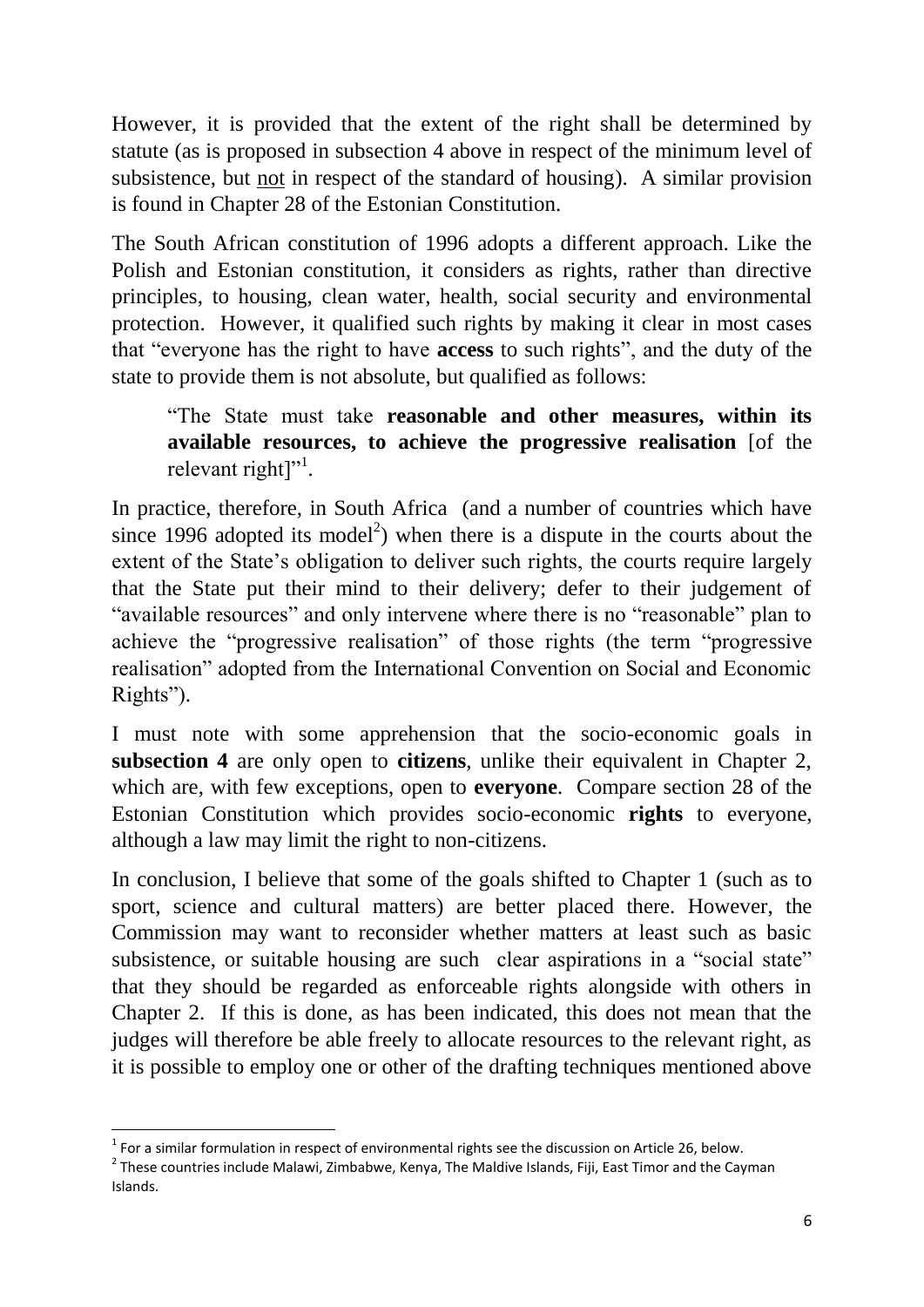so as to limit such judicial action (and see further my comments on Article 26, below).

# **CHAPTER 2 – FUNDAMENTAL HUMAN RIGHTS AND FREEDOMS**

This chapter includes most but not all of those 'civil and political rights' set out in the International Covenant on Civil and Political Rights (ICCPR) and in the European Convention on Human Rights (ECHR), although sometimes in different form. It also includes some rights specifically, and properly, tailored to the culture, institutions and history of Georgia. It also retains and expands upon rights set out in relatively new constitutions, such as rights to information, personal data protection and adds a right to the internet.

## **Article 8 ( dignity, life and inviolability of person)**

 **Subsection 1** provides that human dignity is "*inviolable and is protected by the State."* Other constitutions phrase dignity as a right: e.g.:

*"everyone has inherent dignity and has the right to have that dignity protected and respected".* (South African Constitution Section 10)

- By placing human dignity together in the same Article as the prohibition on torture etc., it seems that it is included primarily to justify such a prohibition. If it were to be seen as a stand-alone right, then dignity may more easily be able to be interpreted from time to time to cover some of the 'directive principles' or 'socio-economic goals' presently proposed for Chapter 1 (as discussed above).
- The remaining subsections of this Article meet the European standards set out in Article 3 of the ECHR although they are not as emphatically expressed. For example, whereas **Subsection 2** now provides that "*Human life is protected"*, under Article 3 of the ECHR a separate Article provides that *"Everyone's right to life shall be protected by law. . .".*
- In addition, the particular limitations of this right under Article  $2(2)$  of the ECHR might be considered. (See below my comments on limitation of rights in respect of Article 31 below)
- This Article might also include some provisions of Article 4 of the ECHR dealing with rights not otherwise mentioned, such as the prohibition on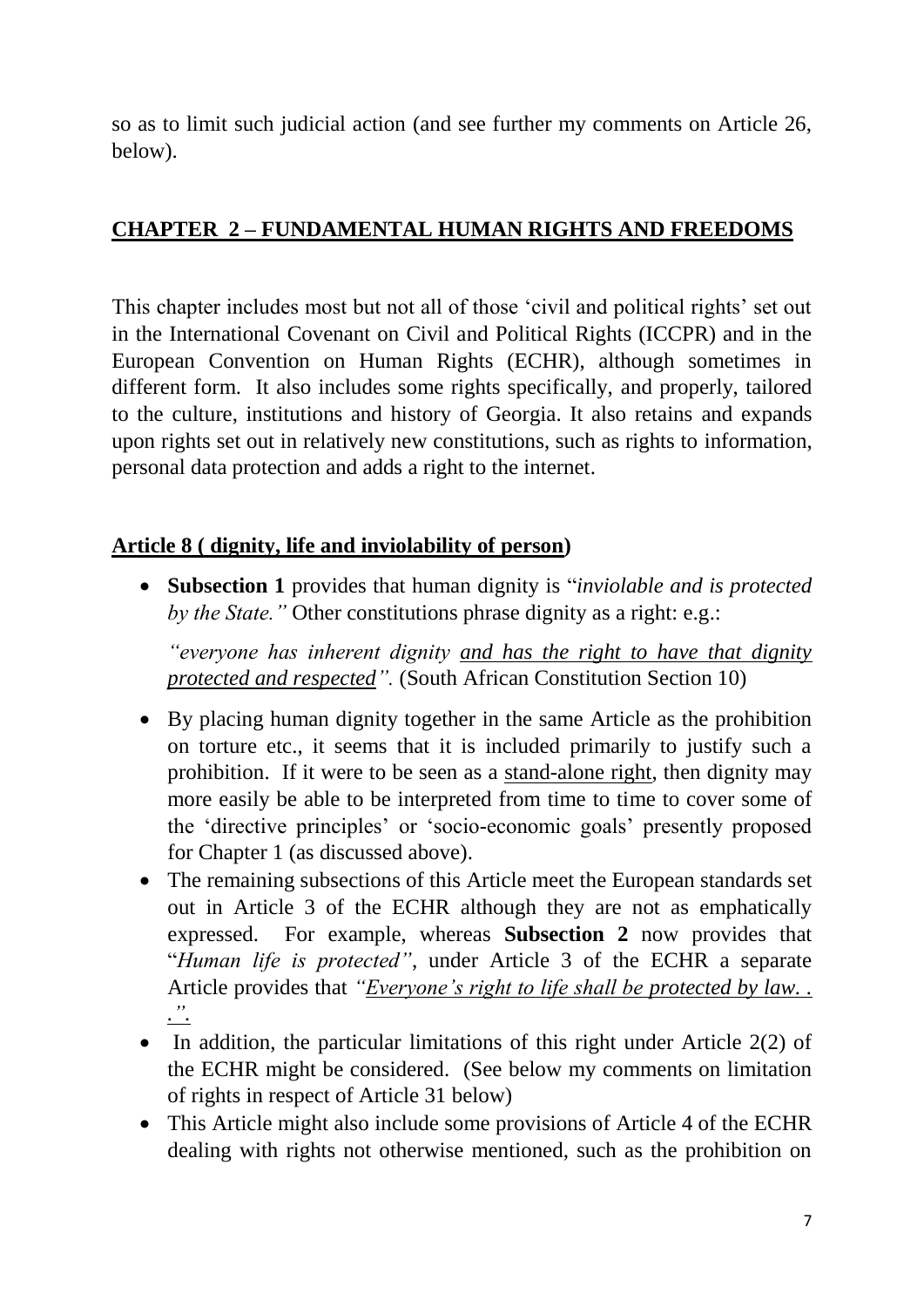slavery, servitude and forced labour (which otherwise could be reinserted into Article 24 (freedom to work).

### **Article 9 (right to equality)**

The proposal provides that:

*"Everyone is equal before the law."* It then prohibits "*discrimination on the grounds of race, colour of skin, origin, ethnic belonging, language, sex, religion, political other opinions, social affiliation, property or other social status, place of residence, or other grounds.*"

This formulation goes further than Article 14 of the ECHR to the extent that it prohibits discrimination generally, as a 'stand-alone right', and not only in respect of "the rights and enjoyments set out in the ECHR". It accords more therefore with Protocol 12, Article 1 of the ECHR, which prohibits discrimination of "the rights and enjoyments set out in the law".

It is welcomed that the proposed Article also seems to apply to discrimination by both private individuals or entities and also by public authorities, rather than confining the right to discrimination by public authorities alone (as does Article 1 of Protocol 12 of the ECHR).

The Article is silent, however, on grounds of discrimination which have been developed in recent years either through international instruments (such as disability discrimination -although disability protection is recognised in the proposals under Chapter 1 described above), or through the case law of the European Court of Human Rights (ECtHR). These grounds include discrimination on the ground of *age, sexual orientation, marital status and pregnancy*. The provision in this proposal to forbid discrimination on the ground of "origin*"* is not as broad as the ECHR formulation of "*national or social origin*". However, it may be open to the courts to read such grounds into Article 9 on the basis of "*other grounds*". Nevertheless, it would enhance clarity, as well as endorse developing European norms of equality, if some or all of these grounds could be incorporated in this Article.

Two final suggestions for possible expansion this Article:

First, the formulation in the United States Constitution of a right to "*equal protection of the law"* has been adopted in some modern constitutions, and sometimes reads as follows:

*"Everyone is equal before the law and has the right to the equal protection [and benefit] of the law"*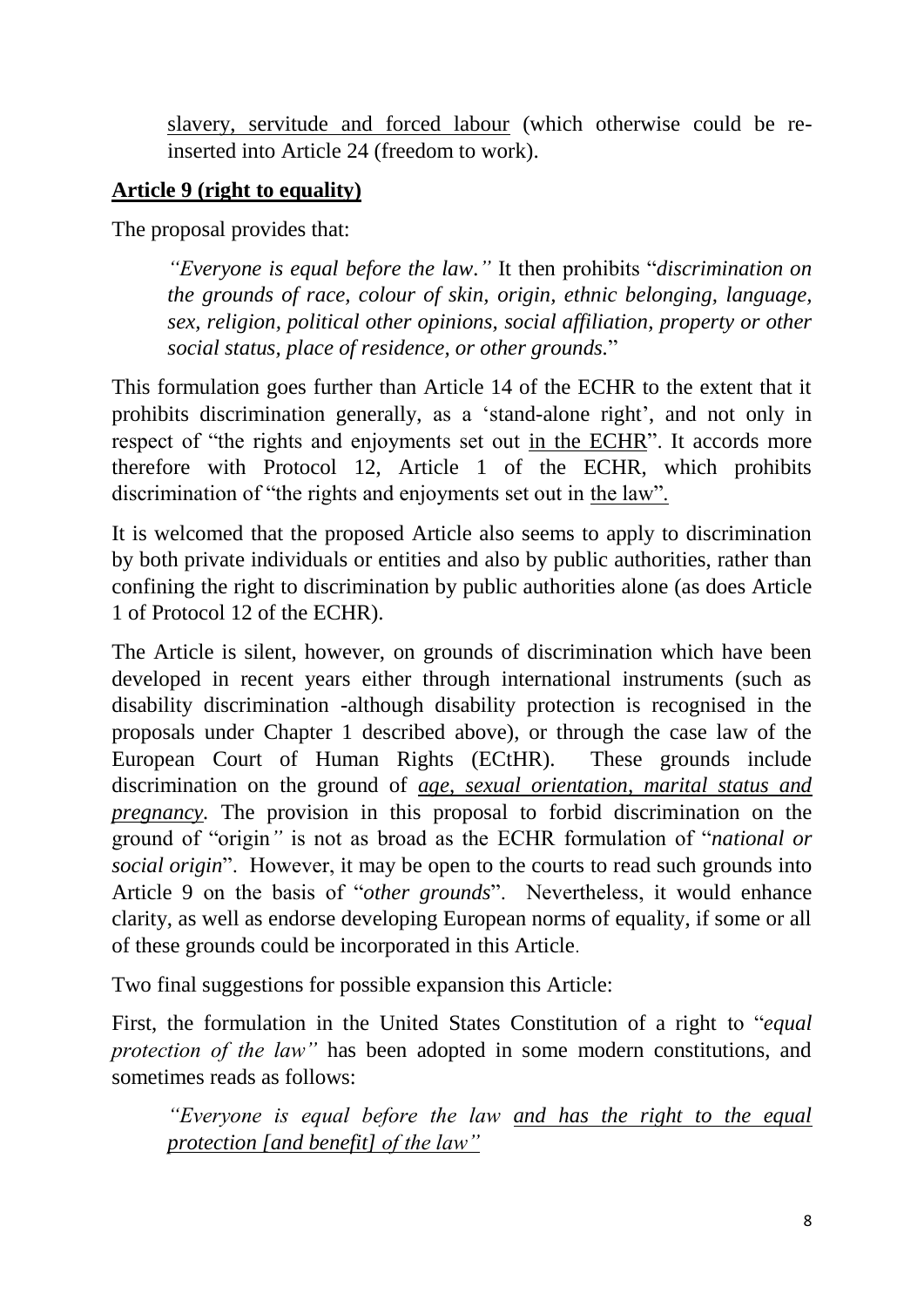Secondly, some constitutions have qualified "*discrimination*" with the word "*unfair discrimination*". This may permit special assistance to disadvantaged groups (the practice of 'positive discrimination' or 'affirmative action'). See e.g. the German Constitution Article 3 which specifically authorises, in respect of equal rights for men and women, the State to "*take steps to eliminate disadvantages that now exist".*

## **Article 10 (right to free development of one's own personality)**

This provision, which recognises that "*everyone has the right to free development of their own personality",* could perhaps be coupled with the provision found in Article 16 of the ICCPR and which speaks to problems such as of lack of identity for children and others:

*"Everyone shall have the right to recognition everywhere as a person before the law".*

# **Article 11 (Human Liberty)**

The proposal under **subsection 1** is: *"Human liberty is protected".* This advances the existing formulation; "*Human liberty shall be inviolable"* by placing a positive obligation on the state to 'protect' liberty.

Compare Article 9(1) of the ICCPR and Article 5 of the ECHR, which both start with the words "*Everyone shall have the right to liberty and security of the person*", which sets out clearly that liberty is a human right (and then goes on set out the limitations on that right, and then the various duties of the state).

The ICCPR goes on to provide that: *"No one shall be subjected to arbitrary arrest or detention"*. This phrase shows that the norm is concerned with *all* of arbitrary or unlawful arrest and detention, not merely that effected by the State. It therefore imposes a *positive* duty to take effective measures to protect against such detention by any other party (such as kidnapping) and through investigations into any suspected case that may arise.<sup>3</sup>

"I recommend that a *prohibition on arbitrary arrest or detention* be added to this Article, perhaps along the lines of the model of " Article 20 of the Lithuanian Constitution which provides that:

<sup>1</sup> <sup>3</sup> UN Human Rights Committee, General Comment 35, *"Article 9 (Liberty and security of person)"*, 16 December 2014, (CCPR/C/GC/35) at §9.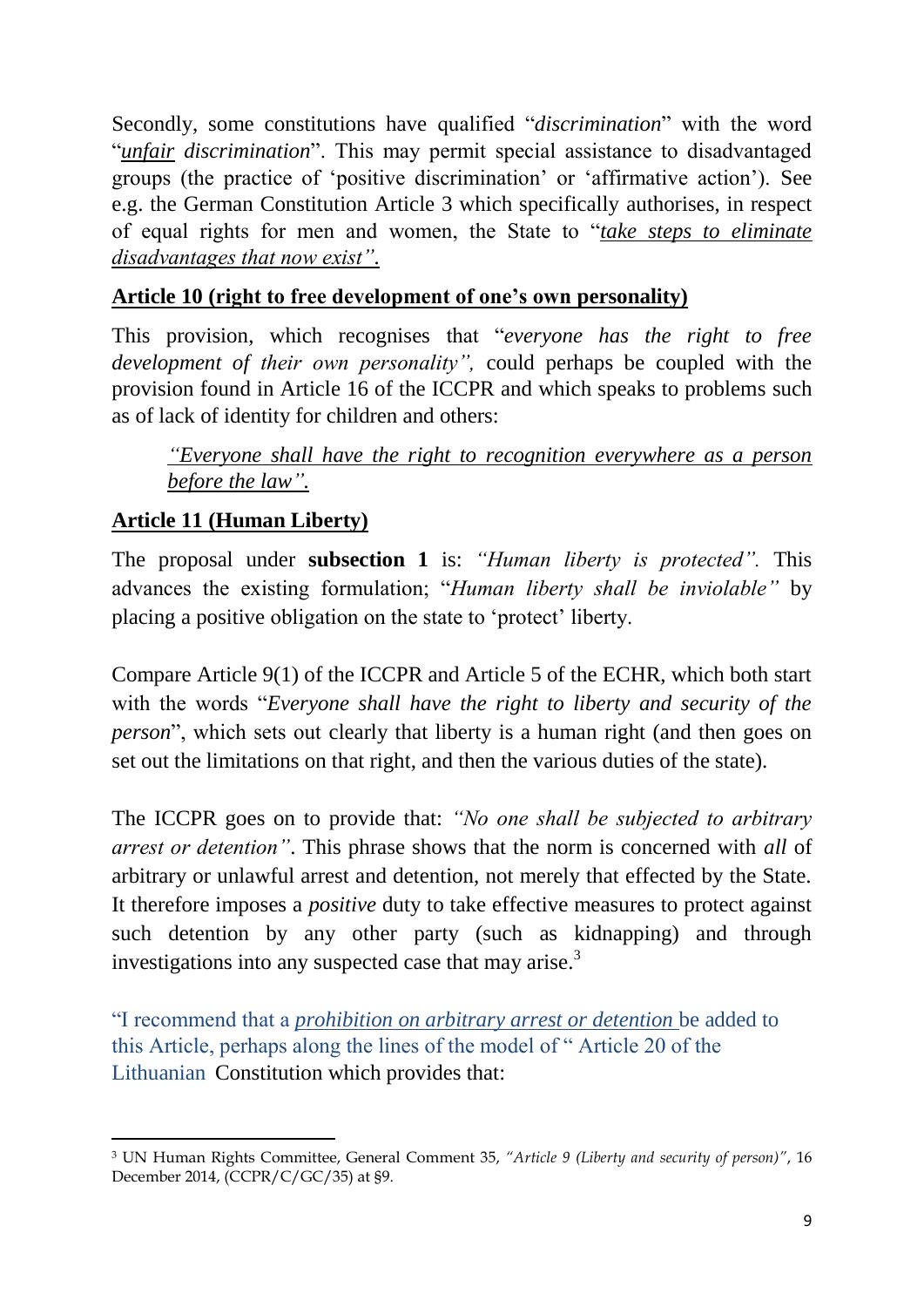*"No one may be arbitrarily apprehended or detained . . . "*

I should flag up that the pre-trial detention period of 9 months under *subsection 6* of the draft is much higher than the two or three week period permitted in common law systems, although civil law systems, such as France, permit longer periods.

## **Article 12 (freedom of movement)**

This provision meets the standards set out in Article 2 of Protocol 4 of the ECHR.

## **Article 13 (inviolability of private life space, communications, abode and place of activity)**

This section notably differs from Article 8 of the ECHR. **Subsection 1** provides that:

*'Every individual's private life space (?) abode and place of activity are protected. No one has the right to enter or the right to search an abode or other possessions against the will of the human being"*

It then proceeds to regulate searches, and sets out its own limitation on the prohibition of searches.

By contrast, the parallel provision in Article 8 of the ECHR, provides more directly and simply:

*'Everyone has the right to respect for his private and family life, his home and his correspondence.'* (emphasis added).

The limitations under Article 8 of the ECHR are similar to those in subsection  $2<sup>1</sup>$ 

I strongly believe that the clear right to '*private and family life*' has attained a special status in the jurisprudence of the ECtHR and that of many European countries. It is in particular (but by no means solely) employed in respect of the right of children or spouses to join their families who have been separated by war etc. It does not necessarily allow unrestricted immigration (which may be regulated under the Article's limitation provision).

See for example Article 47 of the Polish Constitution ("*Everyone shall have the right to legal protection of his private and family life")*, and Article 26 of the Estonian Constitution ("*Everyone has the right to the inviolability of private and family life*"). I strongly suggest, therefore, that the formulation under Article 8 of the ECHR, above, or one or other of the provisions from the Polish or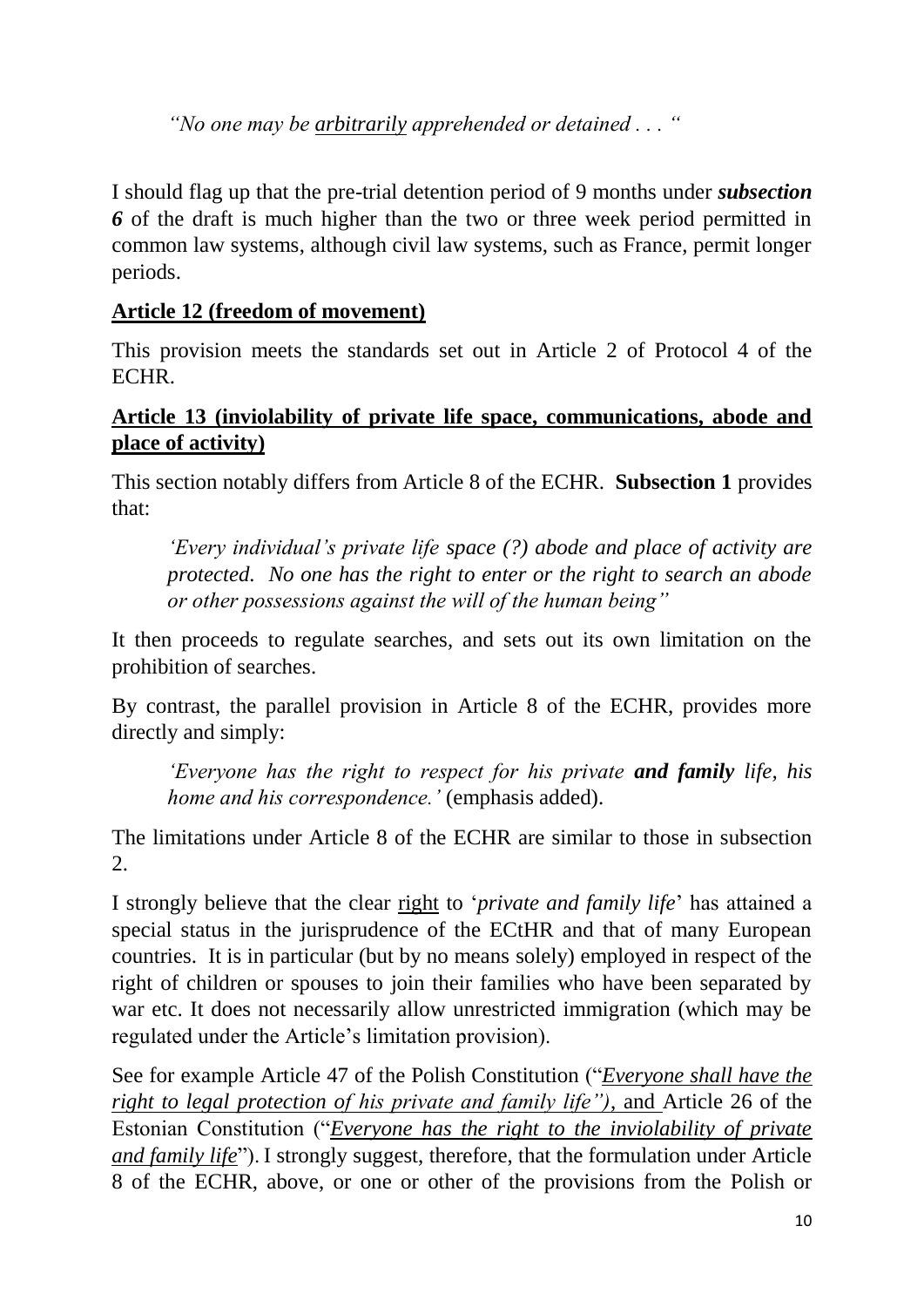Estonian Constitutions, be substituted for the first sentence of Article 13 as presently drafted.

## **Article 14 (freedom of belief and conscience)**

This provision removes *thought and religion* from the right to belief and conscience, all presently in Article 19 of the present Constitution. Freedom of thought is proposed to be moved into Article 15.

It therefore distinguishes itself from the formulations in Article 18 of the ICCPR and Article 9 of the ECHR in that respect, and also in the fact that:

(a) it does not include the right "*to manifest [a person's] religion or belief, in worship, teaching, practice and observance",* and

(b) in its single ground of limitation (where the expression of the belief etc. "infringes the rights of others"). The limitations in Article 9 of the ECHR are more extensive (and see further my remarks on limitations of rights below). I recommend that religion be restored to this Article, or provided as a separate right elsewhere. The right should include the right to manifest belief as in (a) above.

## **Article 15 (freedom of thought and information)**

The provision for free expression differs markedly from Article 10 of the ECHR and Article 19 of the ICCPR. The proposal reads:

*(1)"Everyone shall be free to receive and disseminate information, to express and disseminate their opinion orally, in writing or otherwise".*

*(2) "Mass media shall be free. Censorship shall be inadmissible".*

• The ECHR and most modern constitutions employ the simpler and more direct and accessible formulation:

*"Everyone has the right to free expression"*

which then proceeds to include freedom of the press and all media; to impart information or ideas and freedom of artistic or intellectual creativity.

I note that "*freedom of intellectual work*" is "guaranteed" separately in Article 18 below, and wonder whether it should not be joined to this Article, to which it is inherently connected.

As discussed above, *freedom of thought* has been removed from the present Article 19. However, it is not specifically mentioned here except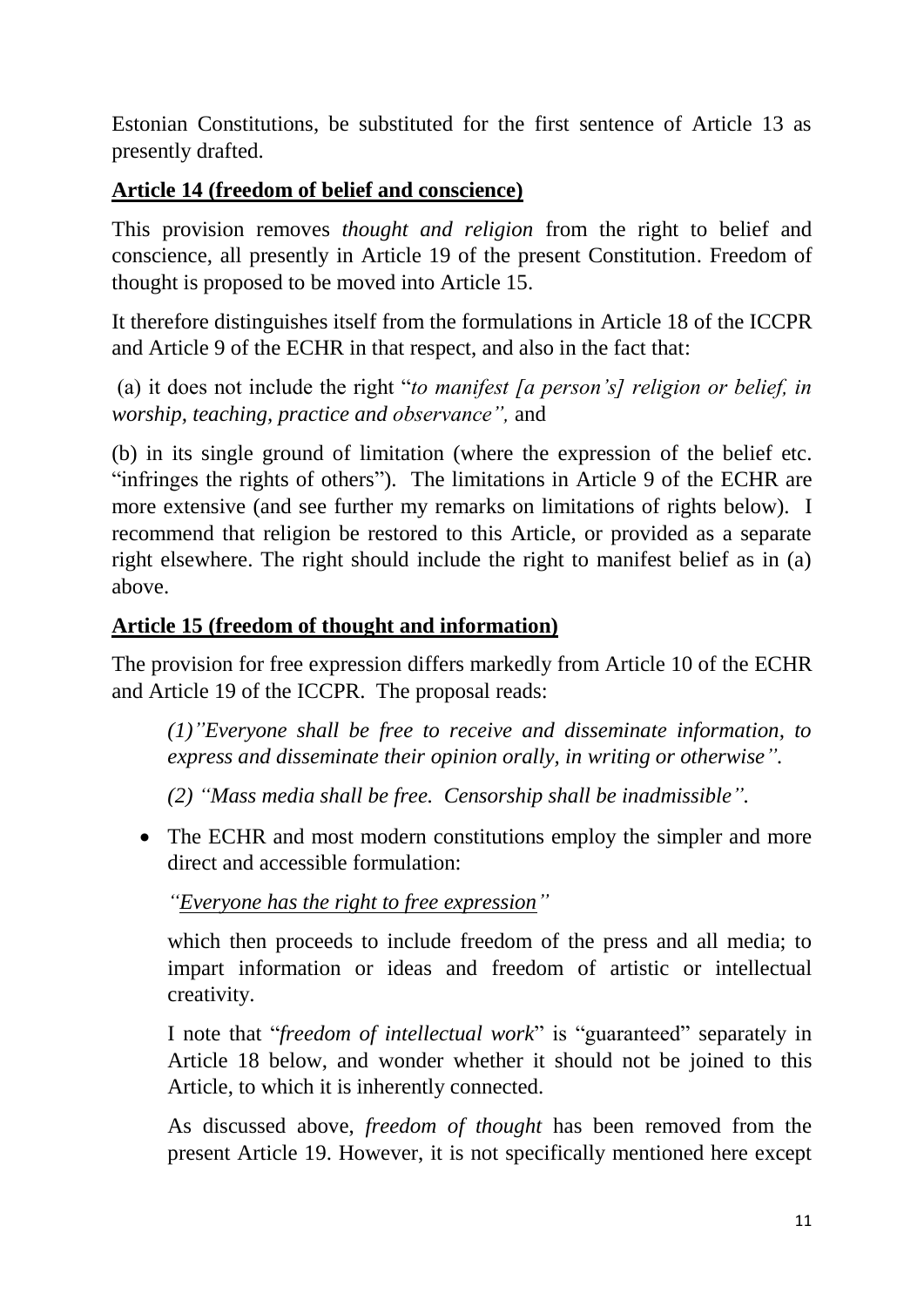in the title. Specific reference to *expression*, rather than thought, in the title would make the purpose of the article clearer.

- The provisions in this section in respect of the right to *internet access*, the "*mass media*" and the creation of a *public broadcaster* are useful developments. Provision might be made for the subsequent independent regulation of the public broadcaster.
- Despite these differences from equivalent provisions in other constitutions and the ECHR, the Article does overall I believe meet European standards, although the Commission may want to include here the rights that are protected in some modern constitutions, such as *academic freedom* (so as to avert the history of so many countries where the road to totalitarianism began with attacks on academic institutions), *freedom of artistic creativity* and *freedom of scientific research* (See Section 16 of the South African Constitution or, as in the German Constitution, Article 5(3): "*Arts and Sciences, research and teaching shall be free*")
- The limitations clause for this Article is similar to that of Article 10 of the ECHR, but does not include the limitation on the grounds of "*protecting health or morals*".
- The Commission will know that some constitutions which do not follow the U.S. position on unrestricted free speech (unless there is a "clear and present danger" of violence etc.) permit the regulation of speech which may *incite imminent violence.* Others forbid *"hate speech"(*See e.g. Article 12 of the Estonian Constitution which prohibits both the *incitement of violence or discrimination on grounds of national, racial, religious or political or other opinion*, and also prohibits the *incitement of hatred, violence or discrimination between social groups*).

## **Article 16 (right to public information)**

This Article provides a modern right to public information, prescribed by law, except where the information contains "*state, professional or commercial secrets".* It also protects certain private information kept in public records, with certain exceptions.

 On the right to public information, I do believe that the exception for "*secrets*" should be more carefully defined as the needs of secrecy could go further than the Article intends. For instance, the exception could be phrased in a following manner "*matters necessary to the confidentiality of the state or matters of professional privilege or commercial secrets*".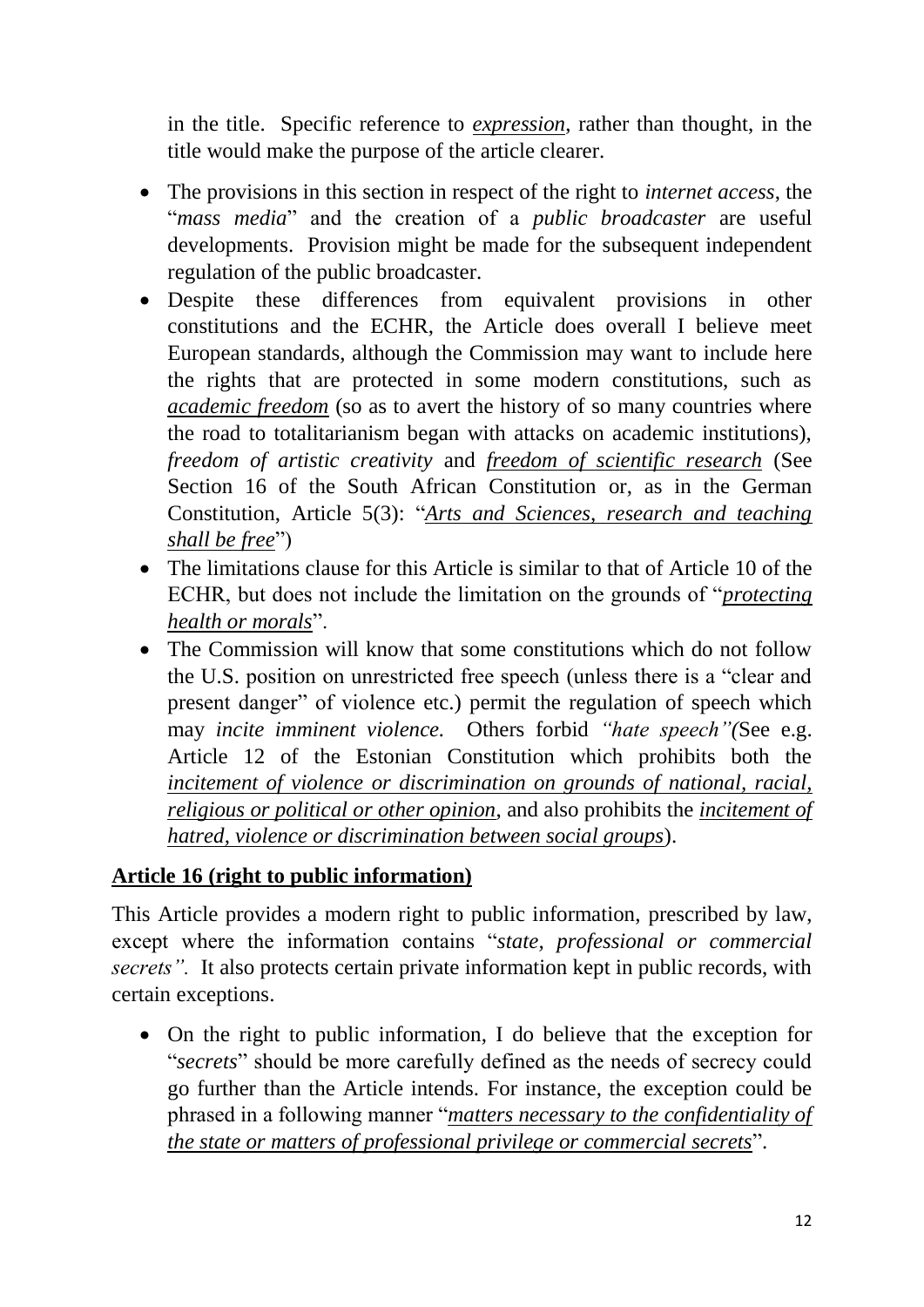- On the protection of private data, I wonder whether there should be a *separate Article* for private data-protection (I have seen the extensive Law on Personal Data Protection), which might also refer to the need to regulate *investigatory powers* generally (through electronic surveillance, etc.), consistent with Article 13 (private life) above.
- The role of the *Data Protection Inspector* could also be placed in that section.6

# **Article 17 (right to property)**

The present provision provides a strong statement that "the right to own and inherit" property will be safeguarded in Georgia. And that deprivation of property will attract fair compensation.

It should be noted here that this provision is stronger than Article 1 of Protocol 1 of the ECHR, which protects only *"the peaceful enjoyment of property".* It also permits expropriation not only in the public interest, but *"subject to the rules provided for by law."*

Some constitutions' property clauses also protect *intellectual property*. I note that the right to intellectual property has been removed from the existing Article 23 of the Constitution and has also not been included in the new Article 18 (freedom of intellectual work). The reason for this is probably that the definition of property self-evidently includes intellectual property. However, in an era where some countries pay little regard to intellectual property, it would be reassuring to spell out Georgia's commitment to intellectual property rights by specifically mentioning that fact in this section.

**Subsection 4** provides that land in Georgia may only be owned by Georgian citizens, *"except for special events envisaged by law".*

Such a provision of course has a political as well as legal dimension. It is well known that foreign investment is often deterred by countries which do not permit land ownership to non-nationals.

On the strictly legal side, three issues must be identified:

 First, any law forbidding existing non-citizen property-owners or their heirs from selling to anyone other than a citizen would fall foul of Article 1 of Protocol 1 of the ECHR as such an action would reduce the scope of demand for the land, and hence its price. It would at most be an interference with the enjoyment of the property, and also possibly be seen as a discrimination under Article 14 ECHR. At the least, fair compensation would be required.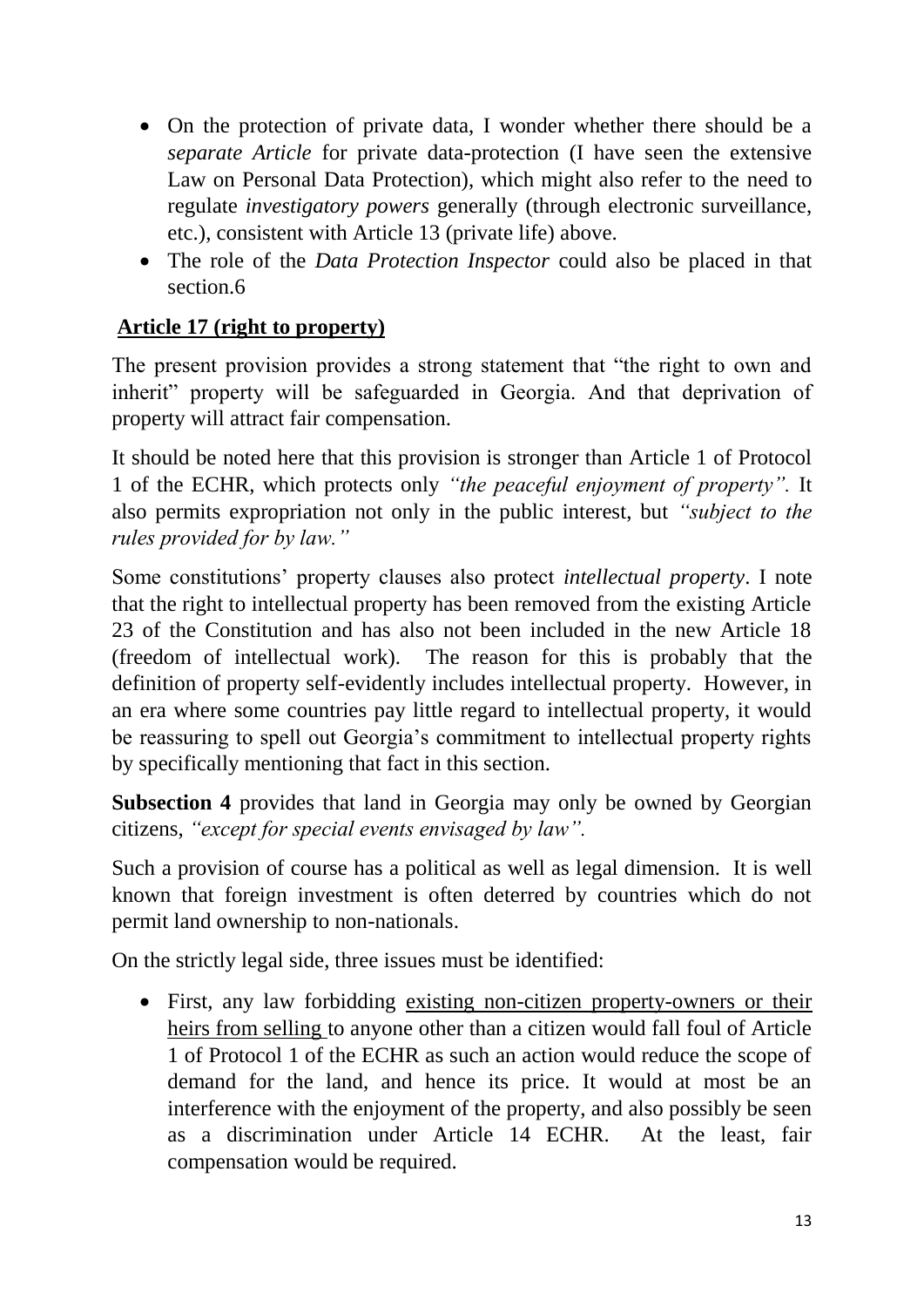- Secondly, preventing future ownership of land by non-nationals may conflict with the equality clause in the constitution (discrimination on the ground of *origin –* although see the discussion on Article 9 –the right to equality -above), and the constitution would have to make clear which provision prevailed.
- In addition, it must be recognised that although Article 1 Protocol 1 of the ECHR engages only the right to property's "*peaceful enjoyment",* this phrase has been interpreted over the years to include, in certain circumstances, the right to acquire property as well as to use it. The test will be whether any deprivation of that right is fulfils a lawful purpose, and is proportionate.
- In general, common European standards do permit some unequal treatment in respect of foreigners. See e.g. Article 16 of the ECHR which permits the restriction of the *political activity of aliens*. And a number of States world-wide restrict ownership of aliens of at least some property.
- However, to fulfil the test of proportionality it may be that a blanket ban on non-citizens owning property, albeit allowing exceptions to be established by law, will not fulfil the proportionality test. For that reason, a more restrictive ban may be more within the spirit of European standards.
- Perhaps the Commission might consider that, instead of a blanket ban on foreign land ownership, *the Estonian Constitution* could prove a model more in keeping with a proportionate approach: Article 32 of that Constitution provides that

*"Everyone has the right to freely possess, use and dispose of his or her property." However, "Classes of property [may, where provided by law] and in the public interest, be acquired in Estonia only by Estonian citizens, some categories of legal persons, local governments, or the Estonian State. . .".*

### **Article 18 (freedom of intellectual work)**

See comment above on Article15.

I am not sure why **subsection 4** (*"The State protects cultural heritage through law")* fits into this Article. Perhaps it should be included in one of the Articles which seek environmental protection, either in general terms in Chapter 1, or under Article 26 below.

## **Article 19 (freedom of gathering)**

**Subsection 1** provides that "*everyone except members of the armed forces shall have the right to gather publicly and without arms without prior permission'.*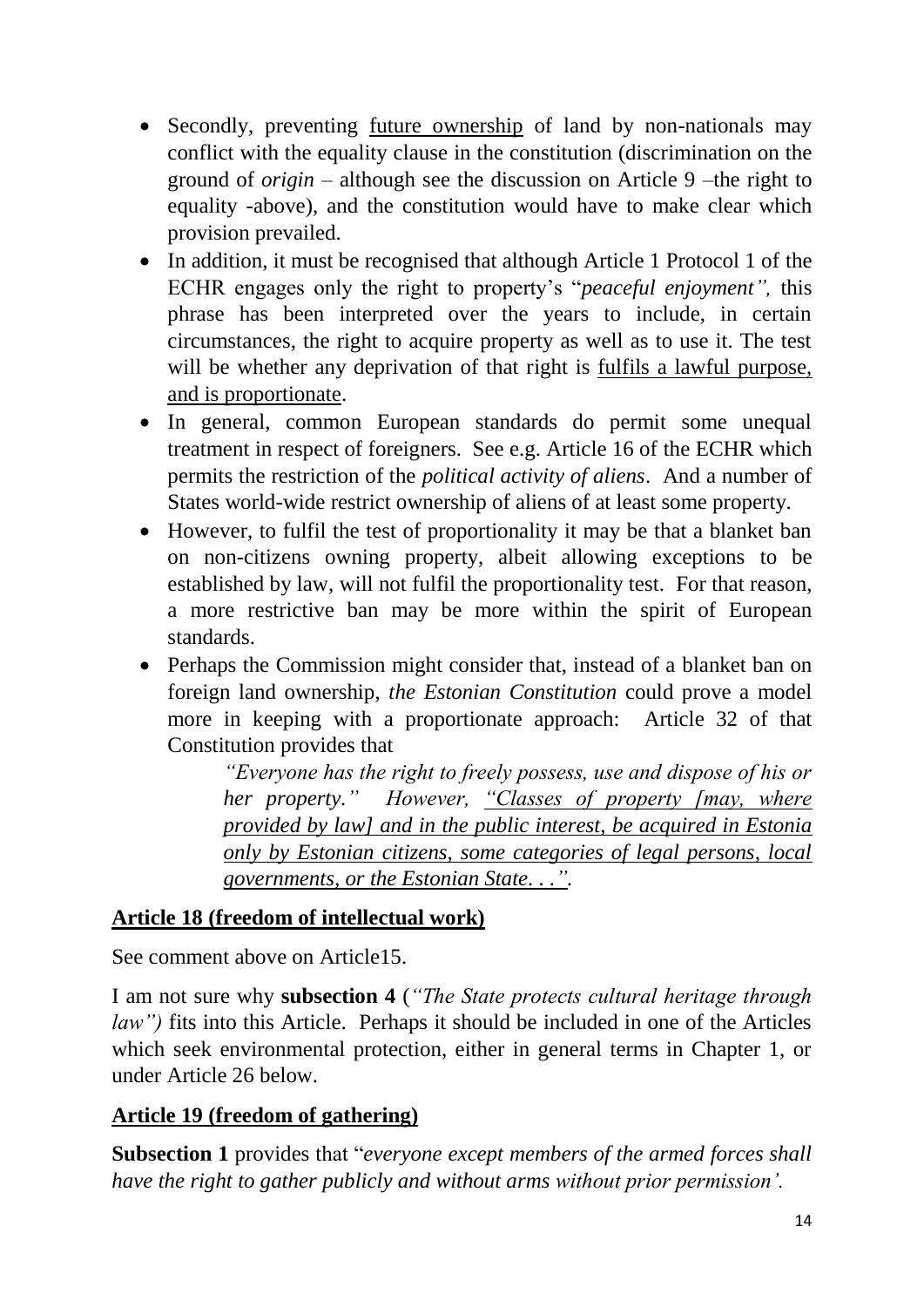**Subsection 2** then permits, but does not prescribe, a law to regulate prior warning if the gathering is held ("*in a place where people or transport move around*").

**Subsection 3** provides the government only to end a gathering or rally if it *becomes unlawful.*

- Should the right be, as in ECHR Article 11, to *peaceful* public gatherings? And then to permit the ending of a gathering if it threatens not only the law but also a wider range of issues, such as set out in the limitation clause of ECHR Article 11 such as national security, public safety, the protection of health, and the rights of others?
- Note also the wider possible exemption provided by ECHR Article 11:

'*This article does not prevent imposition of lawful restrictions on the exercise of these rights by members of the armed forces, of the police, or of the administration of the state.'*

# **Article 20 (freedom of association)**

This provision provides a "*right to establish and join public and commercial associations".*

The right to establish trade unions and political parties are dealt with elsewhere (Articles 21 and 24 respectively)*.*

In the light of (a) the lack of clarity as to what is a "*public association*", and (b) the reality of attacks in other countries nowadays of legitimate activities of *nongovernmental organisations* (known also as *civil society organisations*) thought should be given to a guarantee of their right to be established and to carry on lawful activities.

## **Article 21 (freedom of parties)**

These provisions meet European standards.

# **Article 22 (electoral rights)**

This article sets out the right of political participation, and excludes from the franchise prisoners convicted of a *"serious or very serious"* crime, as well as anyone whom a court has committed to an inpatient mental institution.

Recent judgments of the ECtHR in respect of blanket bans in the UK and Italy have held that a blanket ban on voting of all prisoners violates Article 3 of Protocol 1 of the ECHR (the right to political participation). This is because even prisoners are considered to enjoy rights (e.g. rights of unimpeded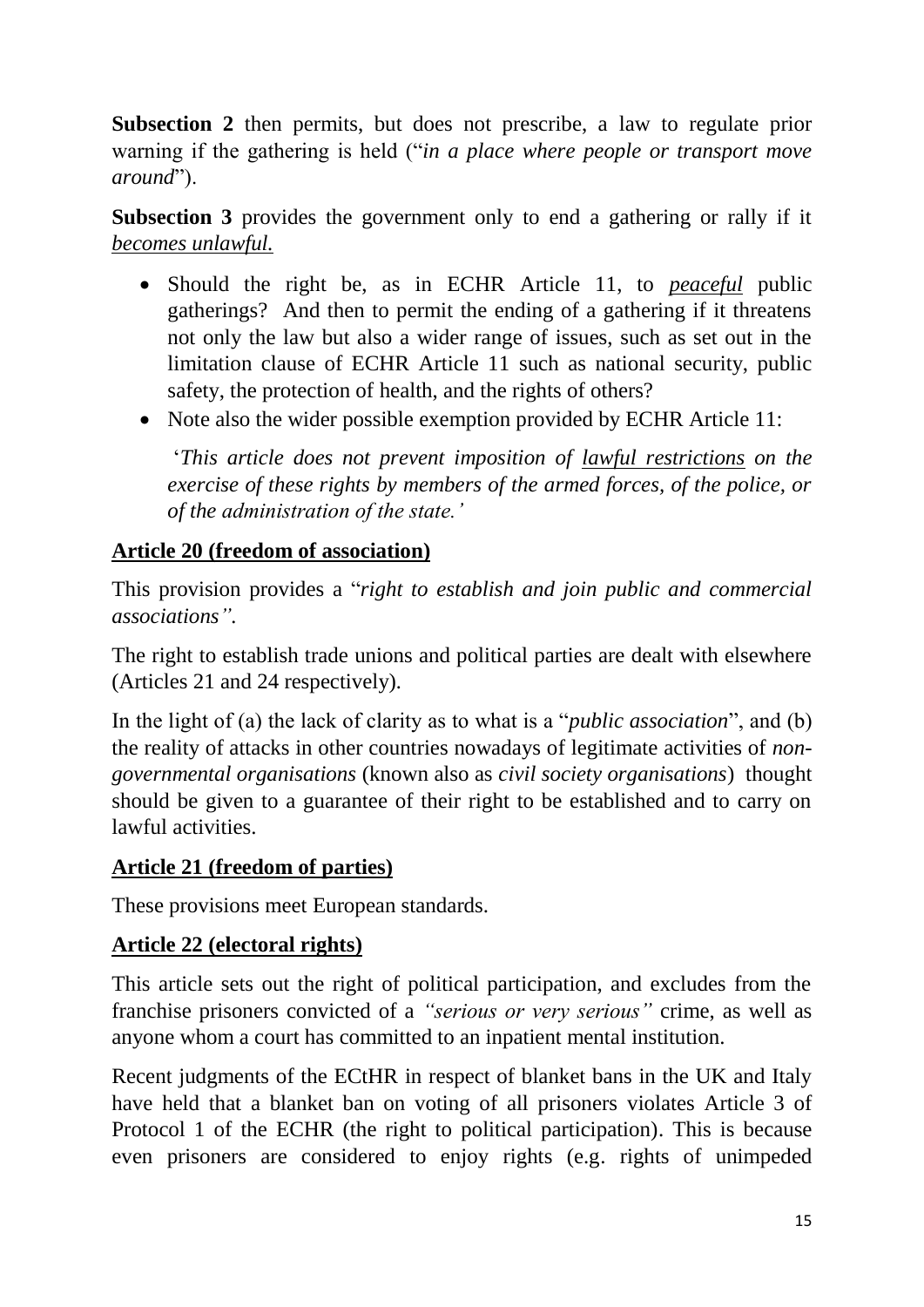correspondence, etc., or not to be tortured). However, the ECtHR has upheld subsequent legislation in Italy which allows some prisoners, although not all, to exercise the franchise.

In respect of mentally disabled persons, a judgment from Hungary before the ECtHR similarly held that a blanket ban on their voting violated the ECHR.

In the light of that jurisprudence of the ECtHR, the ban on serious prisoners voting would seem to meet European standards.

The blanket ban on all inpatients in mental institutions does in my view violate common European standards.

# **Article 23 (the right to hold public office)**

These proposals seem compatible with European standards.

I note that an earlier proposal to define the *role of the civil service* is not included in this draft. If it is reinserted, I commend Section 195 of the South African Constitution which sets out the "*basic values and principles governing public administration",* including *impartiality and lack of bias*, *professional ethics*, transparency, and *efficiency*.

# **Article 24 (freedom of work)**

This Article sets out the common labour rights, and balances them with rights of free entrepreneurship etc. (as discussed in relation to **Article 4, subsection 8**, above).

I note that although **subsection 5** seeks to protect consumer rights, there is no mention here of the need to protect *health and safety standards in the workplace*.

I have mentioned (in the discussion on Article 8, above) the lack of *prohibition on forced labour and servitude*, which might well fit in this section, in addition perhaps to a *protection against child labour* (if there is not to be a separate Article dealing with the rights of the child).

## **Article 25 ( right to education)**

These proposals all seem to meet all the necessary standards.

# **Article 26 (right to healthcare)**

This Article includes *an enforceable right to enjoy State healthcare services* (**subsection 1);** requires *the supervision by the State of healthcare institutions,* and *regulation of pharmaceuticals* (**subsection 2)** and *environmental rights* **(subsection 3).**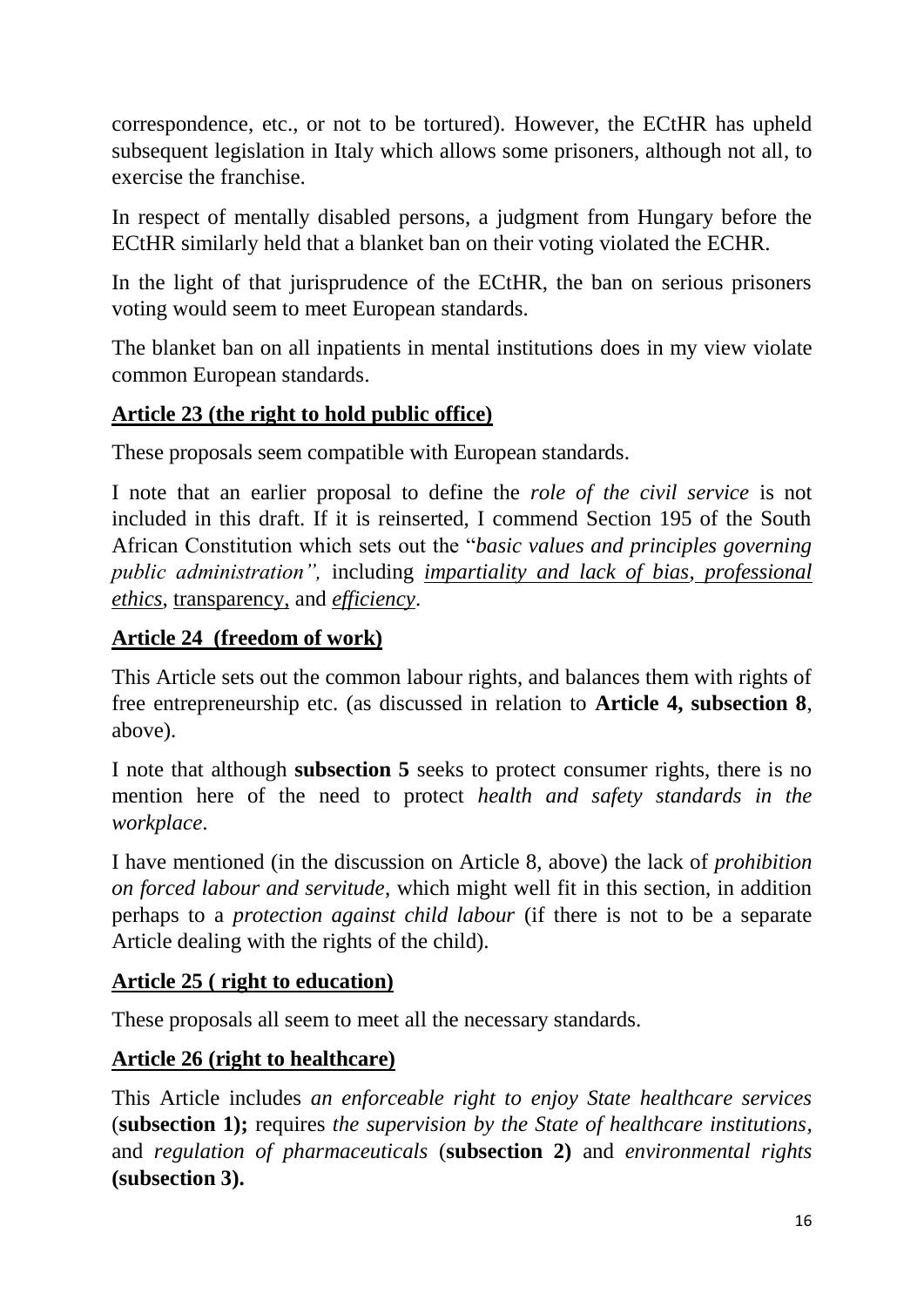In respect of subsection 1 and 3, I note that these rights do not seem to be sufficiently sensitive to resource limitations. (See the discussion above in respect of **Chapter 1, Article 4 subsection 8).**

In that regard, I commend the following provision recently adopted in the Constitution of the Cayman Islands in relation to environmental rights:

*18.—(1) Government shall, in all its decisions, have due regard to the need to foster and protect an environment that is not harmful to the health or well-being of present and future generations, while promoting justifiable economic and social development. (2) To this end government should adopt reasonable legislative and other measures to protect the heritage and wildlife and the land and sea biodiversity of the Cayman Islands that— (a) limit pollution and ecological degradation; (b) promote conservation and biodiversity; and (c) secure ecologically sustainable development and use of natural resources.*

# **Article 27 (right to marriage)**

**Subsection 1** of this Article declares that marriage as "*a union between a man and a woman for the purpose of creating a family is based on equal rights and free will of spouses".*

This definition seems at present to fall within the terms of Article12 of the ECHR, which provides that "*Men and women of marriageable age have the right to marry and found a family, according to the national law governing the exercise of that right"*.

The Commission will be well aware of cultural differences regarding same-sex marriage, or civil partnerships. And they will also be very aware of the growing trend in Europe and elsewhere to regard same-sex marriage as a constitutional right.

In a very recent case before the ECtHR, *Vallianatos v. Greece*, it was held that the Court does not require the possibility of a "marriage" for homosexuals, but if an alternative form of partnership is open for heterosexual couples, it is necessary to grant something equivalent to same-sex couples (and possibly *vice versa*).

## **Article 28 (procedural rights)**

**Subsection 1** of this Article states that:

*"Everyone has the right to apply to a court for the protection of his/her rights and freedoms. The right to fair trial is ensured."*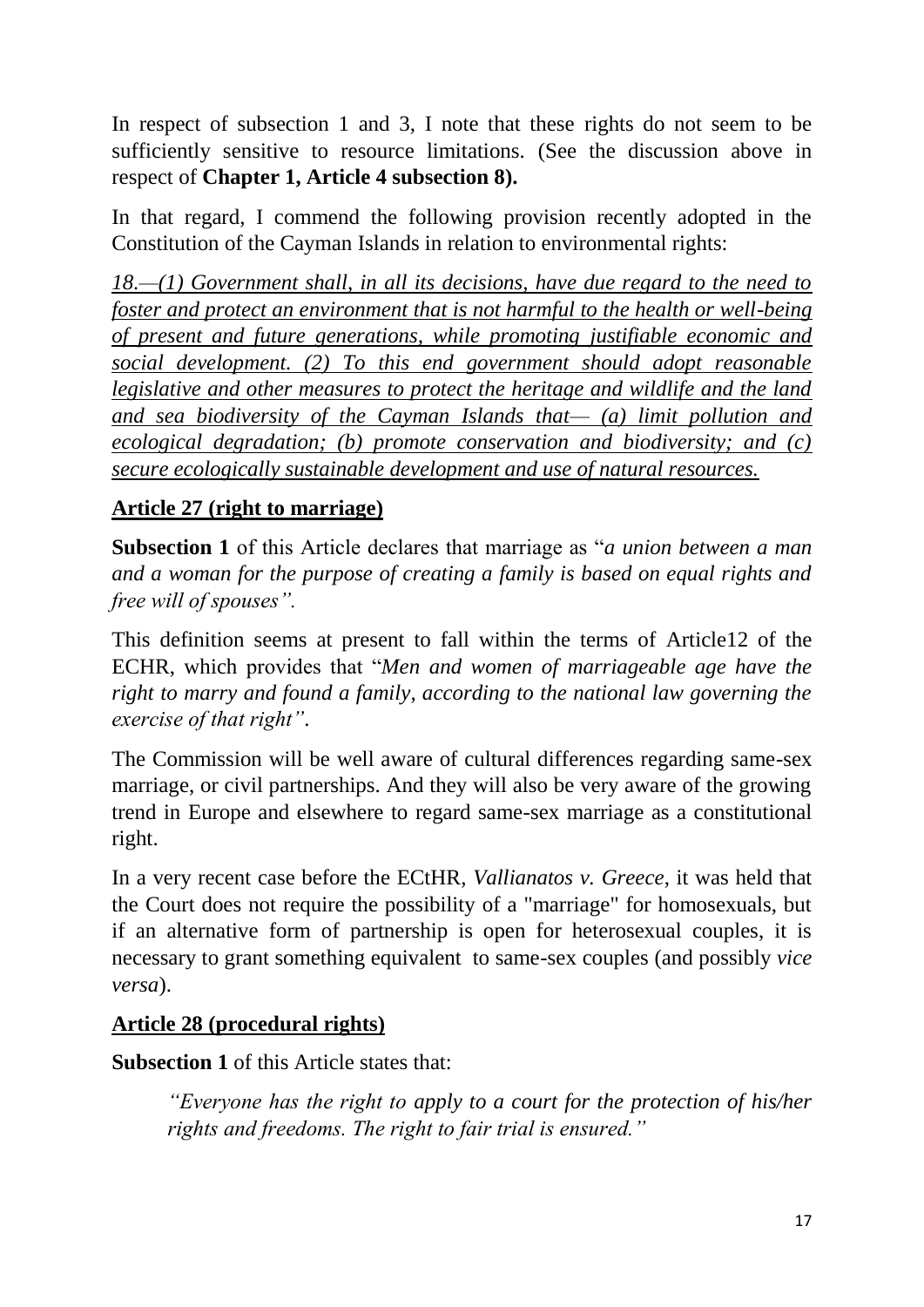It is not clear whether this provision seeks to provide a general clause providing for the enforcement of the bill of rights through courts. Or whether it is simply setting out the requirements of a fair trial. I therefore suggest that:

(a) the first sentence of subsection 1 be deleted here, and that a separate clause for enforcement be drafted (see suggestion below), and

(b) that it be made clear this Article deals specifically with the requirement of a *fair trial* and that it be called "*the right to a fair trial*". Indeed the section now effectively contains the principal elements of a fair trial, some of them sensibly moved from the former Chapter 5 (on the judiciary), and also other related principles, such as against retrospective laws or double jeopardy.

I would, therefore, strongly suggest that the opening words of Article 6 of the ECHR be substituted for the second sentence in subsection 1 as follows:

*"Everyone has the right to have any dispute that can be resolved by the application of law decided in a fair and public hearing before a court or other independent and impartial tribunal".*

This famous formulation sets out the foundation of the rule of law, namely, that everyone have access to justice. It also immediately introduces three elements of the fair trial, and indeed of the rule of law more generally, which are not contained in the present Article, namely, a public hearing, before a court or its equivalent that is both independent (of other branches of government) and impartial (in respect to the merits of the case).

## **Article 29 (Georgian citizenship)**

**and**

## **Article 30 (rights of foreigners and stateless persons)**

Both these Articles seem to meet with the standards of European democracy.

## **Article 31 (general principles applying to fundamental rights)**

This Article deals with three issues.

**First**, in **subsection 1,** that "*fundamental rights and freedoms provided by the constitution shall apply, mutatis mutandis to legal entities".*

It is not clear whether this Article intends

- (a) that all the rights in Chapter 2 attach to business and other corporations or non-governmental organisations (does a business corporation have the right of free expression? Or to vote in an election?), or
- (b) whether those entities are required also to be bound by the various rights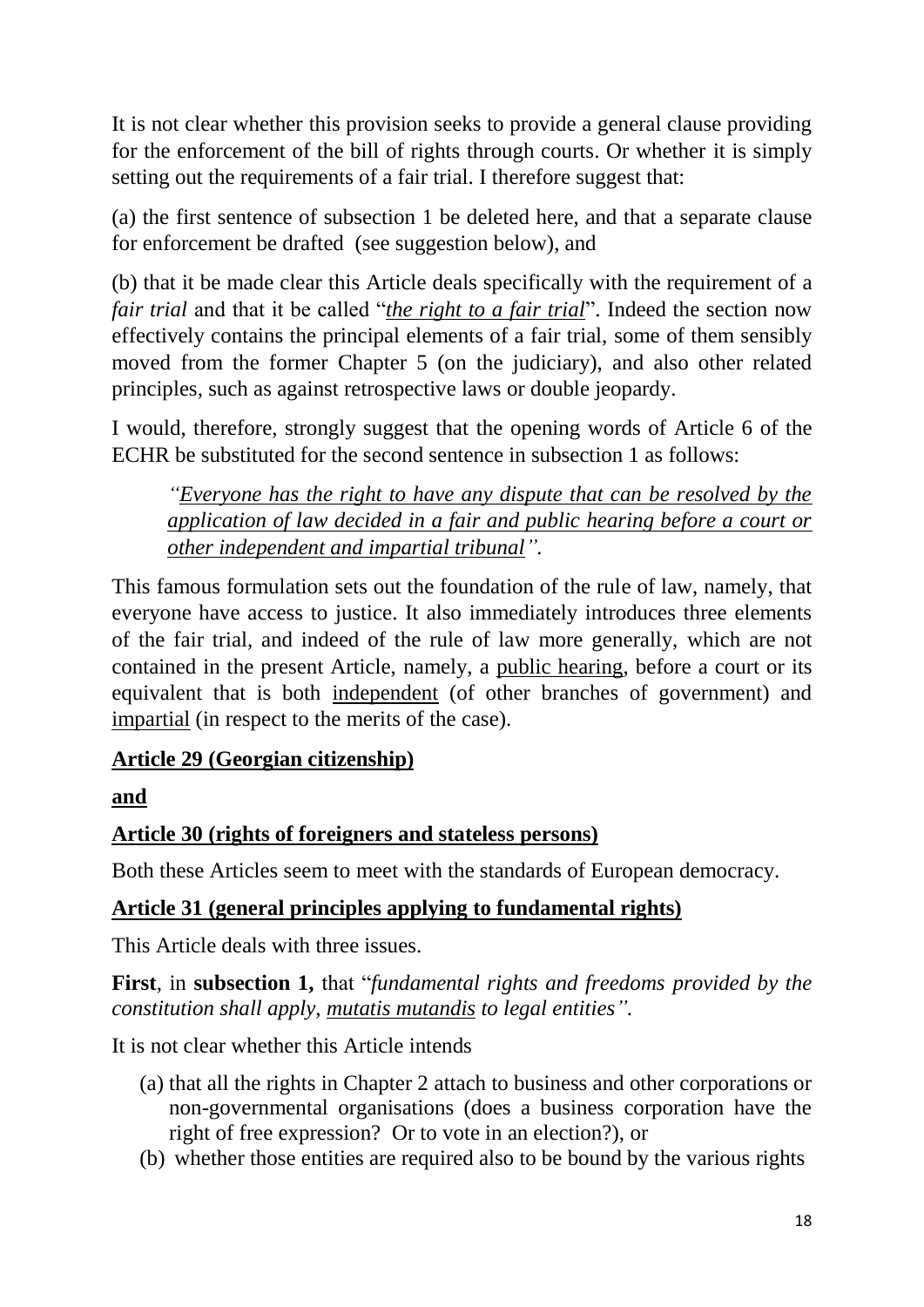(are they bound not to discriminate on the grounds set out in Article 9?).

Some human rights provisions have, in respect to some constitutions, attained "horizontal" effect (that is, they have been applied to private as well as public entities). However, this is a difficult area of human rights law and perhaps needs some further consideration in the light of international experience.

**Secondly**, **subsections 2 and 3** provide a *general limitation* clause. **Subsection 2** forbids the exercise of rights and freedoms from breaching "*the human rights of others",* and **subsection 3** provides that any limitation must not "*undermine the very essence of that right".* I have two comments on those subsections:

- It seems to me that there is merit in a separate Article on **limitation of rights.** This is because it is of the utmost importance that it be clear as to which of the rights (1) not be open to limitation (e.g. such as the right not to be tortured), (2) be open to limitation only for some purposes (sometimes set out in the Article that provides the right), or (3) is open to the general limitation clause.
- I wonder whether the formulation of the German Constitution that a limitation must not "undermine the very essence of a right" has not proved itself too imprecise. The common European test is now that a limitation must fulfil the qualities of **proportionality.** However, that concept in the abstract is also imprecise. Some constitutions with general limitation clauses therefore spell out with greater clarity the essential qualities of proportionality, namely, that any limitation of rights must be:
	- *(i) Prescribed by law*
	- *(ii) Be necessary in a democratic society, taking account*
	- *(iii) The nature of the right*
	- (iv) *The purpose of the limitation,* and
	- (v) *Less restrictive means to achieve that purpose*.

**Thirdly**, **Subsection 4** of this Article provides for restrictions (on certain rights only) during a *state of emergency or state of war*.

I have seen the provisions of the Constitution which regulate a state of emergency (Articles 46(1) and (2) and Article 72 (h). I have not been asked to review those provisions but would note that some constitutions provide that even in a state of emergency those rights that may be derogated from may only be limited if the derogation is "*strictly required by the exigencies of the situation"*.

### **Article 32 (public defender)**

I believe that establishing the Public Defender as a constitutional office has great advantages. I have seen the Public Defender Law which provides as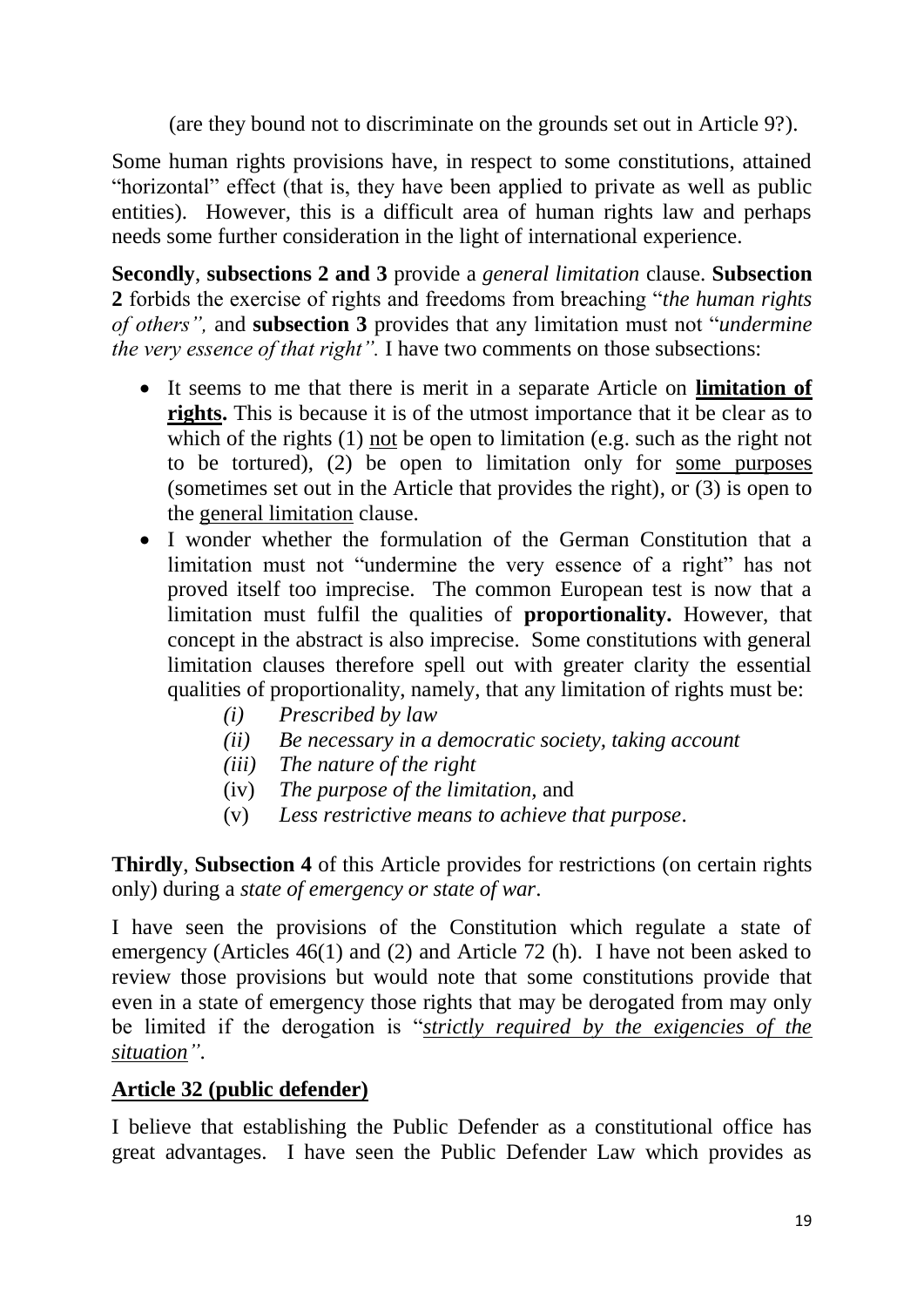extensive powers as are found in any equivalent institution elsewhere, with one exception.

In discussions with the Public Defender I came to understand that his powers are limited in respect of obtaining information from private persons and also in respect of enforcing his decisions in cases of discrimination. It seems to me important that that deficiency be corrected – if not in the Constitution then by an amendment to the Law.

## **FURTHER SUGGESTIONS ON CHAPTERS 1 AND 2:**

#### 1. **A General Enforcement Article**

It seems important to provide a separate Article in Chapter 2 that makes it clear that courts (perhaps to be specified) *have jurisdiction to hear and determine applications for a denial, violation, infringement of, or threat to a right under this section, and to provide an appropriate remedy (which may be specified).*

The provision might also say who may approach the court (including possibly a person acting as a member of an interest group or a civil society association. See further my comments on Article 56(5) on Chapter 6, below).

### 2. **A Right to Administrative Justice**

I respectfully commend to the attention of the Constitutional Committee the merits of a new right to "administrative justice".

I have seen the General Administrative Code of Georgia, which establishes sophisticated standards of public administration which would be appropriate to be endorsed on the constitutional level.

This right is gaining increasing acceptance in modern constitutions and has been accepted in the European Union's Charter of Fundamental Rights, Article 41, as a "*right to good administration".* The South African Constitution, Article 33, provides for a "*right to just administrative action"*. The Polish Constitution, Article 184, provides that administrative courts shall exercise, to the extent specified by statute, "*control over the performance of public administration"*

Such a right is designed:

(a) to constitutionalise and provide as a right decisions which are *lawful, procedurally fair, reasonable (or not arbitrary*) and *efficient.* Some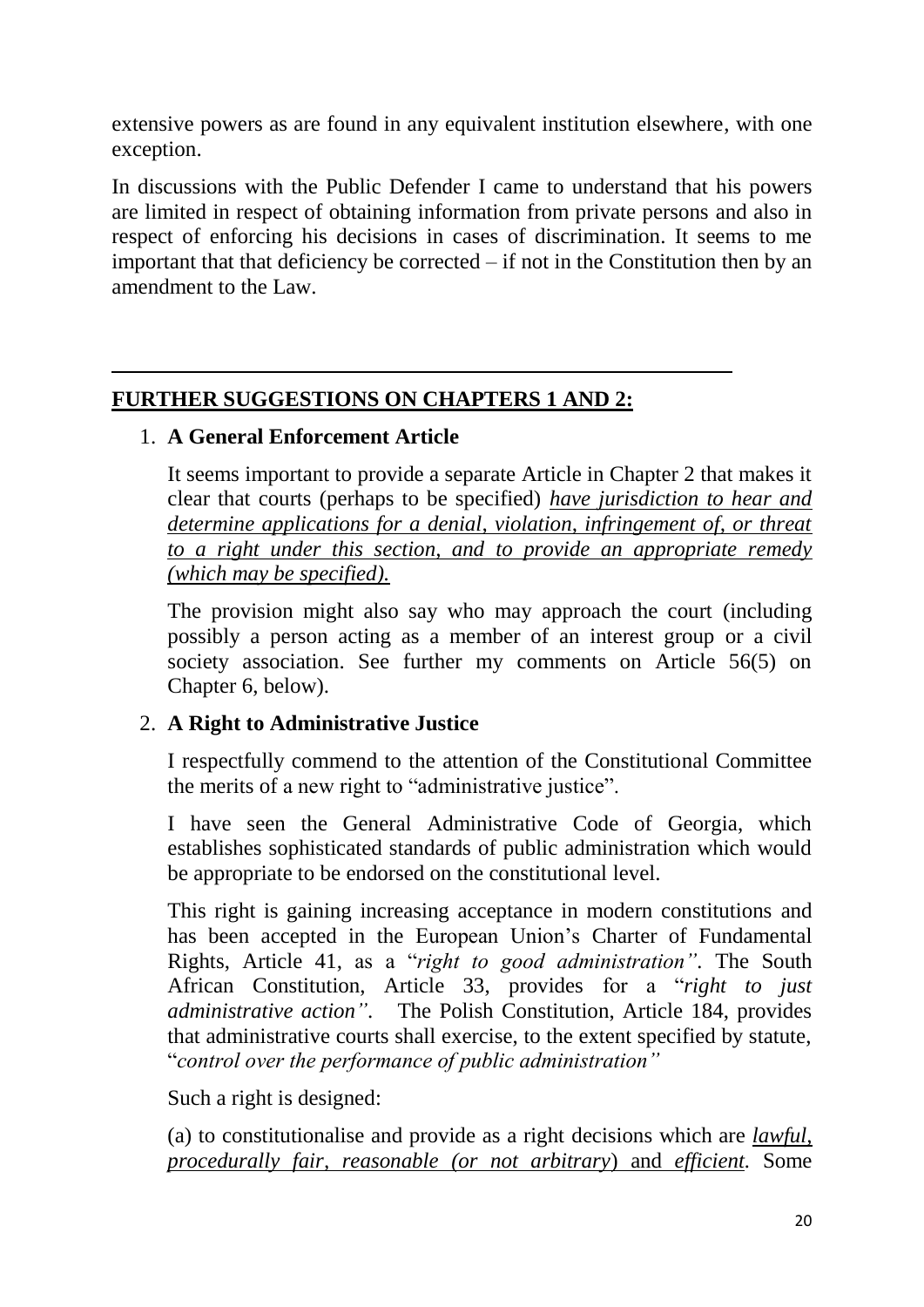constitutions require decisions to provide *reasons* and /or *to be decided within a reasonable time*, and

(b) to ensure the implementation of those standards by permitting individuals to challenge decisions made by any public official which contravene those standards.

The right has proved effective in signalling that a constitution is for both ordinary people about whom decisions are made by officials at every level. It also serves as an incentive to higher standards of public administration and a culture of accountability and justification.

#### **3. Rights of the Child**

A number of modern constitutions are providing for the protection of children, in line with the UN Convention on the Rights of the Child.

The protections include such as: *to a name from birth; to basic care; to be protected from maltreatment, neglect or abuse; to be protected from exploitative labour practices; not to be detained for long periods; to be protected from trafficking and use in armed conflict.* 

#### **4. Procedure for a Certification of Compatibility**

Finally, I respectfully commend a practice from the UK, where when a bill is submitted to Parliament, it has to be accompanied by a statement from the promoters of the bill that it is *compatible with the standards of human rights* (as set out in the ECHR, but in Georgia the standards would be those set out in the Constitution in general, or in Chapter 2 in particular).

The benefit of such a provision is that it focuses the attention of the legislature and the executive, during the law-making process, on the implementation of rights. It therefore helps make clear that the achievement of human rights is not only for the courts, but is part of a dialogue between all branches of government.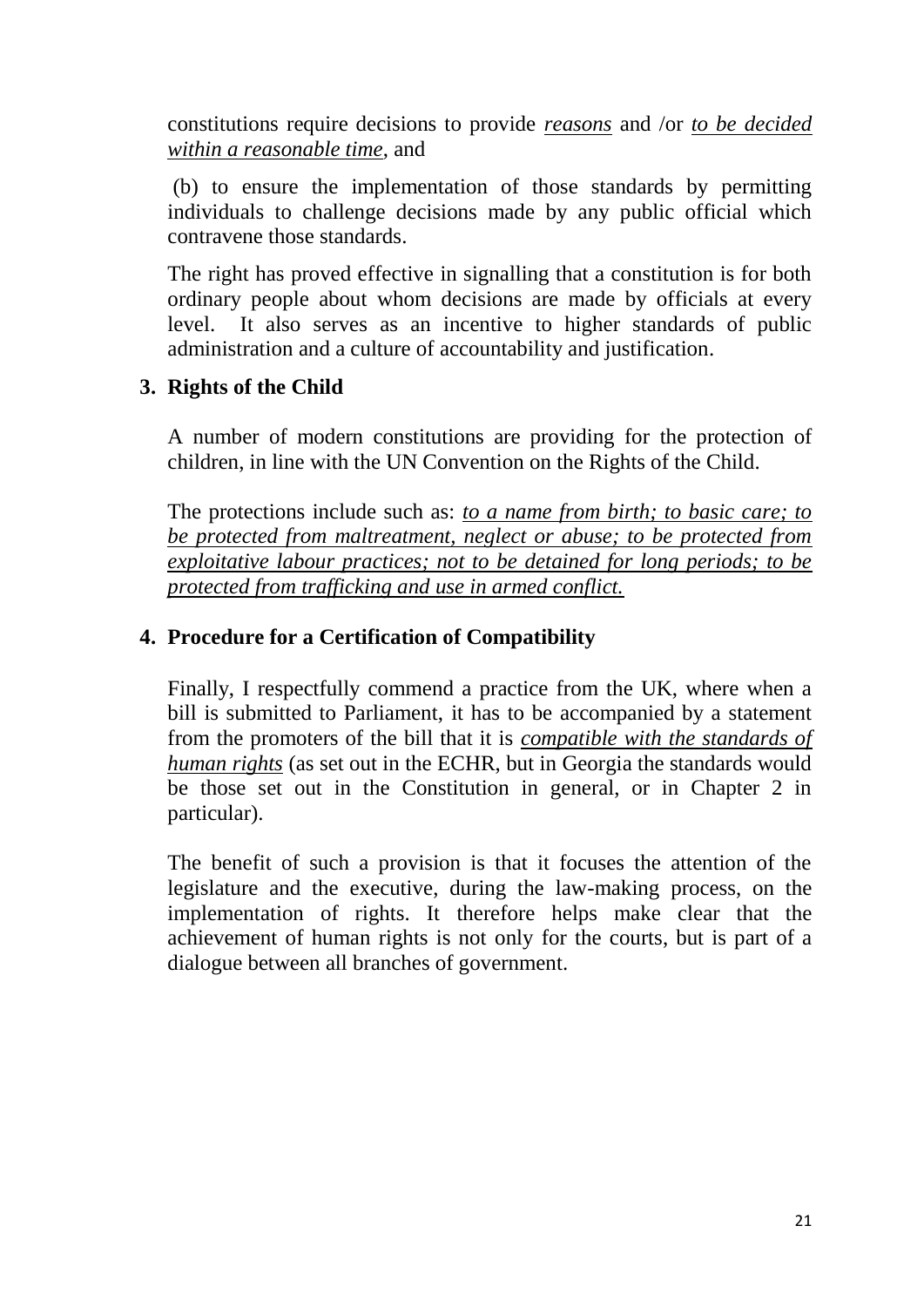# **CHAPTER 6: JUDICIARY AND PROSECUTION**

## **Article 55 (Judiciary)**

#### **Subsection 1** provides that:

*"The judicial branch of government is independent and is exercised by the Constitutional Court and courts of general jurisdiction."*

*Subsection 2* establishes the Constitutional Court, and **subsection 3** establishes Courts of General Jurisdiction, jury trial and, forbids the establishment of specialized courts, including military courts, outside of courts of general jurisdiction. This last provision is to be welcomed.

These provisions are now perfectly clear and may not need any further elaboration. However, the Commission may wish to have regard to the following models which make it even clearer as to (a) the source, or authority of judicial power, and (b) the commitment to judicial independence.

• On the source of authority of judicial power: **The South African Constitution**, 1966 s.165:

*(1)The judicial authority of [the State] is vested in the courts* **The Kenyan Constitution,** 2010, s 159:

*(1) Judicial authority is derived from the people and vests in, and shall be exercised by the courts and tribunals established by or under this Constitution.*

 On the commitment to judicial independence: Judicial independence is endorsed under **Article 59(4)** below. However, it may be that the commitment to judicial independence is better placed not under the Article relating to judges (Article 59) but in relation to the judiciary as a branch of government (under Article 55), stressing the separation of functions more generally as in the two models below:

#### **The South African Constitution**, s. 165:

- *a. The courts are independent and only subject to the Constitution and the law, which they must apply impartially and without fear, favour or prejudice.*
- *b. No person or organ of the state may interfere with the functioning of the courts.*
- *c. Organs of the state, through legislative and other measures, must assist and protect the courts and ensure the independence, impartiality, dignity, accessibility and effectiveness of the courts.*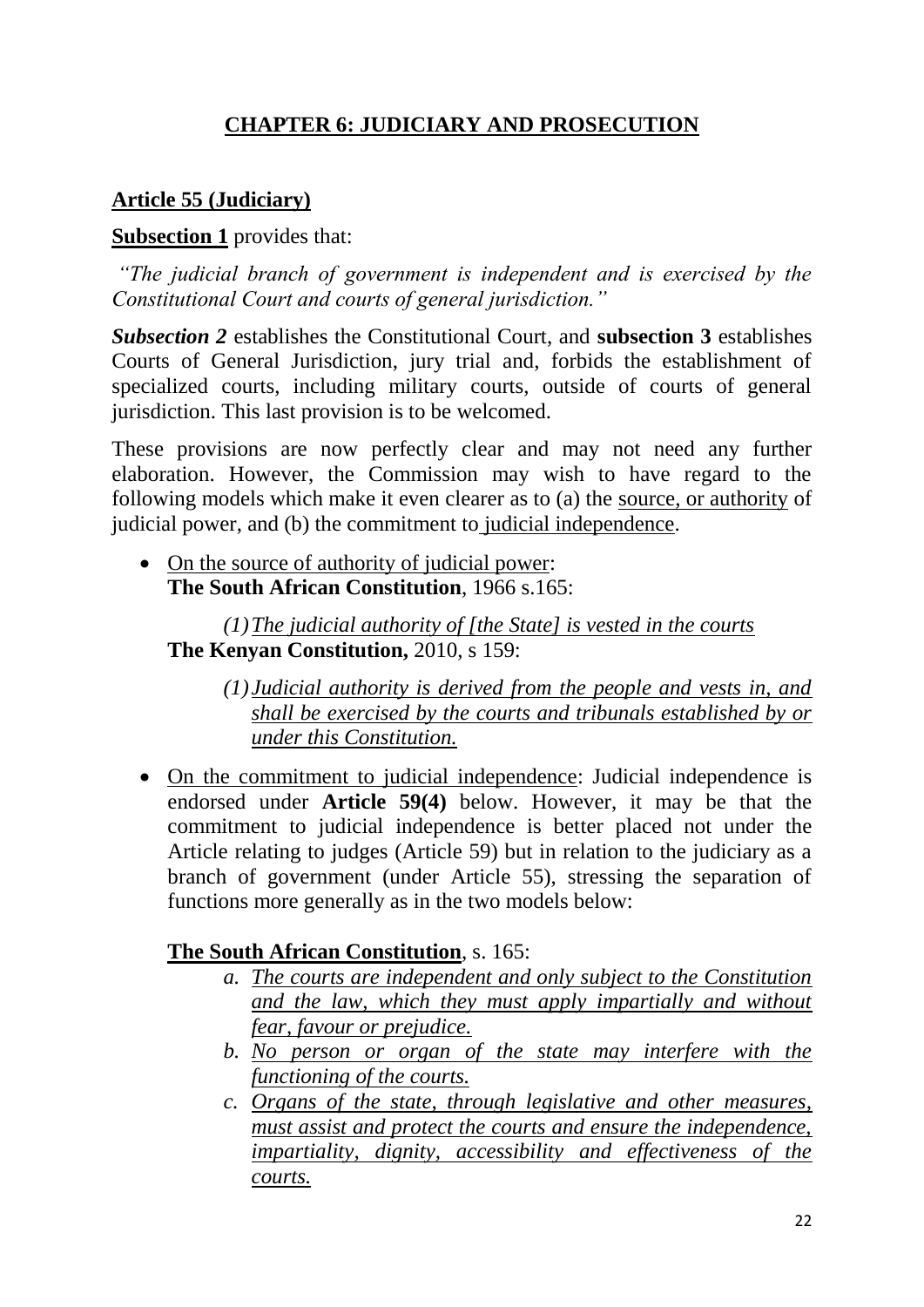*d. An order or decision issued by a court binds all persons to and organs of the state to which it applies.* 

### **The Kenyan Constitution,** s.160 (a):

*"In the exercise of judicial authority, the Judiciary . . .shall be subject only to this constitution and the law and shall not be subject to the control or direction of any person or authority"*

# **Article 56 (the Constitutional Court)**

This Article establishes the Constitutional Court which "*exercises judicial power by means of constitutional legal proceedings*" (**subsection 1**). It then proceeds to regulate its number and appointment procedures (**subsection 2**) and its Chairperson (**subsection 3**). **Subsection 4** provides both for the qualifications of judges and requires an organic law to determine its rules and other issues relating to its proceedings and operations. **Subsection 5** then sets out who may bring proceedings before it. **Subsection 6** requires its limited jurisdiction over elections in the year before an election; and **subsection 7**  provides that its decisions are final and conclusive.

**Subsection 1** does not define "*constitutional legal proceedings*". It would be clearer if the second part of **subsection 4** (requiring an organic law to establish this) were to be included in this subsection, as in the present Article 83(1). It would be clearer still if the extent of its jurisdiction were laid down in this Article.

### **Subsection 2**

- Does not specify whether the court should always sit *en banc* with all 9 members in attendance. This should be made clear.
- In relation to the appointment of the Constitutional Court, it should be noted that the strong trend world-wide is for even constitutional courts to be appointed increasingly free of political involvement, most often by an independently appointed Judicial Appointments Commission. *See the Venice Commission Report On the Independence of the Judicial System (CDL-AD (2010) 004, Chapter 3*, and *The Report of the Bingham Centre for the Rule of Law and the Commonwealth Secretariat*, *The Appointment, Tenure and Removal of Judges* (2014).

If it is considered that an independent Commission is not appropriate for appointment to a constitutional court, because a degree of political involvement is beneficial (as in the models of appointments to the U.S. Supreme Court or the German *Bundesverfassungsgericht*)*,* the Commission may nevertheless want to consider some technique to increase the element of objectivity in the appointments process – perhaps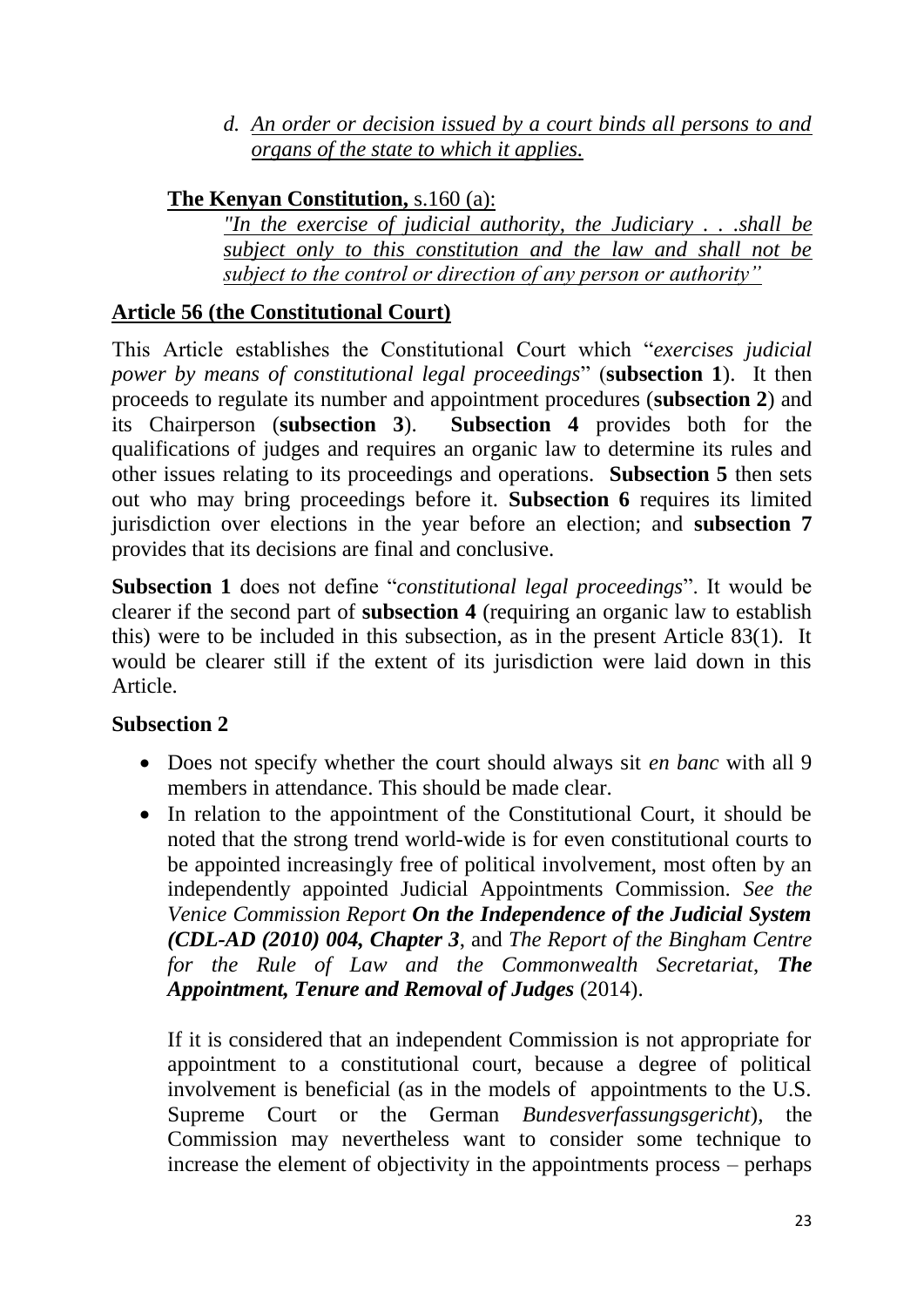by requiring that candidates should receive the support of, say, *two-thirds of members of parliament*. (See further the discussion in relation to the Supreme Court, High Judicial Council and Prosecutor below).

**Subsection 5** sets out in detail who has standing before the court.

**Subsection 5(a)** permits challenges to *normative acts in respect of fundamental human rights enshrined in Chapter 2 of the Constitution by:* a *natural person*  (which I assume includes persons or groups with an interest in the matter, but this is not clear), a *legal entity* (which I assume includes associations or civil society organisations with an interest in the matter, but this too is not clear), and the *Public Defender.*

The widening of standing to sue in this subsection is welcome. However, the jurisdiction of the Court remains narrow, insofar as it applies only to normative acts in respect of chapter 2. Most constitutional courts play a central role in assuring the accountability of all public officials (including the executive), to the standards of human rights. This applies not only when the public official is acting under a normative law which offends the constitution, but also when the official acts within a law that is constitutional in itself but where the exercise of discretionary power is either outside the scope of the law, or is within the law but is otherwise exercised in a way which breaches a human right (such as the right to a fair hearing). The constitutional court then becomes a guardian of human rights in all circumstances.

*I recommend therefore that serious consideration should be given to giving the Constitutional Court jurisdiction over the acts of all public officials in respect of rights enshrined in Chapter 2 of the Constitution.* 

### **Article 57 (the Supreme Court)**

**Subsection 1** of this Article sets out the Supreme Court as a court of cassation.

**Subsection 2** provides for its composition of 16 judges (again, not setting out whether the court should sit *en banc ).* II understand that the current law on Courts sets a minimum of 16 Supreme Court judges and confers upon the Plenum of the Supreme Court power to decide how many more judges should sit on the Supreme Court. I assume that the request for more judges must be negotiated with the executive, as it is a matter of resource allocation (see my remarks on budgetary matters discussed under Article 59 below). In general, it would seem that the *number of Supreme Court judges should be set in the constitution, subject to agreement for additional judges where justice requires*.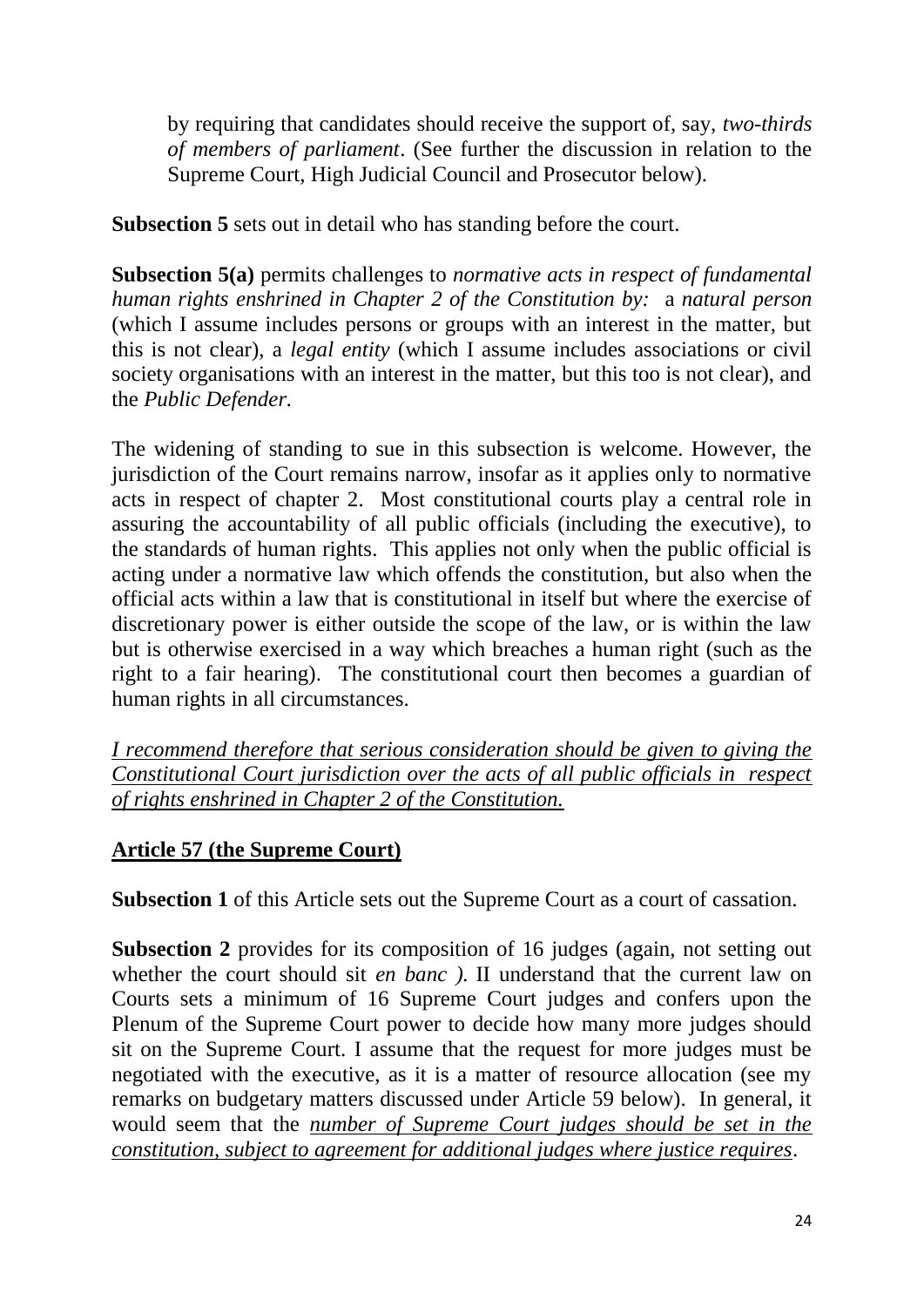The subsection goes on to set out the process by which the judges are appointed (discussed further immediately below) and the fact that their *tenure is limited only by their age of retirement* (which is a welcome development in the interest of judicial independence, See the recommendation to that effect in Venice Commission Report on Georgia CDL-AD (2010)028). It then provides for the election of a Chairperson.

**Subsection 3** provides for an organic law to provide for its adjudication other than a cassation instance.

In respect of the **appointment process**:

My remarks in respect of the trend towards less political involvement in the appointment of judges to the Constitutional Court apply even more forcibly to the appointment of a Supreme Court, which decides matters that are less "political" than those resolved in the Constitutional Court.

I note that the Venice Commission (CDL-AD (2010) 028 above, at paras.86 and 87) recommended that the existing system of appointment by the President should be abolished in favour of transferring the appointments to the Supreme Judicial Council, and this has been adopted in the present draft, which provides that Parliament shall elect all the judges on a simple majority of its members, at the recommendation of the High Council of Justice.

It is not clear in subsection 2 whether the High Council of Justice, nominates the precise number of vacancies for the Supreme Court, or gives Parliament a choice of candidate. Nor is it clear what happens if Parliament rejects the nomination/s. *I recommend that this process be clarified either in the Constitution or through a reference in the Constitution that the issue be set out in a Law.* 

Despite the Venice Commission's recommendation, and in the light of recent history since that report was published, I am not convinced that the removal of the involvement of the President at this point is a beneficial step in itself. His or her involvement adds another check in a system based on the separation of powers and these issues should be considered in a holistic manner.

If change is needed, I believe that a powerful role of Parliament in the selection of a Supreme Court (rather than a Constitutional Court, for reasons set out above), presents the appearance of political bias on the part of the judiciary. I respectfully suggest that steps are taken to make the appointment of the Supreme Court appear less controlled by the political branch of government.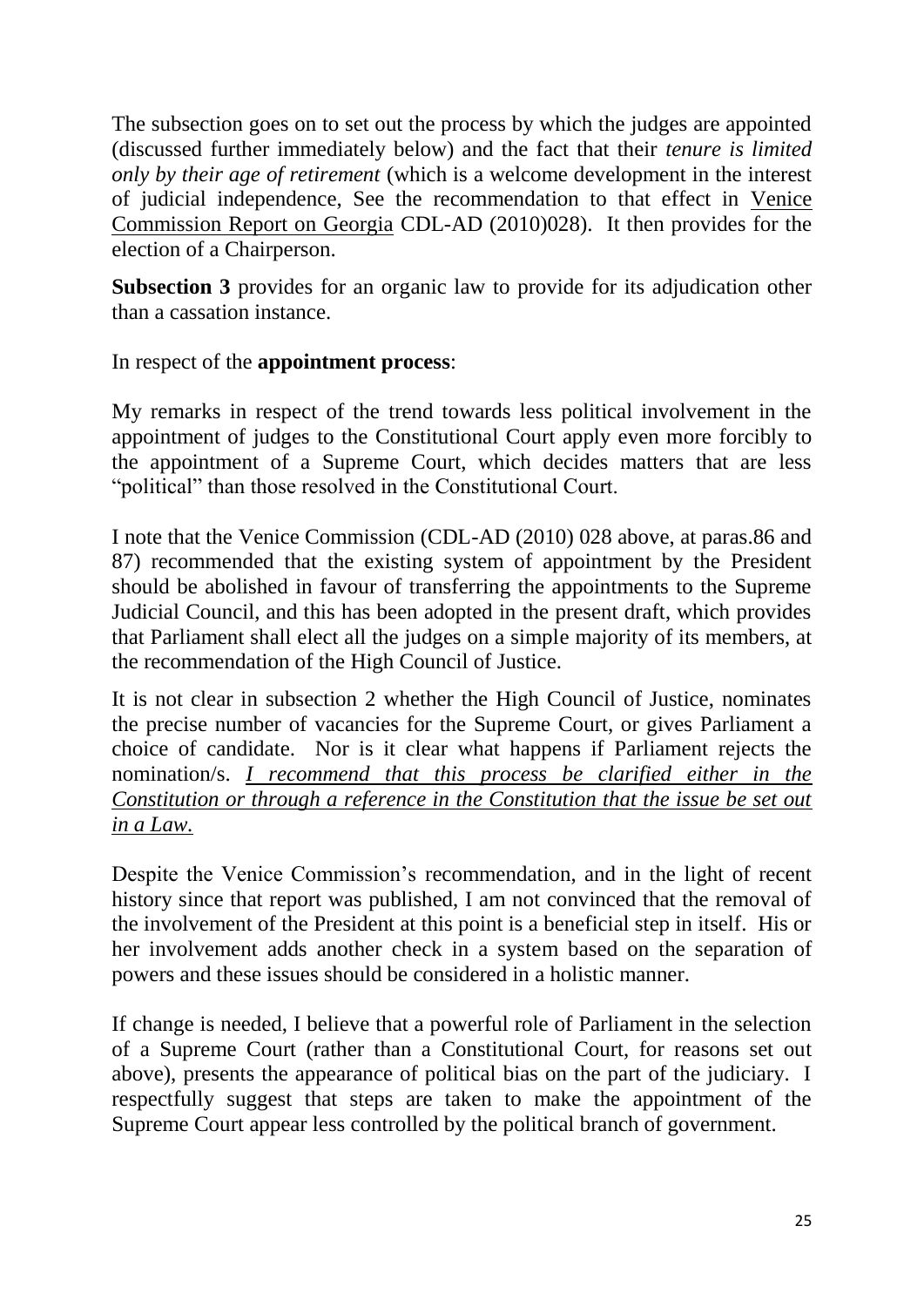One way would be to require, as is suggested above in relation to the Constitutional Court, that a majority of two-thirds of members of parliament be required for the appointments. Another would be to establish a new independent *Judicial Appointments Commission*, on the model of many other countries (see the *Report of the Bingham Centre and the Commonwealth Secretariat*, cited above).

I can relate that in the United Kingdom, as a result of Council of Europe pressure, it was decided, in 2005, to abandon the system of appointment of judges at every level by the Executive (by the "Lord Chancellor" – effectively the Minister of Justice). This was not because the appointments were in fact politically biased, but because they presented the appearance of bias. As a result, the system was changed and a new Judicial Appointments Commission now regulates the appointment of all judges and lower tribunals in the  $UK<sup>4</sup>$ .

In the case of higher courts, the Commission presents its nominations to the Minister of Justice, who may reject a nomination, with reasons, but normally accepts all nominations by the Commission. (The equivalent in Georgia would be for the Commission to present the nominations to the President).

I stress that I am not suggesting any one model for Georgia (least of all that of the UK), but am putting forward for the consideration of the Commission a model of more independent appointment procedure which is in accordance with the strong recommendations of the Venice Commission (see their *Report on the Independence of the Judicial System: Part1: The Independence of Judges* CDL-AD (2010) 004).

#### **Article 58 (legal proceedings)**

This Article asserts (**subsections 1 and 2)** the binding nature of legal proceedings and then goes on (**subsections 3-5) to require** some of the elements of the right to a fair hearing, which I suggest would fit more comfortably in **Article 28 above.**

### **Article 59 (judges)**

1

**Subsection 1** sets out the qualification for judges. It requires their "*integrity and competence".* I recommend adding "*independence"* to those qualities.

<sup>&</sup>lt;sup>4</sup> The Commission consists of 15 members. The Chair is always not a lawyer, and of the other 14, 5 are judges (selected by the Judicial Council), 5 are non-lawyers, and 4 are lawyers (selected by the Bar Council), one is an academic lawyer (selected by the university representative body)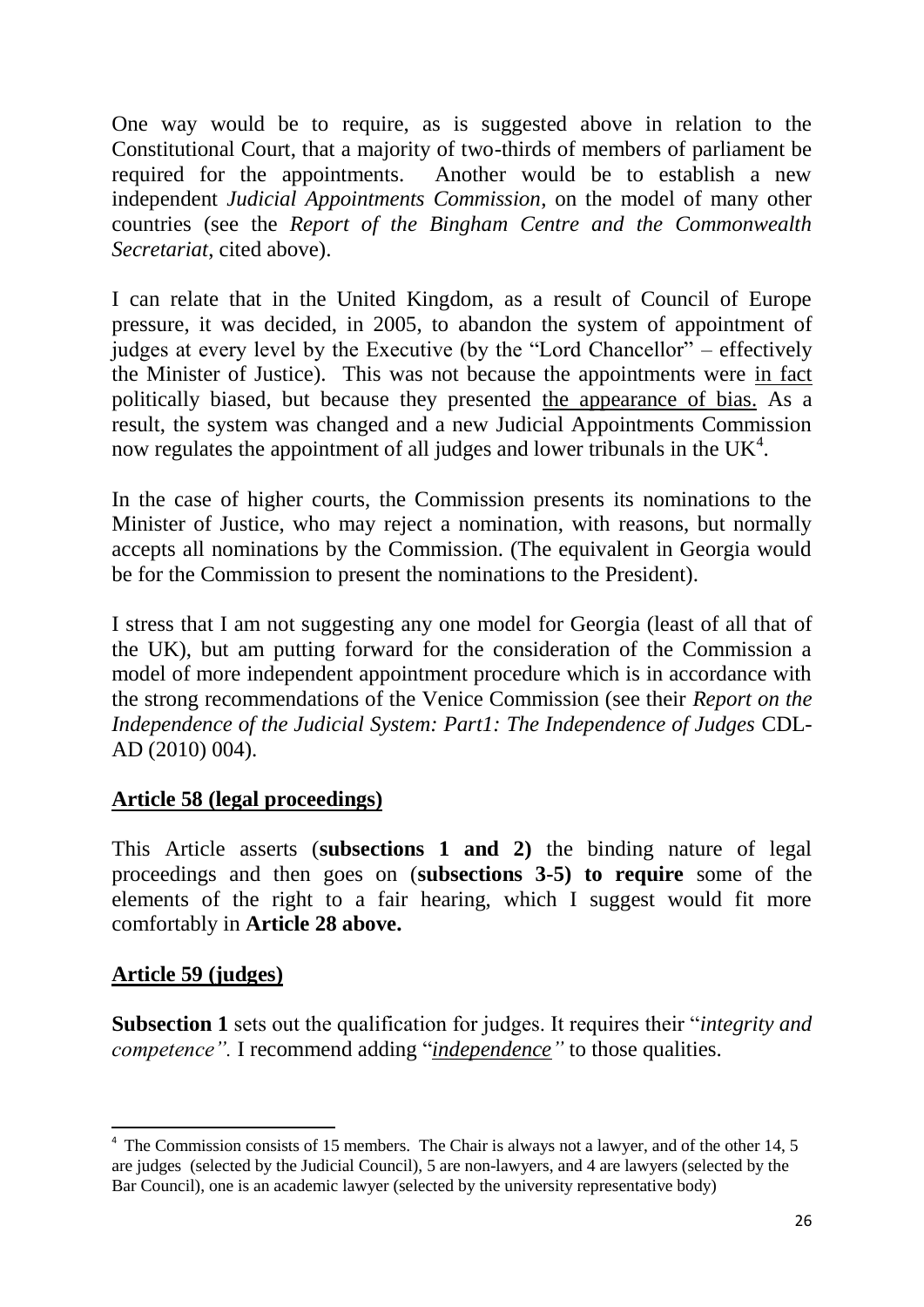**Subsection 2** requires appointment for life, or retirement age, which repeats the provision in Article retains the provision in relation to the Supreme Court (see the discussion re **Article 57(2)** above).

#### **Probationary period**

The subsection then goes on to retain the requirement that judges who are appointed for the first time must serve *a probationary term of three years*. This provision provides no reasons why this provision should only serve for those judges who serve for the first time.

It also offends against the advice of the Venice Commission (see above, CDL-AD (2010)004 (*Independence of Judges*) and CDL-AD (2010) 028 (*Report on Georgia*), and CDL-AD (2014) 031, para. 32) that setting probationary periods can undermine the independence of judges, since they might feel under pressure to decide cases in a particular way.

On the other hand, it must be recognised, as the Venice Commission Report into Serbia put it (CDL-AD(2005)023, para.13), that there is the *"practical need to first ascertain whether a judge is really able to carry out his or her functions effectively [especially] where people with limited experience are appointed as judges".*

There is not conclusive case-law by the ECtHR on this subject, but in Scotland it was held that Article 6 (1) of the ECHR (the notion of a fair trial before an independent judge) was violated in a criminal trial held before a temporary "sheriff" (judge of the High Court of Justice) who was serving a trial period subject to the discretion of the executive not to appoint  $\lim_{n \to \infty}$ . This case led to the abolition of temporary judges in the UK and the substitute of "recorders" who were appointed on a part-time basis, and not as judges until their competence had been assessed.

Other ways to obviate the danger to judicial independence would be to provide a mentoring service for candidates for judgeships, as in Poland and Austria, or to permit judicial review of the removal process (see the German case before the European Commission on Human Rights in Application No. 28899/95, *Stieringer v. Germany 25 Nov. 1996).* 

In any event the removal process for a probationary judge should always be the same as for a permanent judge (and therefore provide safeguards preventing their removal on the ground of independence).

**<sup>.</sup>** 5 *Starr v Ruxton* [2000] HRLR 191 and see also *Millar v Dickson* [2001] HRLR 1401.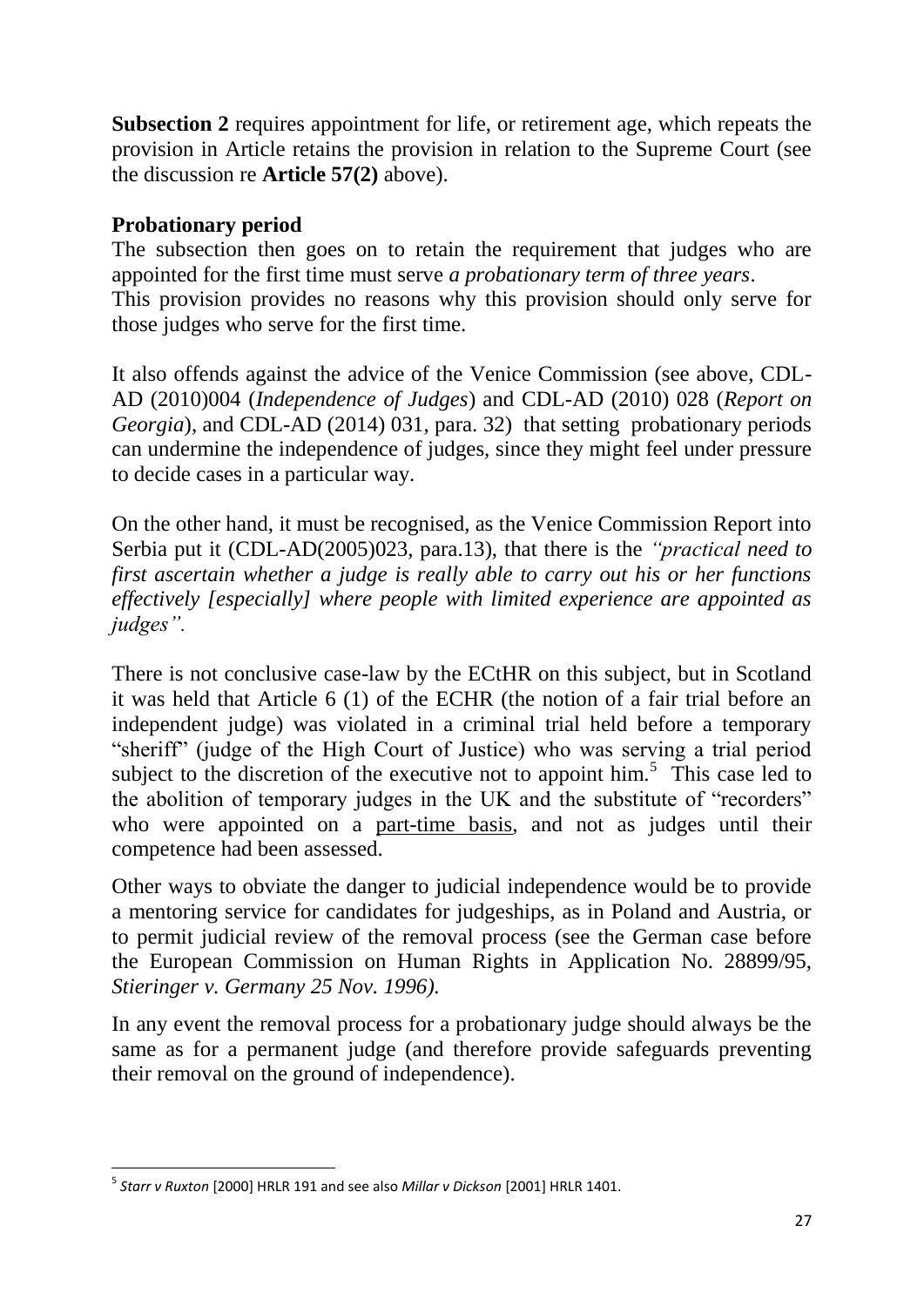**Subsection 3** deals with offices not open to judges, and **subsection 4** with judicial independence (discussed under **Article 55 (1)** above).

#### **Resources and remuneration**

There is no mention of the budget of the judiciary under this subsection or anywhere else in this Chapter. However, the maintenance of the independence of the judiciary depends on the provision of sufficient resources, both in terms of remuneration of judges and the provision of adequate court services. The Venice Commission's Report on the Independence of Judges (CDL-AD (2010) 004) makes clear (at paras. 52 ff.) that appropriate resources are required to allow the judiciary to live up to the standards laid down in Article  $6(1)$  of the ECHR, and in national constitutions, and to "*to perform their duties with the integrity and efficiency which are essential to the fostering of public confidence in justice and the rule of law"*.

I recommend that an appropriate provision be inserted into this Article, requiring *the State provide adequate resources to the judicial system, after due consultation with the judiciary.* This should guard against the judiciary being financed by discretionary decisions and create a degree of stability of resources on the basis of objective and transparent criteria.

**Subsections 5** provides for the "untouchability" of a judge (by which I assume immunity?) in relation to criminal offences with the exceptions provided.

**Subsection 8** then deals with the grounds for dismissal from office.

As the Venice Commission argues (CDL-ADL 2010 004 – *The Independence of Judges*, para. 60 ff.) judges should have a limited functional immunity and not a general immunity that protects them entirely from criminal prosecution. The balance struck here seems about right and seems also not to allow judges to be exposed to any personal liability for the exercise of their duties in good faith. I understand, however, that disciplinary offences may rightly, be brought against judges for gross incompetence, neglect of duty, or misbehaviour. Consideration might be given as to whether the waiving of a judge's immunity for criminal liability might be in the hands of the Chairperson of the Supreme Court and two others (perhaps one nominated by the body of self-government of judges and the other by the High Judicial Council).

### **Article 60 (the High Council of Justice)**

Subsection 2 sets out the composition of the High Council of Justice in general terms. It requires more than half its members to be elected by the body of selfgovernment of judges and refers to presidential appointment and appointment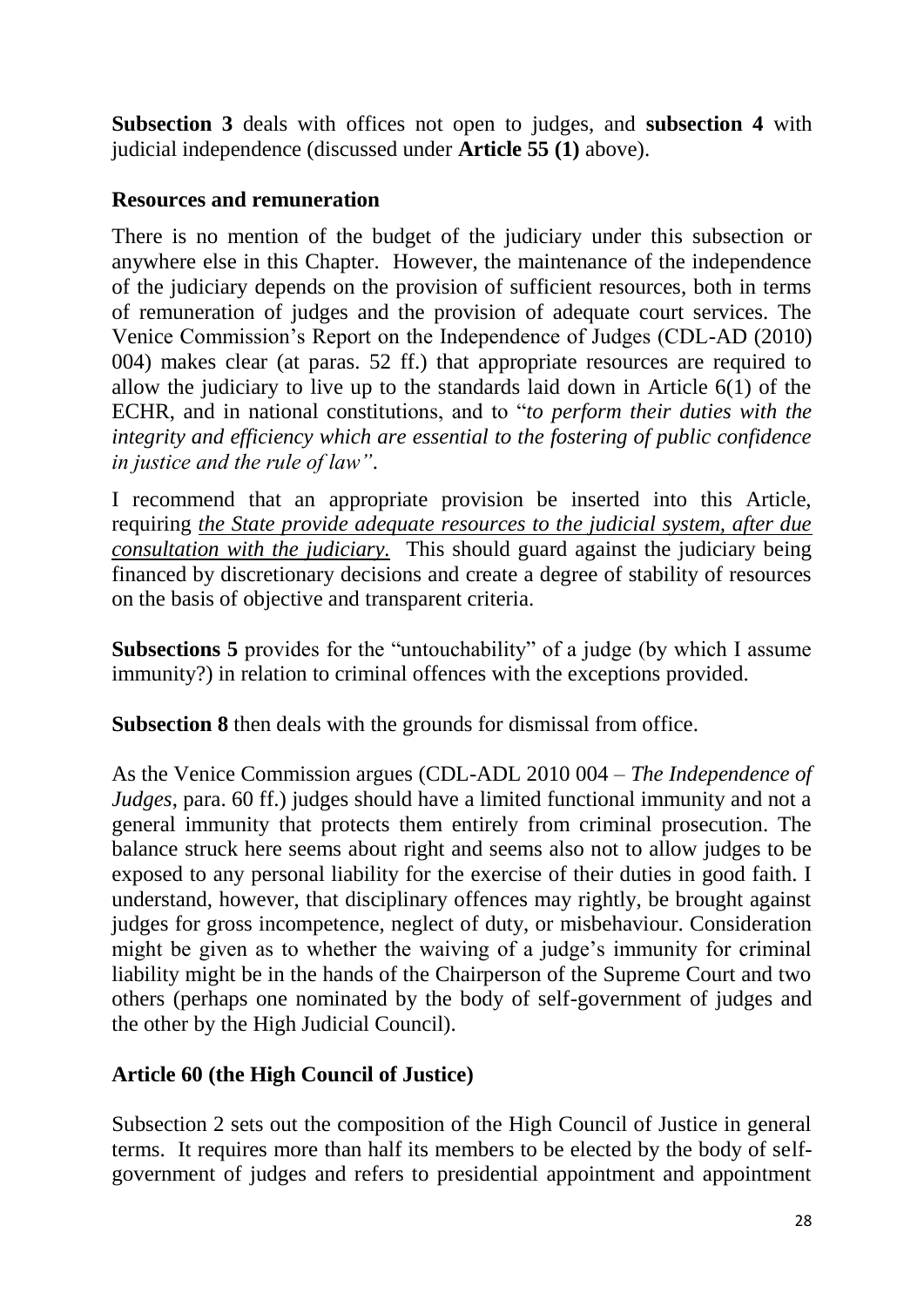by Parliament. It does not specify the precise balance in each case. Article 47 of the Law on Common Courts sets out a total of 15 members of the High Council of Judges, 8 to be elected by the judges' self-government body, 1 by the President and 5 by Parliament.

*It seems important that the composition of this body, which is key to safeguarding judicial independence, be specified in the Constitution.* 

I would however, repeat the argument above in relation to the appointments to the Constitutional Court and Supreme Court, namely, that since a principal function of the High Council is to secure judicial independence, its composition should be as little 'political' as possible. I would therefore advise reducing the role of the Parliament in the election of the High Council, or at least ensuring that there wide cross-party support is required for the appointments (such as a two-thirds or higher majority of members of parliament).

### **Article 61 (the Prosecution Office)**

The Venice Commission's *Report on the Prosecution Service* (CDL-AD (2010) 040, states that although the appointment of the prosecutor should gain the confidence of the legal profession and the public, it is reasonable for the government to have some control over the appointment, because of the importance of the prosecution of crime in the orderly and efficient functioning the state.

The proposals in this Article appear to fulfil these criteria, with the appointment being recommended by the Prosecutorial Council and then elected by Parliament for a period of 6 years. The Prosecutorial Council (which ensures the independence, and also the effective functioning and transparency of the Prosecution Office) is elected by a combination of the prosecutors' self governance body (more than 50 per cent) and by Parliament.

These procedures seem to conform to modern European standards.

**Sir Jeffrey Jowell QC 25 March 2017 Blackstone Chamber Temple LONDON EC4 9BW**I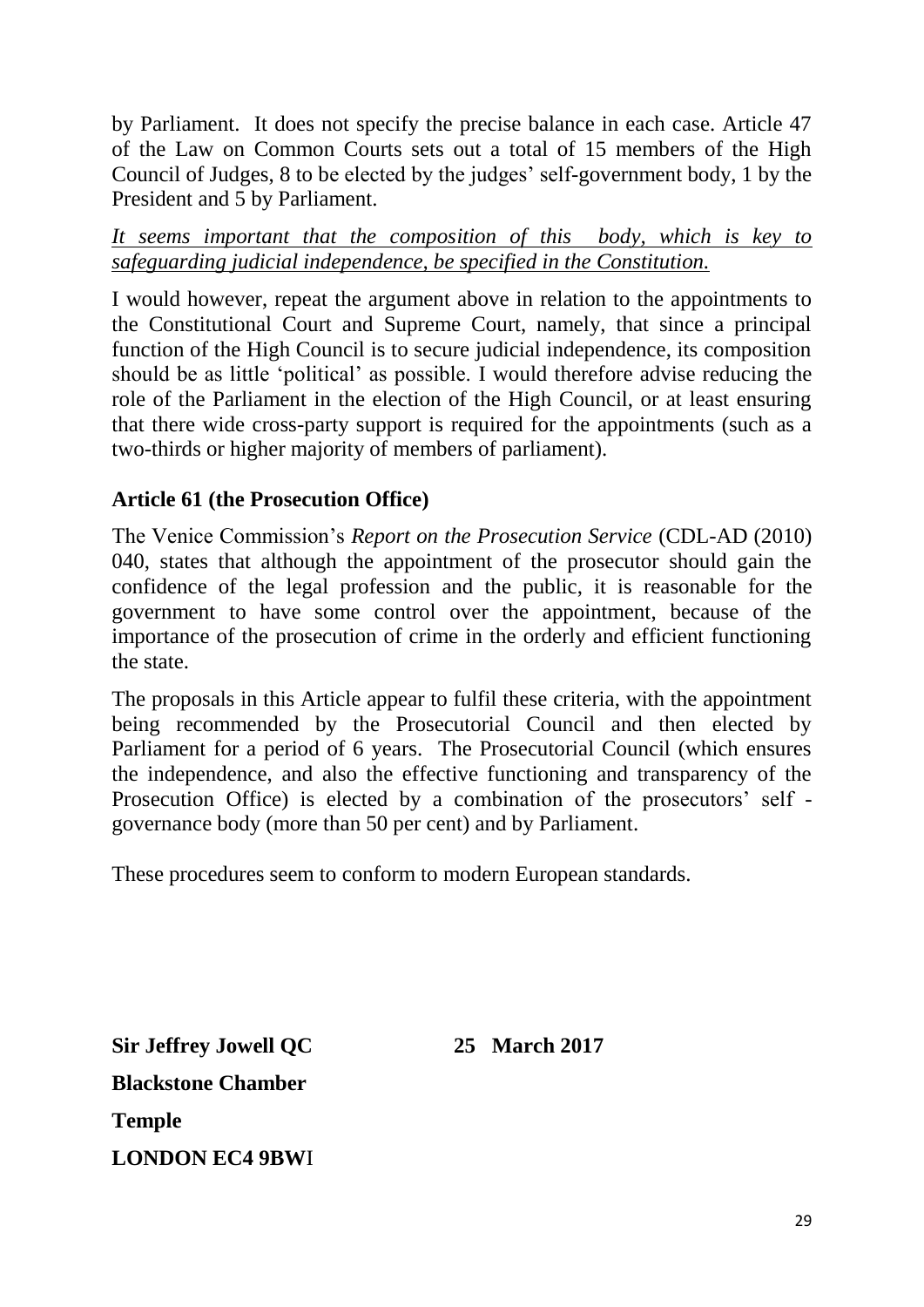#### **Annex 1**

#### **Proposed Amendments**

#### CONSTITUTION OF GEORGIA

We, the citizens of Georgia, firmly desiring to establish a democratic public order, economic freedom, a social and a rule-of-law social state; to secure universally recognized human rights and freedoms; to enhance state independence and peaceful relations with other peoples; Relying on centuries-old traditions of statehood of the Georgian Nation and the historical and legal heritage of the 1921 Constitution of Georgia,

Hereby proclaim this Constitution before the God and the Country.

#### **Chapter One. General Provisions.**

Article 1 (State sovereignty)

- 1. Georgia is an independent, single and indivisible state as proven by the Referendum of 31 March 1991 held throughout the territory of the country, including the Autonomous Soviet Socialist Republic of Abkhazia and the Former Autonomous Region of South Ossetia, and by the Act of Restoration of the Georgian State Independence of 9 April 1991.
- 2. Georgia's state territory has been determined as it existed at the date of 21 December 1991. Georgia's territorial integrity and inviolability of its state borders are upheld by the Constitution and the laws of Georgia, and are recognized by the world community of nations and international organizations. It is prohibited to alienate Georgia's state territory. State borders can only be altered by a bilateral agreement entered into with a neighboring state.

Article 2 (State symbols)

- 1. The name of the State of Georgia is "Georgia".
- 2. Georgia's capital is Tbilisi.
- 3. Georgia's state language is Georgian, while in the Autonomous Republic of Abkhazia it is also Abkhazian. The State language is protected by an organic law.
- 4. Georgia's state symbols are determined in an organic law, which can be amended through a procedure required for amending the Constitution.

Article 3 (Democracy)

- 1. Georgia is a democratic State.
- 2. The people is the source of State power. The people exercises its power through its representatives as well as through referendums and other forms of direct democracy.
- 3. No one can arrogate power to itself. It is prohibited to decrease or increase, by Constitution or by law, the current tenure of a body elected through universal election.
- 4. Parties participate in forming the political wishes of the people. Parties' activities must be based on the principles of freedom, equality, publicity and in-party democracy.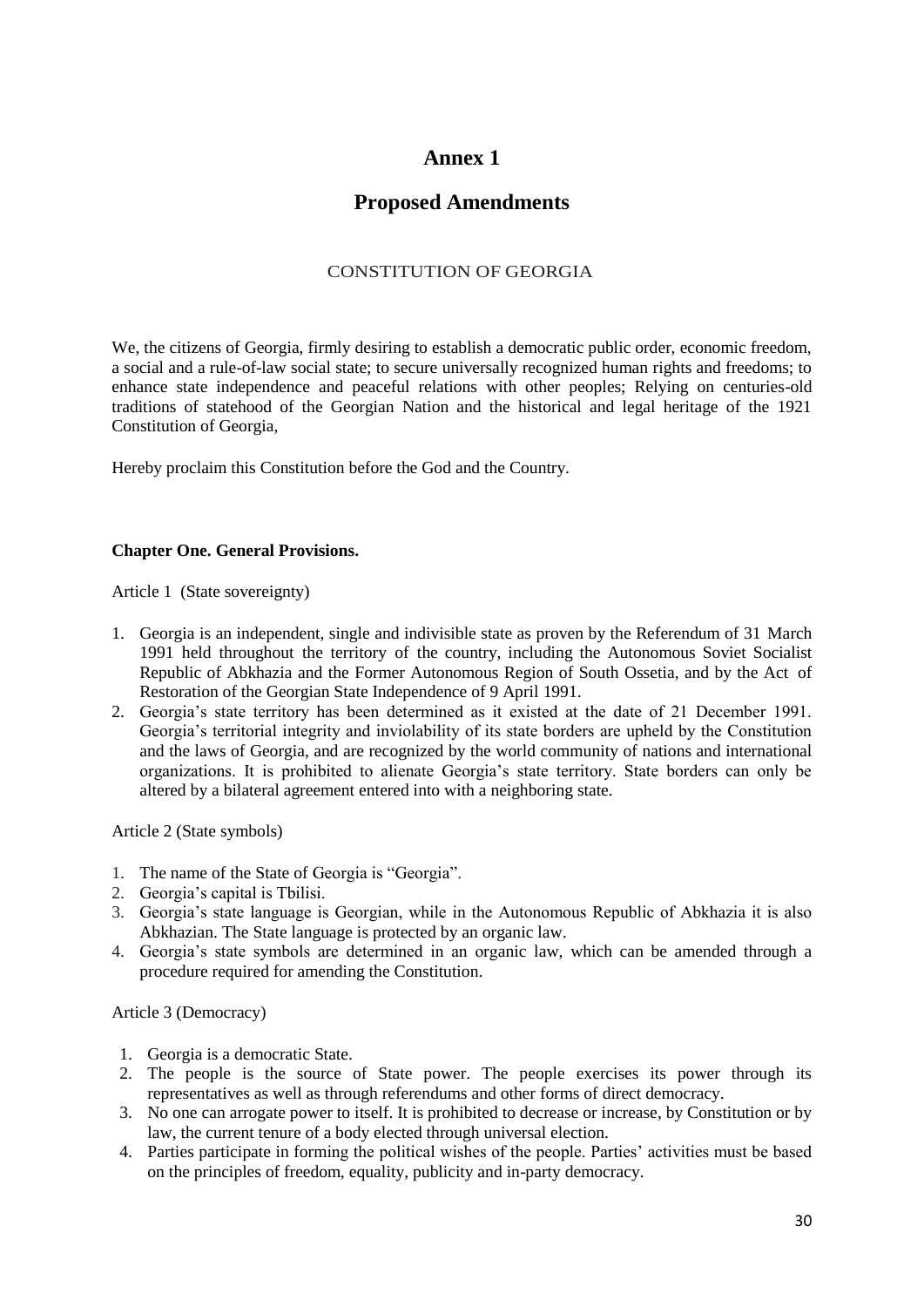5. The citizens of Georgia regulate issues having local importance through local self-government, without prejudice to the state sovereignty and in accordance with the legislation of Georgia.

Article 4 (Rule-of-law state)

- 1. Georgia is a rule-of-law State.
- 2. The State recognizes and protects universally recognized human rights and freedoms as everlasting and supreme human values. In exercising power, the people and the state shall be bound by these rights and freedoms as by directly applicable law. The Constitution does not deny those universally recognized human rights and freedoms that are not mentioned here but naturally flow from constitutional principles.
- 3. State power is exercised on the basis of the principle of division of power.
- 4. State power is exercised within the limits established by the Constitution and the law.
- 5. The Constitution of Georgia is the supreme law of the State. All other legal acts shall comply with the Constitution. Rules of enacting and publishing legislative and other normative acts and the hierarchy of such acts are determined in an organic law.
- 6. The Georgian legislation complies with the universally recognized principles and rules of international law. A treaty or international agreement of Georgia, unless it conflicts with the Constitution, shall take precedence over domestic normative acts.

#### Article 5 (Social State)

- 1. Georgia is a social state.
- 2. It is the objective of the State to ensure social justice, social equality and social solidarity.
- 3. The State supports equal socio-economic development of the country's entire territory. The law prescribes privileges for the development of high mountain regions.
- 4. The State supports citizen healthcare and social protection, and provision of citizens with the subsistence minimum and suitable dwelling. The State helps the citizen with becoming employed. A law determines rules and conditions of subsistence minimum.
- 5. The State supports development of education, science, culture and sports.
- 6. With due account to the interests of current and future generations, the State ensures environment protection, rational use of natural resources and the country's sustainable ecological development.
- 7. The State supports creation of special conditions for honoring the rights and interests of disabled people.
- 8. The State facilitates equal participation of women and men in public and political life.

Article 6 (Territorial arrangement of the State)

- 1. The following are the exclusive competences of Georgia's highest State bodies:
	- a) legislation on Georgian citizenship, human rights and freedoms, emigration and immigration, entrance in and departure from the country, and temporary or permanent presence of foreign citizens and stateless persons in Georgia;
	- b) the status, regime and defense of State frontiers; the status and defense of territorial waters, airspace, continental shelf and the Exclusive Economic Zone;
	- c) state defense, armed forces, military industry and trade in arms; state security;
	- d) matters of war and truce; determination of the legal regimes of, and declaring, state of emergency and state of war;
	- e) foreign policy and international relations;
	- f) foreign trade, customs and tariff regimes;
	- g) state finances and state loans; currency production; legislation on banks, credits, insurance and taxes;
	- h) standards and models; geodesy and cartography; determination of exact time; state statistics;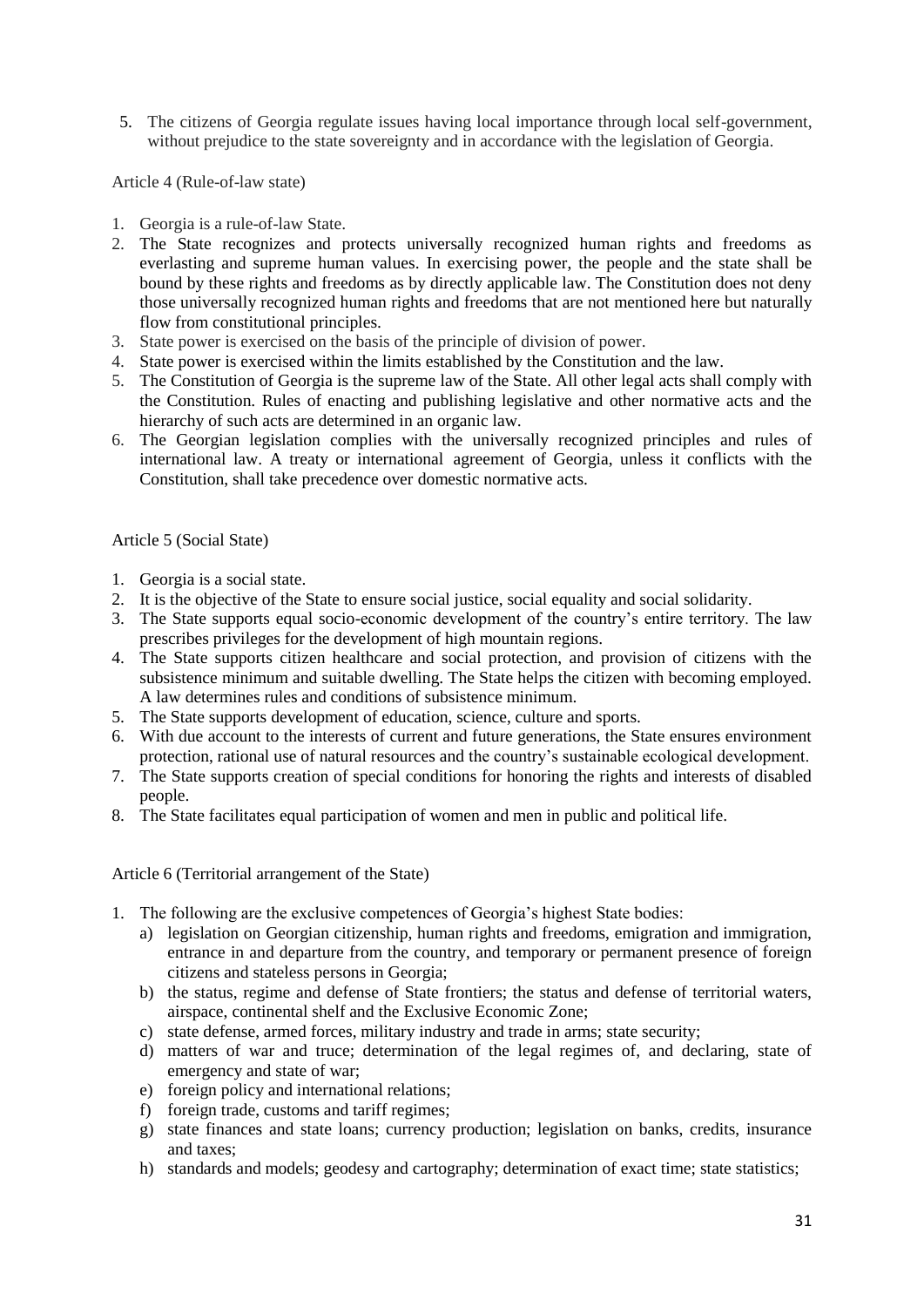- i) a single energy system and regime; communications; merchant fleet; ensigns; harbors, airports and aerodromes of all-state importance; control of airspace, transit and air transport, registration of air transport; meteorological service; environment observation system;
- j) railways and motor roads having state importance;
- k) fishing in ocean and high seas;
- l) *cordon sanitaire* at the border;
- m) legislation on pharmaceuticals;
- n) legislation on accreditation of educational institutions and academic degrees;
- o) legislation on intellectual property;
- p) enactment of trade laws, criminal law, civil law, administrative law, labor law, corrections law and procedural legislation;
- q) criminal police and investigation;
- r) enactment of laws on land, subsoil and natural resources.
- 2. Georgia's constitutional laws, which are part and parcel of the Constitution, shall determine the competences of, and the rules of discharging their competences by, the Abkhazian Autonomous Republic and the Acharan Autonomous Republic.
- 3. Georgia's territorial arrangement will be reviewed by means of a constitutional law and based on the principle of division of competences after Georgia's jurisdiction is fully restored on the entire territory of the country.

Article 7 (Relations between the State and the Georgian Orthodox Church)

Along with recognizing the freedom of belief and confession, the State recognizes a special role the Georgian Apostolic Autocephalous Church played in Georgia's history and its independence from the State. Relations between the Georgian State and the Georgian Apostolic Autocephalous Orthodox Church are governed by a Constitutional Agreement, which must fully conform to the universally recognized principles and rules of international law.

#### **Chapter Two. Fundamental Human Rights and Freedoms**

Article 8 (rights to human dignity, life and inviolability of person)

- 1. Human dignity is inviolable and is protected by the State.
- 2. Human life is protected. Death penalty is prohibited.
- 3. Inviolability of human person is protected.
- 4. Torture and inhuman treatment as well as degrading, cruel or inhuman punishment of human beings are prohibited. Physical or mental coercion of detained individuals is prohibited.

Article 9 (right to equality)

- 1. Everyone is equal before the law. It is prohibited to discriminate on the grounds of race, skin color, origin, ethnic belonging, language, sex, religion, political or other views, social affiliation, property or social status, place of residence or other grounds.
- 2. In accordance with the universally recognized principles and rules of international law and the Georgian legislation, the citizens of Georgia are entitled, without any difference based on their ethnic, religious or linguistic belonging and without any discrimination, to develop their culture and to use their mother tongue in private and in public.

Article 10 (right to free development of own personality)

Everyone has the right to free development of their own personality.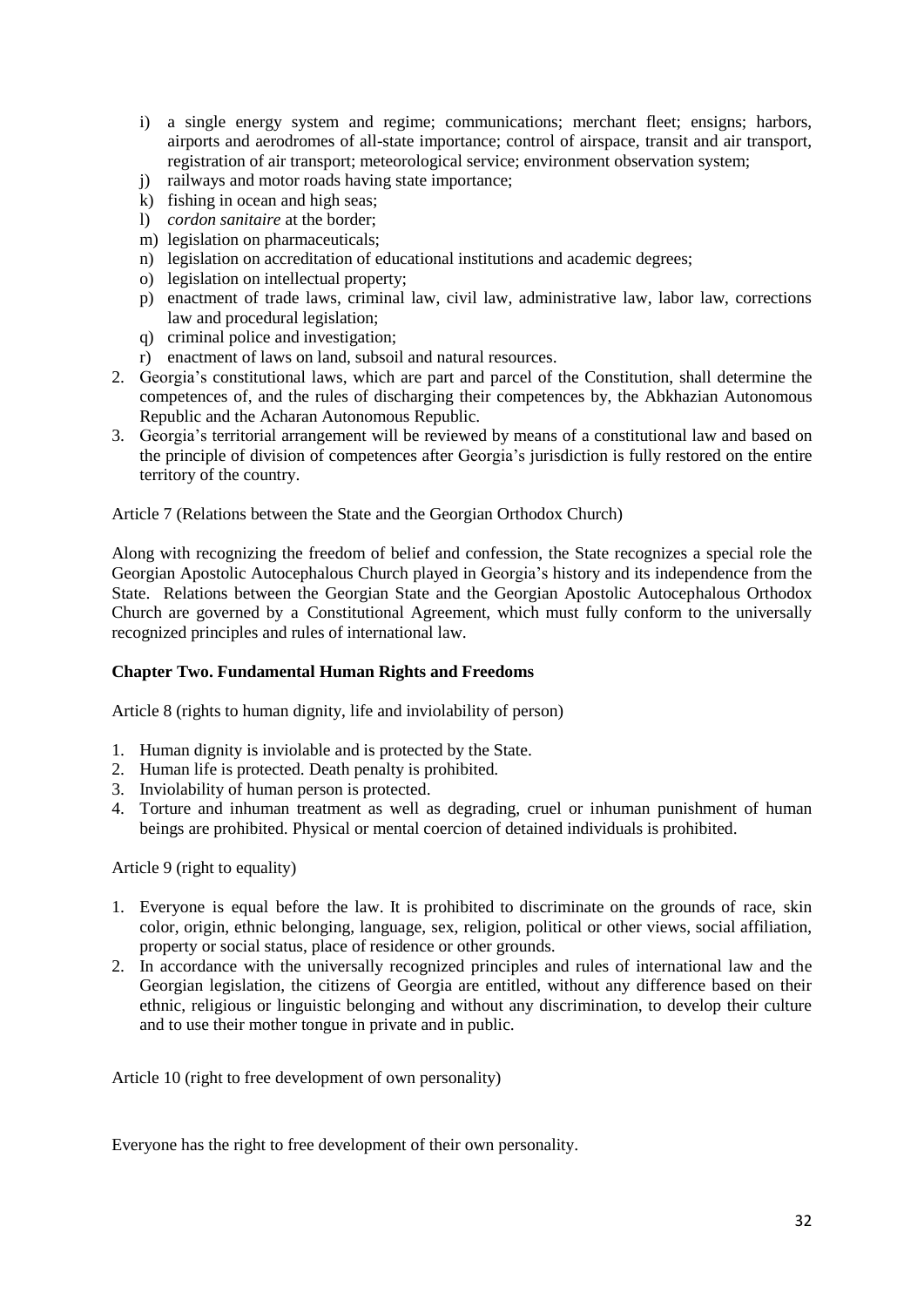- 1. Human liberty is protected.
- 2. Human liberty may not be restricted without a court decision.
- 3. A human being may be arrested by a person authorized by the law to do so in the events prescribed by the law. A detainee or a person whose liberty has been otherwise restricted shall be brought before a court of competent jurisdiction not later than 48 hours. If the court does not order detention or other form of liberty restriction within the next 24 hours, the person shall be released forthwith. The person has the right to challenge the court decision in a higher judicial instance.
- 4. A person shall be made aware of his/her rights and grounds for restriction of his/her liberty immediately after his/her liberty is restricted. He/she may request an attorney's assistance immediately after his/her liberty is restricted, which request must be satisfied.
- 5. A defendant may not be detained for more than 9 months.
- 6. Violation of the provisions of this article is punishable by law. A person who has been arrested or detained unlawfully has the right to compensation.

Article 12 (freedom of movement)

- 1. Everyone lawfully present within the territory of Georgia shall have the right to move freely inside the entire territory of the country, freely choose a place for residence and freely leave Georgia.
- 2. These rights may be restricted only in accordance with the law and for the purpose of ensuring state security or public safety, protection of health, prevention of crime or delivering justice as being necessary in a democratic society.
- 3. A citizen of Georgia may freely enter Georgia.

Article 13 (inviolability of private life space, communications, abode and place of activity)

- 1. Everyone's private life space, communications, abode and place of activity are protected. No one has the right to enter or the right to search an abode or other possessions against the will of the human being.
- 2. These rights may be restricted for the purposes of ensuring state security, territorial integrity or public safety, prevention of crime or protection of others' rights in a democratic society, on the basis of a court decision or without it where there is an urgent necessity. Any restriction of these rights must be notified to the court within 12 hours, which must then confirm legality of the restriction within 24 hours after being notified.

Article 14 (freedom of belief and conscience)

- 1. Everyone has the freedom of belief and conscience.
- 2. It is prohibited to persecute a person for their belief or conscience as well as to force a person to express their views about the former.
- 3. It is prohibited to restrict the freedoms of belief and conscience unless their expression breaches the rights of others.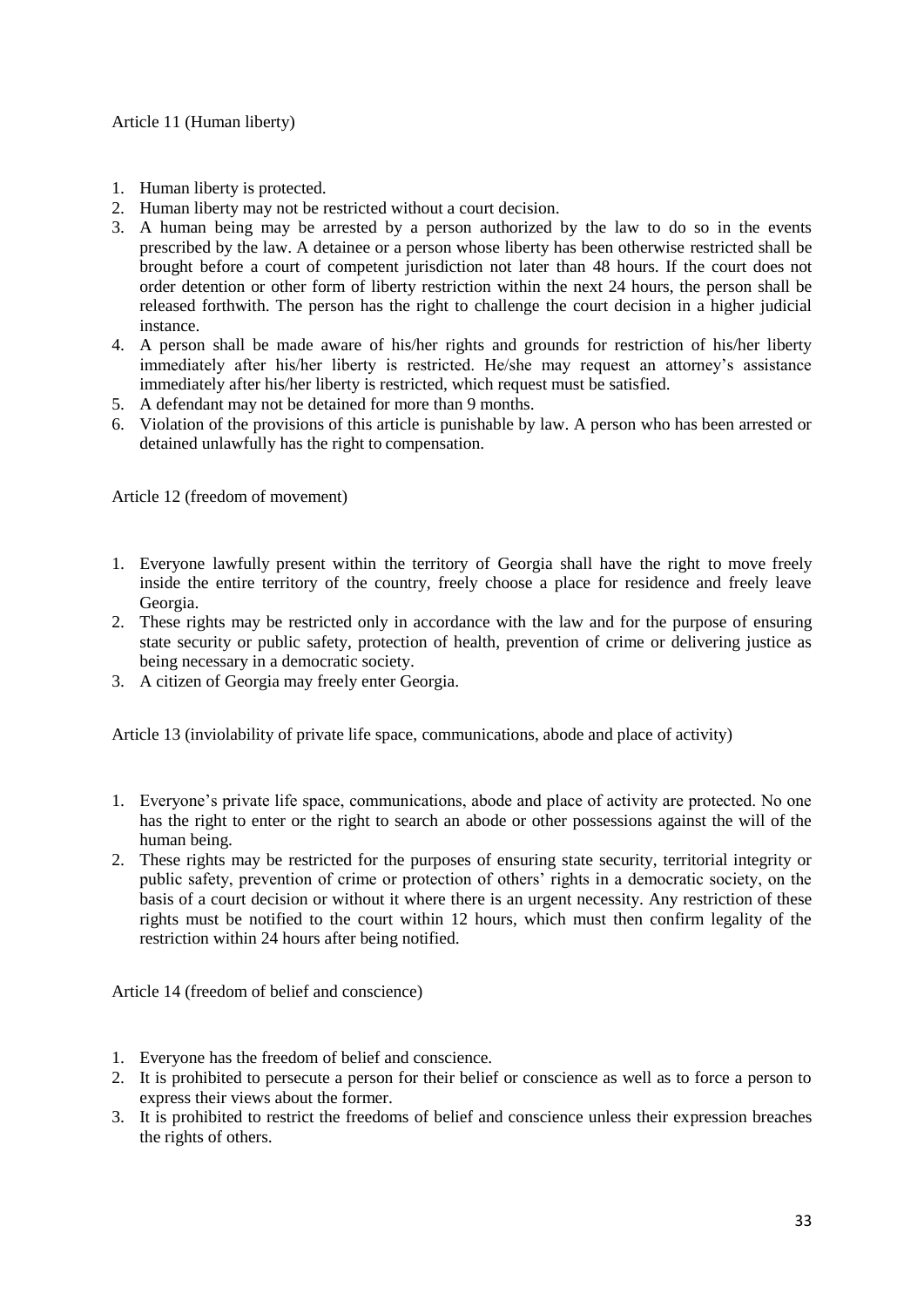Article 15 (freedoms of thought and information)

- 1. Everyone shall be free to receive and disseminate information, to express and disseminate their views orally, in writing, or otherwise.
- 2. Mass media shall be free. Censorship is inadmissible.
- 3. Everyone has the right to access the Internet and to freely use the Internet.
- 4. Neither the State nor individual persons shall have the right to monopolize mass media or the means of dissemination of information.
- 5. Exercise of the rights listed in paragraphs 1 to 3 of this article may be restricted by law, to the extent and insofar as this is necessary in a democratic society, in order to ensure state security, territorial integrity or public safety, to prevent crime, to safeguard rights and dignity of others, to prevent the disclosure of information acknowledged as confidential or to ensure independence and impartiality of justice.
- 6. The law establishes a public broadcaster to provide the public with a variety of programs that are free from political and commercial influence and are relevant to the interests of the society. The public broadcaster is independent in its activities and is not subordinated to any State institution.

Article 16 (right to access public information)

- 1. Every citizen of Georgia shall have the right to access information and official documents kept at state institutions, according to a procedure prescribed by law, unless they contain state, professional, or commercial secrets.
- 2. Information contained in official records pertaining to health, finances, or other private matters of an individual shall not be made available to anyone without the consent of that individual, except in the events prescribed by law where this is necessary in order to ensure state or public safety or the protection of health or the rights and freedoms of others.

Article 17 (right to property)

- 1. The right to own and inherit property shall be recognized and protected. It is prohibited to abrogate the universal rights to property and to acquisition, alienation and inheritance of property.
- 2. These rights may be restricted in public interests, and in the events and according to the rules prescribed by law.
- 3. For pressing social needs, property may be confiscated in the events expressly prescribed by the law, based on a court decision or in an urgent necessity envisaged by an organic law, provided that advance, full and fair compensation is made. Such compensation shall be exempt from all taxes and fees.
- 4. Land as a resource having special importance may be owned only by a citizen of Georgia or a legal entity founded by citizens of Georgia except for special events envisaged by law. An organic law determines the rules of acquiring, alienating and inheriting land.
- 5. Property obliges someone to do something

Article 18 (freedom of intellectual work)

- 1. Freedom of intellectual work is guaranteed.
- 2. Interference in creative work and censorship in the field of creative activity are prohibited.
- 3. It is prohibited to arrest or ban dissemination of a product of creative work if its dissemination does not breach the rights of others.
- 4. The State protects cultural heritage through law.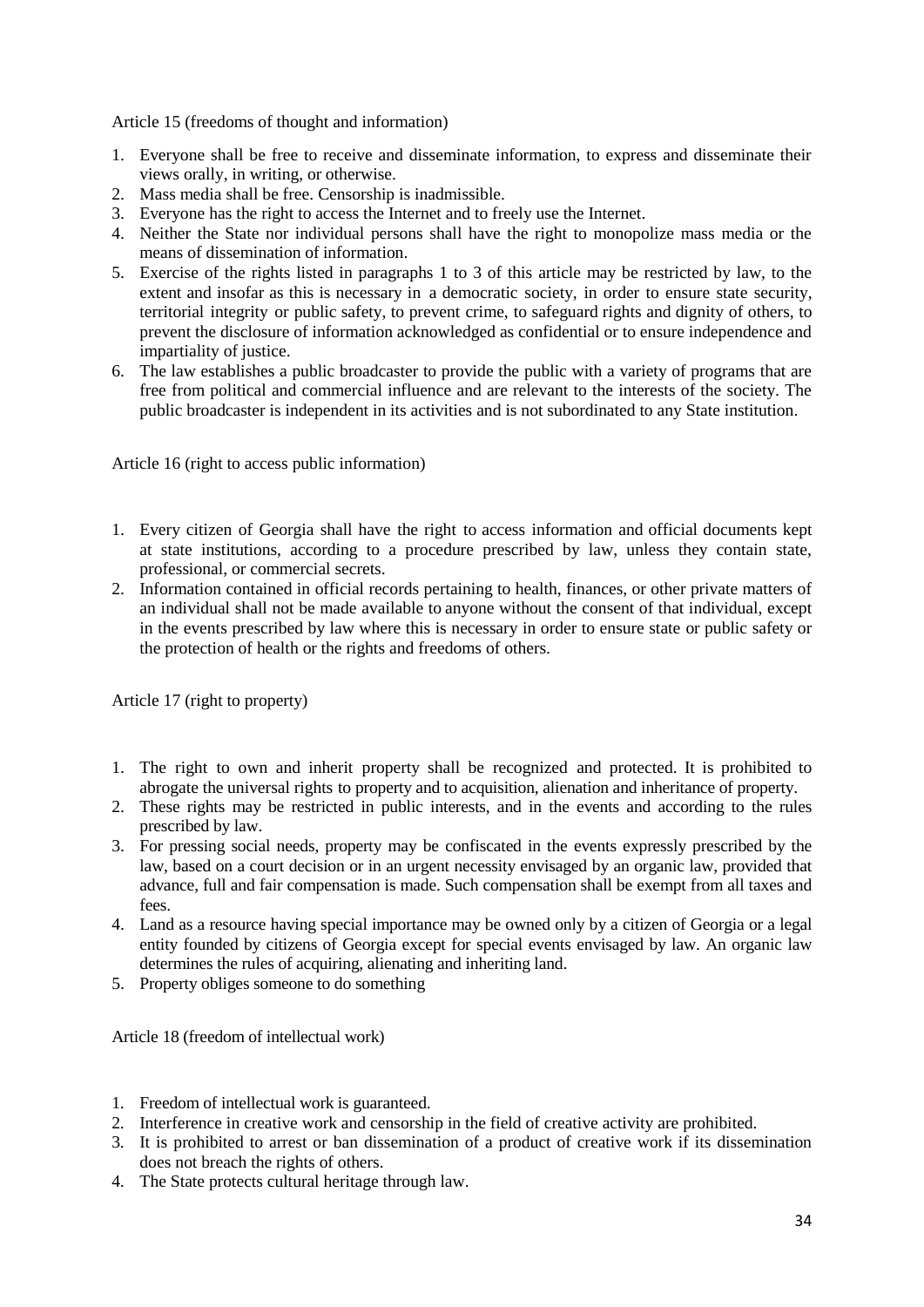Article 19 (freedom of gathering)

- 1. Everyone except members of armed forces shall have the right to gather publicly and without arms without any prior permission thereto.
- 2. The law may prescribe a requirement of giving the government a prior warning if a gathering or a rally is intended to be held in a place where people and transport move around.
- 3. The government may end a gathering or a rally only if it becomes unlawful.

Article 20 (freedom of association)

- 1. Everyone has the right to establish and join public and commercial associations.
- 2. A public or a commercial association may be liquidated only on the basis of a court decision, in the events and according to the procedure prescribed by law.

Article 21 (freedom of parties)

- 1. Citizens of Georgia have the right to found political parties and participate in their activities according to an organic law.
- 2. A person who enlists in the armed forces or is appointed a judge or a prosecutor shall cease his/her membership in any political party.
- 3. It is prohibited to found and operate a political party the aim of which is to overthrow or forcibly change the constitutional order of Georgia, infringe on the independence of the country, violate its territorial integrity or which propagates war or violence or kindles national, provincial, religious or social strife.
- 4. Activities of a political party may be subject to ban only by decision of the Constitutional Court in the events and according to the procedure prescribed by an organic law.

Article 22 (electoral right)

- 1. Every citizen of Georgia who has attained the age of 18 shall have the right to participate in referenda and elections of state bodies, bodies of autonomous republics and self-government bodies. Free expression by voters of their will is guaranteed.
- 2. A citizen has no right to participate in elections and referendums if he/she is in the penitentiary for a serious or very serious crime on the basis of a convicting judgment of a court or if he/she has been committed to an inpatient mental institution on the basis of a court decision.

Article 23 (the right to hold public office)

- 1. Every citizen of Georgia shall have the right to hold any public office if they meet the requirements established by law. Terms and conditions of civil service are determined by law.
- 2. A citizen of Georgia who is also a citizen of a foreign country may not hold the office of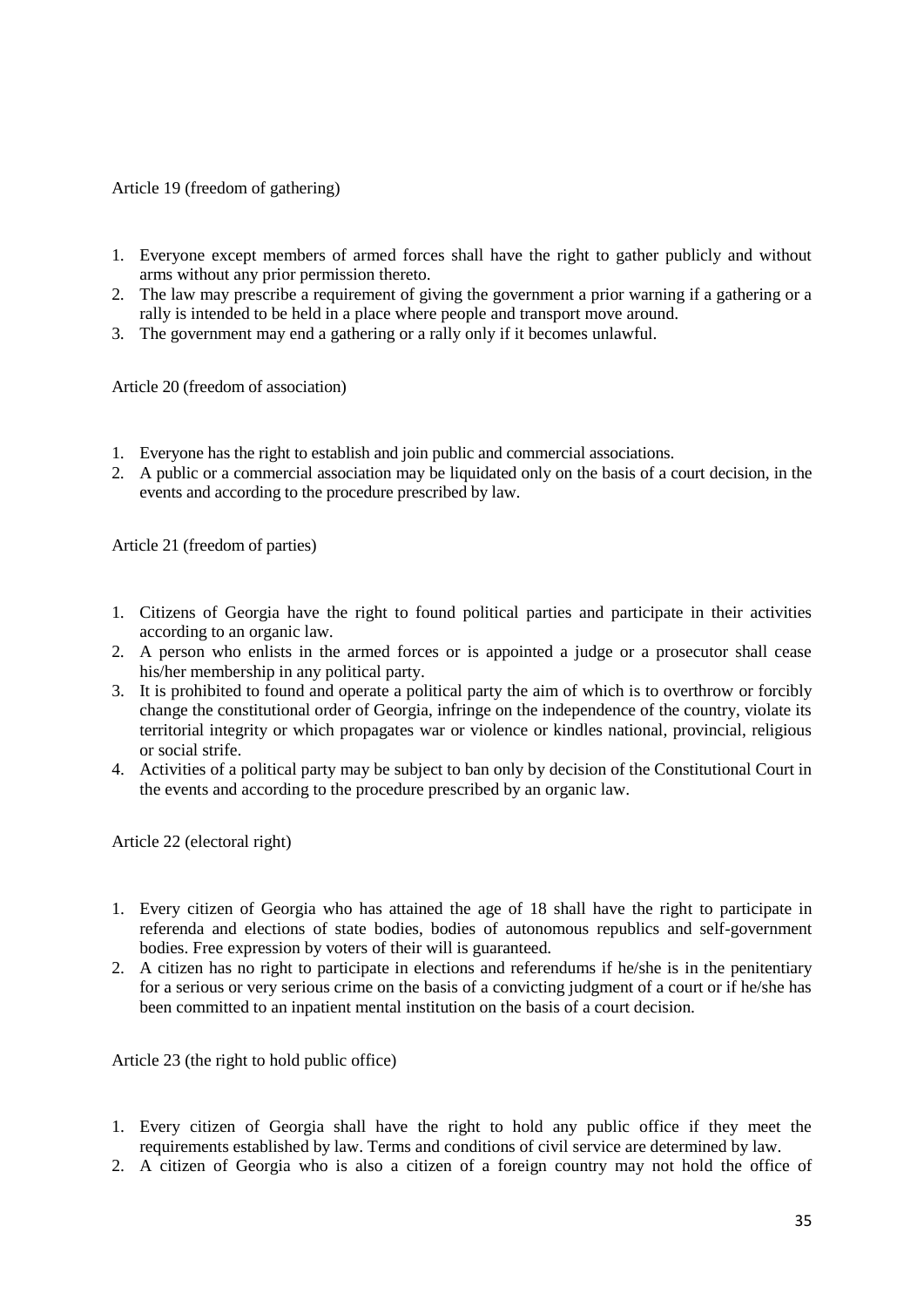President, Prime Minister or Chairperson of the Parliament.

Article 24 (freedom of work)

- 1. Everyone has the right to work and the right to freely choose a job.
- 2. An organic law provides for labor rights and institutional guarantees for the protection of labor rights.
- 3. Everyone has the right to found and join trade unions.
- 4. The right to strike is recognized. Rules of exercising this right are determined by law.
- 5. The State is obliged to promote the development of free entrepreneurship and competition. Monopoly is prohibited except in the events allowed by law. Consumer rights are protected by law.

Article 25 (right to education)

- 1. Everyone has the right to receive education and the right to choose the form of education.
- 2. Pre-school education is provided for according to rules established by law. The State funds general education to the full according to the rules established by law. Citizens have the right to receive state-funded vocational and higher education according to the rules established by law.

Article 26 (right to healthcare)

- 1. Everyone has the right to enjoy State healthcare services as an affordable and effective means of medical assistance.
- 2. The State supervises all healthcare institutions, and production of and trade in pharmaceuticals.
- 3. Everyone has the right to live in an environment that is safe for health and the right to use a public space. Environment protection, rational use of natural resources and sustainable ecological development are ensured by law. Everyone has the right to timely receive complete information about the conditions of the environment.

Article 27 (right to marriage)

- 1. Marriage as a union between a man and a woman for the purpose of creating a family is based on equal rights and free will of spouses.
- 2. The State supports family welfare. Rights of mothers and children are protected by law.

Article 28 (procedural rights)

- 1. Everyone has the right to apply to a court for the protection of his/her rights and freedoms. The right to a fair trial is ensured.
- 2. Everyone shall be tried only by the court that has jurisdiction over his/her case.
- 3. The right to defense is guaranteed.
- 4. An accused person has the right to ask for calling his/her witnesses and having them examined under the same conditions as the prosecution witnesses.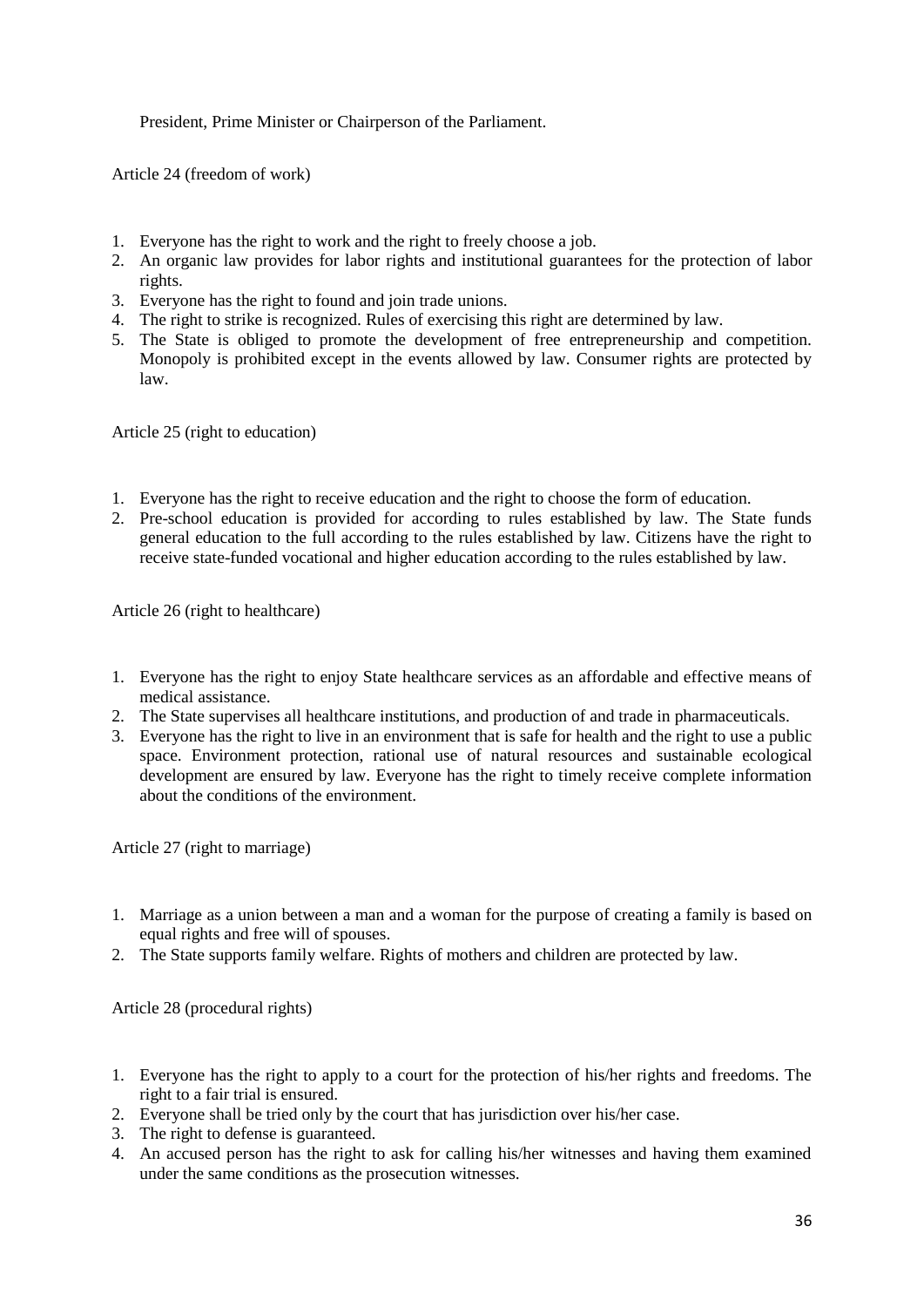- 5. Everyone is deemed innocent until their guilt is proven according to the rules established by law and by a final convicting judgment of a court.
- 6. No one has to prove their innocence. It is the prosecution's obligation to prove charges.
- 7. A decision to find a person accused must be based on a probable cause, while a convicting judgment on irrefutable evidence. Any suspicion that is not proven according to the rules established by law must be decided in favor of the accused.
- 8. No one may be convicted twice for the same offense.
- 9. No one can be held liable for the conduct that was not considered an offense at the time it was committed. No law can have a retroactive effect unless it mitigates or quashes liability.
- 10. Evidence obtain in breach of law has no legal force.
- 11. No one has to testify against self or the relatives specified by law.
- 12. It is guaranteed to everyone who has unlawfully sustained damages by acts of bodies and officials of the State, autonomous republics or self-government bodies that they can be compensated in full through a judicial procedure from the funds of the State, autonomous republic or local selfgovernment respectively.

Article 29 (Georgian citizenship)

- 1. Georgia protects its citizens no matter where they are.
- 2. Georgian citizenship can be acquired by birth or by naturalization. An organic law determines rules of acquiring and losing Georgian citizenship.
- 3. A citizen of Georgia may not be a citizen of another State simultaneously. An organic law determines terms and conditions of granting Georgian citizenship to foreign citizens in special cases.
- 4. No one may be deprived of his/her citizenship.
- 5. It is prohibited to expel a Georgian citizen from Georgia.
- 6. It is prohibited to surrender a Georgian citizen to a foreign State except in the events envisaged by international treaties. A decision to surrender a citizen may be challenged in the court.
- 7. The State supports compatriots living abroad with maintaining and developing their contacts with the homeland.

Article 30 (rights of foreigners and stateless persons)

- 1. Foreign citizens and stateless persons living in Georgia have the same rights and obligations as Georgian citizens save exceptions envisaged by the Constitution and the law.
- 2. Georgia grants foreign citizens and stateless persons asylum as required by universally recognized rules of international law and in accordance with the procedure prescribed by law.
- 3. It is prohibited to surrender to another State a person who has taken shelter in Georgia and who is being persecuted for his/her political beliefs or for an action that is not considered a crime under the legislation of Georgia.
- 4. The State may impose limitations on political activities of foreign citizens and stateless persons.

Article 31 (general principles in applying the fundamental rights)

1. The fundamental rights and freedoms provided for by the Constitution shall apply *mutatis mutandis* to legal entities.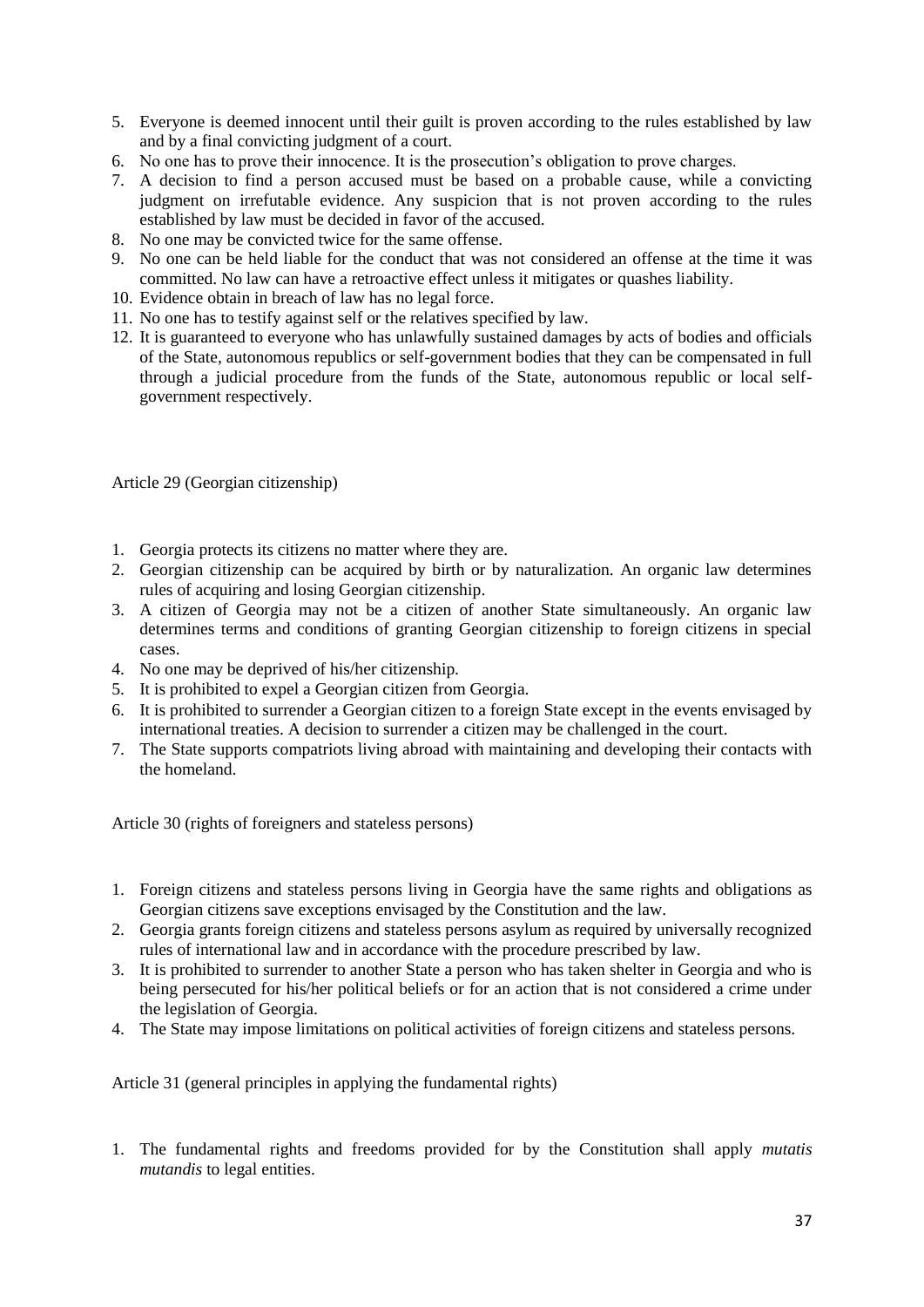- 2. Exercise of human rights and freedoms must not breach the rights and freedoms of others.
- 3. Any limitation imposed on a right must not undermine the very essence of that right.
- 4. In a state of emergency or a state of war, the President has the right to issue a decree imposing restrictions, in the entire country or in a part of the territory, on the rights and freedoms referred to in Articles 11, 12, 13, 15, 16, 17, 19 and 24 of the Constitution. The President must immediately lodge such a decree with the Parliament for approval. If the Parliament does not approve the decree, the latter becomes invalidated as soon as the relevant voting process is over.

Article 32 (the Public Defender)

- 1. The Public Defender oversees protection of human rights and freedoms in the territory of Georgia. A Public Defender is elected for a term of 5 years by a majority of the total number of members of the Parliament. The same person may not be re-elected Public Defender.
- 2. Creating obstacles that hinder the activity of the Public Defender is punishable by law.
- 3. A Public Defender can be arrested or detained or his/her home, car, workplace or his/her person may be searched only with the consent of the Parliament. An exception is if he/she is caught redhanded, which the Parliament must be made aware of immediately. If the Parliament does not issue its consent, the Public Defender must be released immediately.
- 4. An organic law determines the competences of a Public Defender.

#### **Chapter Six. Judiciary and Prosecution**

Article 55 (Judiciary)

- 1. The judicial branch of government is independent and is exercised by the Constitutional Court and courts of general jurisdiction.
- 2. The Constitutional Court is a judicial body of constitutional control. Its competences and rules of establishment and operation are determined by the Constitution and an organic law.
- 3. Justice is delivered by courts of general jurisdiction. Specialized courts may be established only within the system of courts of general jurisdiction. Military courts may be established only in a state of war and only within the system of courts of general jurisdiction. It is prohibited to establish special courts. In courts of general jurisdiction, jury will try cases in the events and according to rules prescribed by law. An organic law determines the system, competences and rules of operation of courts of general jurisdiction.

Article 56 (the Constitutional Court)

- 1. The Constitutional Court exercises judicial power by means of constitutional legal proceedings.
- 2. The Constitutional Court consists of 9 judges. Three judges are appointed by the President of Georgia, three judges are elected by the Parliament with a majority of all of its members, and three judges are appointed by the High Council of Justice. The tenure of a judge of the Constitutional Court is 10 years. A person who has previously held the office of a judge of a Constitutional Court may not serve as a judge of the Constitutional Court anymore.
- 3. The Constitutional Court elects its chairperson from its composition for a period of five years. The same person may not be re-elected Chairperson.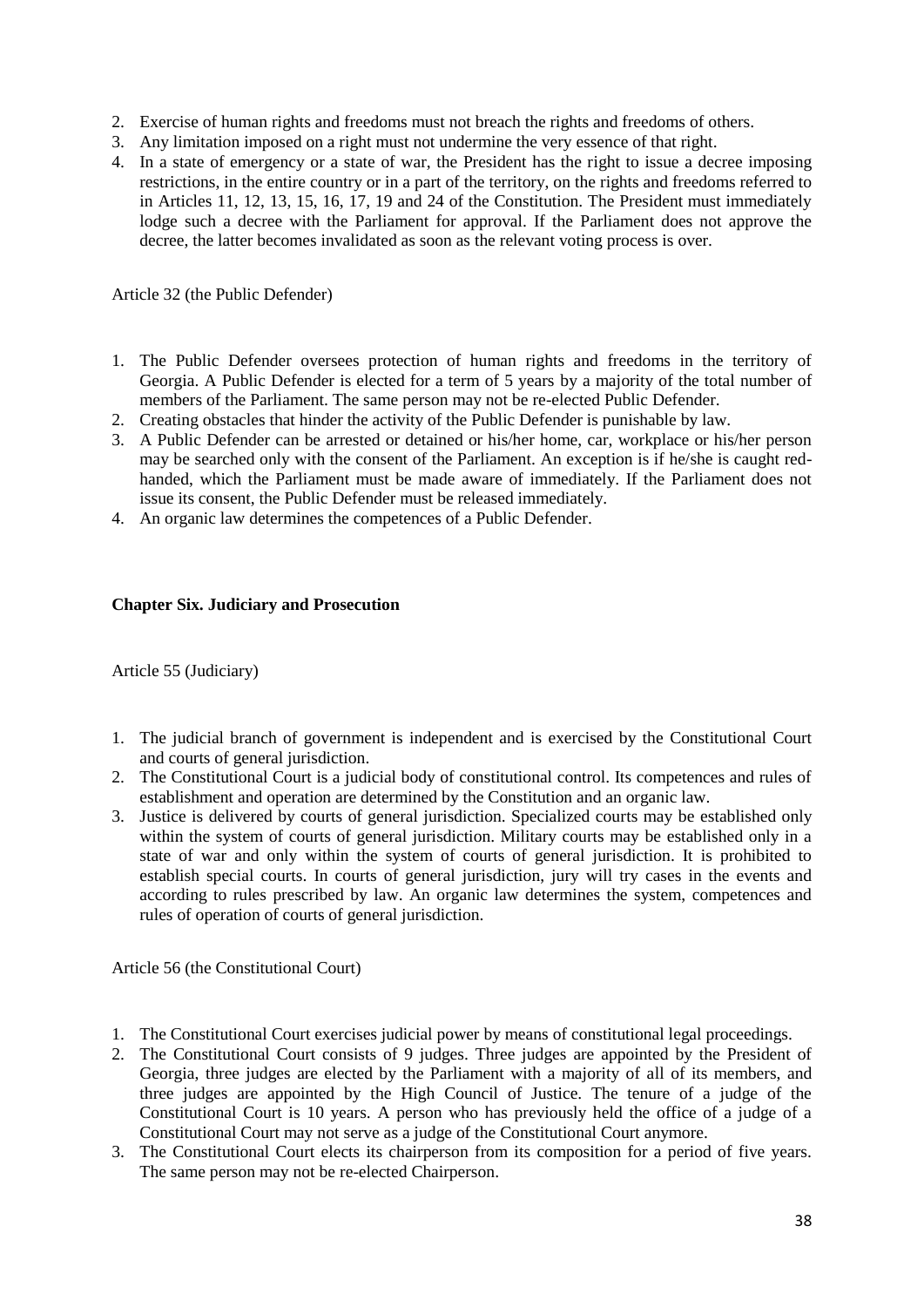- 4. A person may become a judge of the Constitutional Court if he/she is a citizen of Georgia with a higher legal education and is at least thirty. An organic law determines rules of recruiting, appointing and electing the judges of the Constitutional Court, also rules of termination of their tenure, and other issues related to constitutional proceedings and operation of the Court.
- 5. According to the rules envisaged by an organic law, the Constitutional Court will:
	- a) based on a lawsuit by a natural person, a legal entity or the Public Defender, adjudicate on the constitutionality of normative acts in respect of fundamental human rights and freedoms enshrined in Chapter Two of the Constitution;
	- b) based on a lawsuit by the President, at least one-fifth of MPs, the Government or a court, adjudicate on the constitutionality of a Constitutional Agreement, laws or normative acts of President, Government, and Abkhazian and Acharan authorities;
	- c) based on a lawsuit by the President, at least one-fifth of MPs, the Government, a court, the High Council of Justice or the Public Defender, adjudicate on competence-related disputes between the state bodies;
	- d) based on a lawsuit by the President, at least one-fifth of MPs or the Government, or based on a submission by at least one-fifth of MPs, adjudicate on the constitutionality of international treaties and agreements;
	- e) based on a lawsuit by the President, at least one-fifth of MPs, the Government or the representative bodies of Abkhazian and Acharan autonomous republics, adjudicate on the constitutionality of founding and operation of citizens' political associations;
	- f) based on a lawsuit by the President, at least one-fifth of MPs or the Public Defender, adjudication on disputes on the constitutionality of regulations governing referenda and elections, as well as disputes on the constitutionality of the election or referendum to be held on the basis of such regulations;
	- g) based on a lawsuit by the President, at least one-fifth of MPs or the representative body of the Acharan autonomous republic, adjudicate on disputes on violation of the Constitutional Law on the Status of the Autonomous Republic of Ajara;
	- h) based on a lawsuit by a representative body of a self-governing unit or 5% of members of all of the representative bodies of self-governance units, adjudicate on disputes on the compatibility of normative acts with Chapter Nine of the Constitution;
	- i) based on a lawsuit by the High Council of Justice, adjudicate on the compatibility of normative acts with Articles 55, 57, 59 and 60 of the Constitution;
	- j) based on a lawsuit by the Prosecutor-General, adjudicate on the compatibility of normative acts with Article 61 of the Constitution;
	- k) based on a lawsuit by the National Bank, adjudicate on the compatibility of normative acts with Article 64 of the Constitution:
	- l) based on a submission by the Auditor-General, adjudicate on the compatibility of normative acts with Article 65 of the Constitution;
	- m) exercise other powers envisaged by the Constitution and the organic law.
- 6. It is prohibited for the Constitutional Court to declare election-related provisions unconstitutional during a year preceding the relevant election. It is allowed to declare election-related provisions unconstitutional during a year preceding the relevant election only if the provisions in question have been enacted during the year preceding the relevant election.
- 7. A judgement of the Constitutional Court is final. A normative act or the part of a normative act declared unconstitutional loses its legal force immediately after the respective judgment of the Constitutional Court is published, unless the judgment itself prescribes some other date for the normative act or its part to lose the legal force.

Article 57 (the Supreme Court)

- 1. The Supreme Court of Georgia is a court of cassation.
- 2. The Supreme Court is composed of at least 16 judges. At the recommendation of the High Council of Justice, the Parliament elects, with a majority of a total number of its members, judges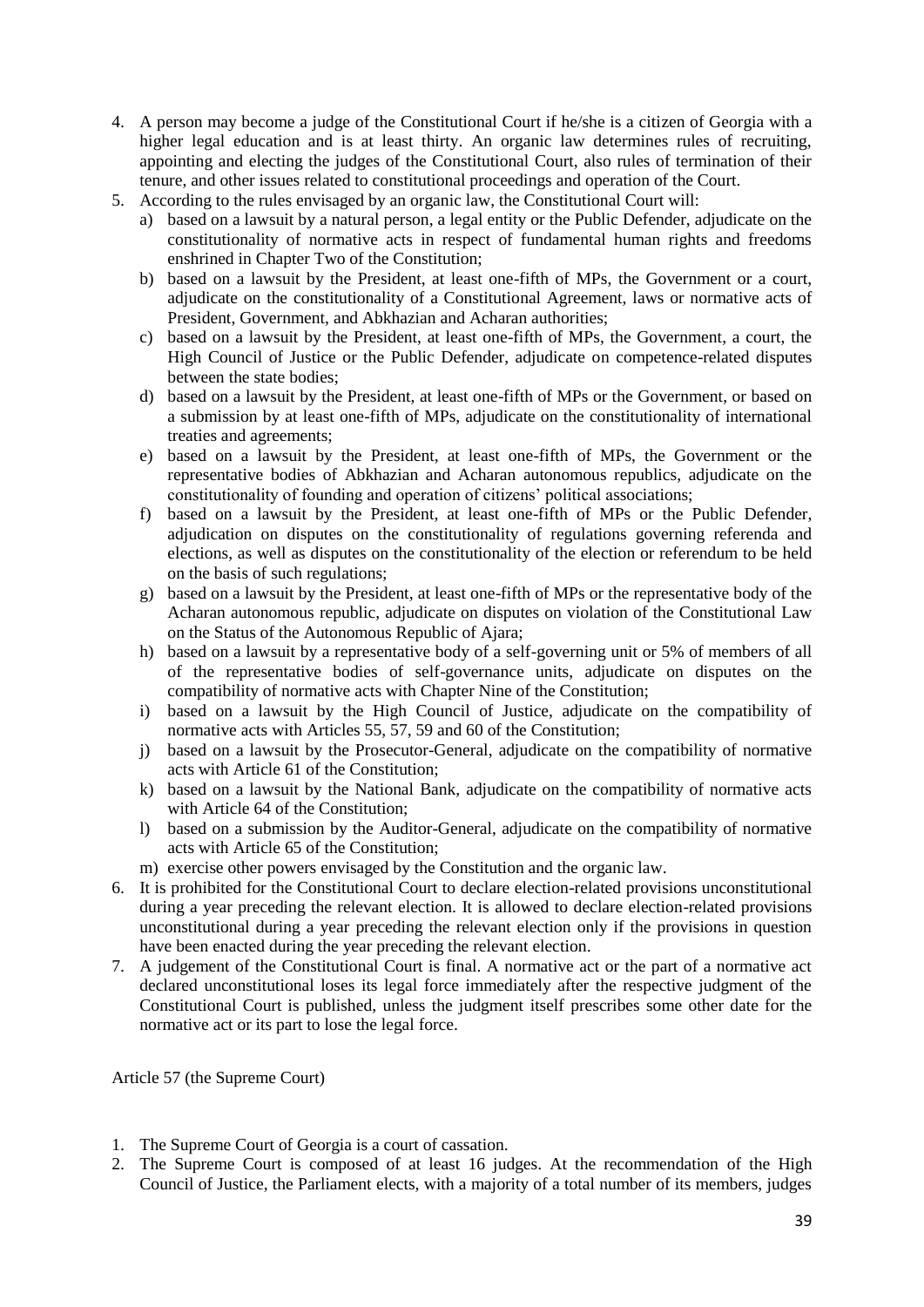of the Supreme Court, for life, until they reach the age limit prescribed by an organic law. The Parliament elects a Chairperson of the Supreme Court among members of the Supreme Court for a term of 10 years at the recommendation of the High Council of Justice.

3. An organic law may provide for the Supreme Court to adjudicate cases as a judicial instance other than cassation instance.

Article 58 (legal proceedings)

- 1. Courts deliver their decisions on behalf of Georgia. Acts of courts are legally binding. Failure to implement a court decision or hindering implementation of a court decision is punishable under law.
- 2. A court decision may be set aside, reversed or suspended only by a court according to rules prescribed by law.
- 3. Cases in courts are examined at an open hearing. A case may be examined *in camera* only in the events prescribed by law. A court decision must be announced publicly.
- 4. The State language shall be the language of legal proceedings. A person who does not know the State language will be provided with an interpreter.
- 5. Legal proceedings are based on equality of parties and adversarial process.

Article 59 (judges)

- 1. A person may become a judge if he/she is a citizen of Georgia aged at least 30 who has relevant higher legal education and has been working in the legal profession for at least 5 years. Judges are selected on the basis of their integrity and competence.
- 2. Judges are appointed for life until they reach an age determined by an organic law. If they are appointed for the first time, until their lifetime appointment, judges must serve in the judicial capacity a probationary term of 3 years. Selection, appointment and dismissal rules for judges are determined by the Constitution and an organic law.
- 3. The judicial office shall be incompatible with any other office and paid activities save pedagogical and scientific work. A judge may not be a member of a political party and may not participate in political activities.
- 4. A judge is independent in his/her activity and abides only by the Constitution and the law. Influencing a judge in any way or interfering with the activity of a judge is prohibited and is punishable by law. A judge may be removed from adjudicating a case, dismissed from office or transferred to another position only in the events prescribed by an organic law. No one shall have the right to call a judge to account for individual cases. Any act that imposes restrictions on judicial independence is void.
- 5. Judges are untouchable. It is prohibited to bring a judge to criminal liability, arrest him/her or search his/her home, car, workplace or his/her person without the consent of the Chairperson of the Supreme Court of Georgia. An exception is if he/she is caught red-handed, which the High Council of Justice or, in the cases of a judge of the Constitutional Court, the Constitutional Court must be made aware of immediately. If the High Council of Justice or the Constitutional Court, whichever appropriate, does not issue their consent, the judge with restricted liberty must be released forthwith.
- 6. The State ensures safety to a judge and his/her family.
- 7. Judges are appointed by the High Council of Justice with two-thirds of its full composition.
- 8. A judge may be dismissed from office on the following grounds:
	- a) Own request;